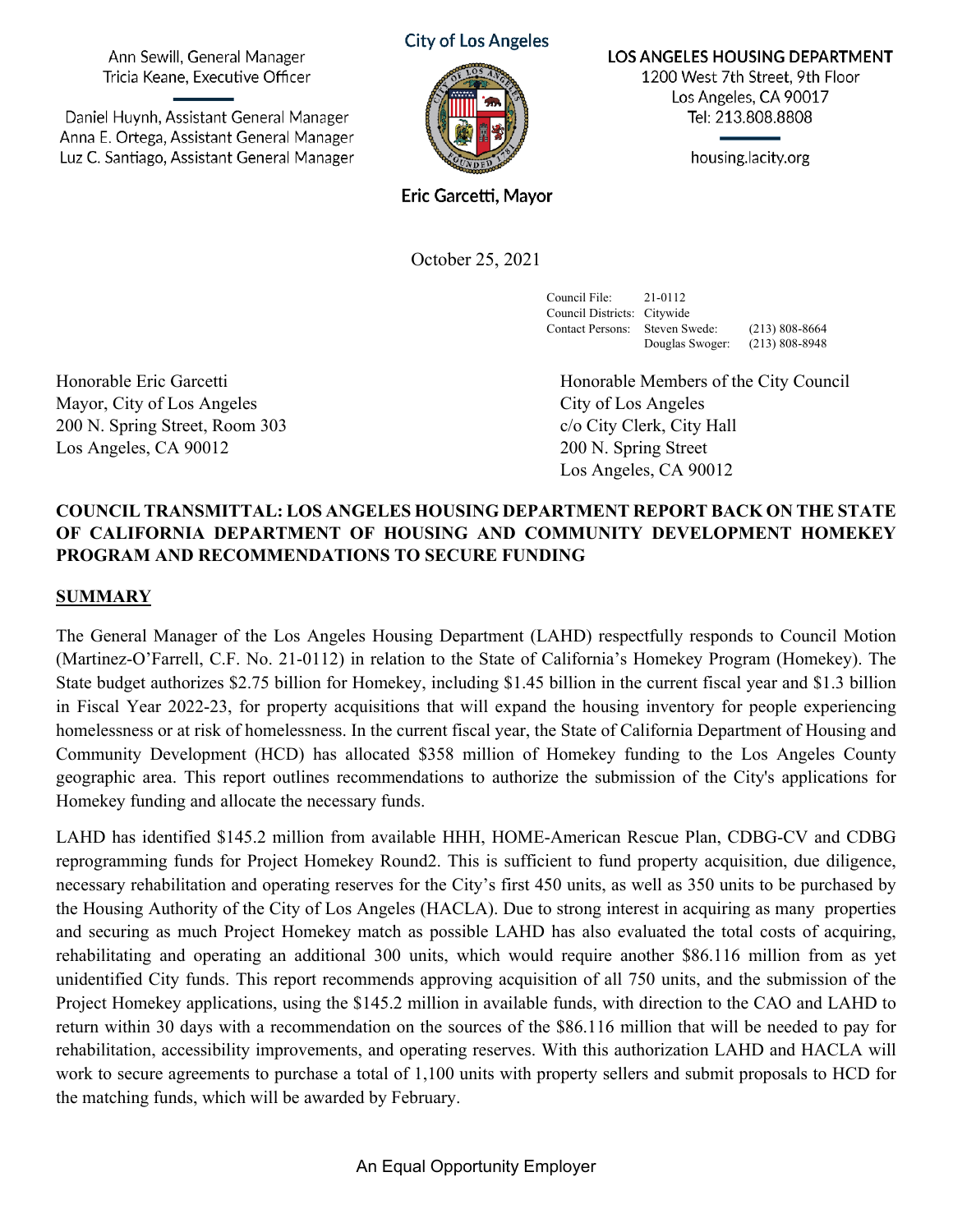#### **RECOMMENDATIONS**

- I. That the City Council, subject to the approval of the Mayor:
	- A. APPROVE the following funding sources and amounts, upon receipt and availability, for Homekey local match requirements for property acquisitions, closing cost, due diligence, and property management costs incurred for successful Homekey Program applications:
		- \$59 million of Proposition HHH funding;
		- \$10 million of Community Development Block Grant CARES (CDBG-CV) Act Program;
		- \$60 million of Home Investment Partnerships Program (HOME) American Rescue Plan (ARP); and
		- \$16.2 million of CDBG reprogrammed funds as described in Recommendation E.
	- B. AUTHORIZE the General Manager of LAHD, or designee, to enter into a Professional Services Agreement (Attachment A), which is to be reviewed and approved by the City Attorney as to form and legality, with the Housing Authority of the City of Los Angeles; outlining the roles and responsibilities as co-applicants per the State of California Homekey Program Notice of Funding Availability;
	- C. AUTHORIZE the General Manager of LAHD, or designee, to apply on behalf of the City to the State of California Homekey Program Notice of Funding Availability, with the Housing Authority of the City of Los Angeles serving as the co-applicant, for a maximum amount of up to \$252.03 million. This amount includes \$206.25 million for capital expenditures, \$30.78 million in capitalized operating subsidies, and \$15 million in bonus funds for capital and operating. The City will prioritize the purchase of properties that can be quickly placed in service as supportive housing;
	- D. AUTHORIZE the General Manager of LAHD, or designee, to issue loans to HACLA for a total amount not to exceed \$15 million to be used as Homekey local match requirements for HACLA property acquisitions Homekey applications;
	- E. INSTRUCT the Community Investment for Families Department to return with a recommendation to allocate up to \$16.2 million of CDBG-reprogramming funds to be used for Homekey local match requirements;
	- F. AUTHORIZE the General Manager of LAHD, or designee, to release a Request for Proposals (RFP, Attachment B), to select qualified owner and operators for awarded Homekey projects;
	- G. INSTRUCT the City Attorney to work with LAHD to develop a purchase and sale agreement, deed of trust, promissory note, regulatory agreement, and any other necessary legal documents to transfer ownership of approved Homekey Program properties to the selected operators with financing to ensure the City's interests and the sites' use meet the goals and requirements of the City and the Homekey Program;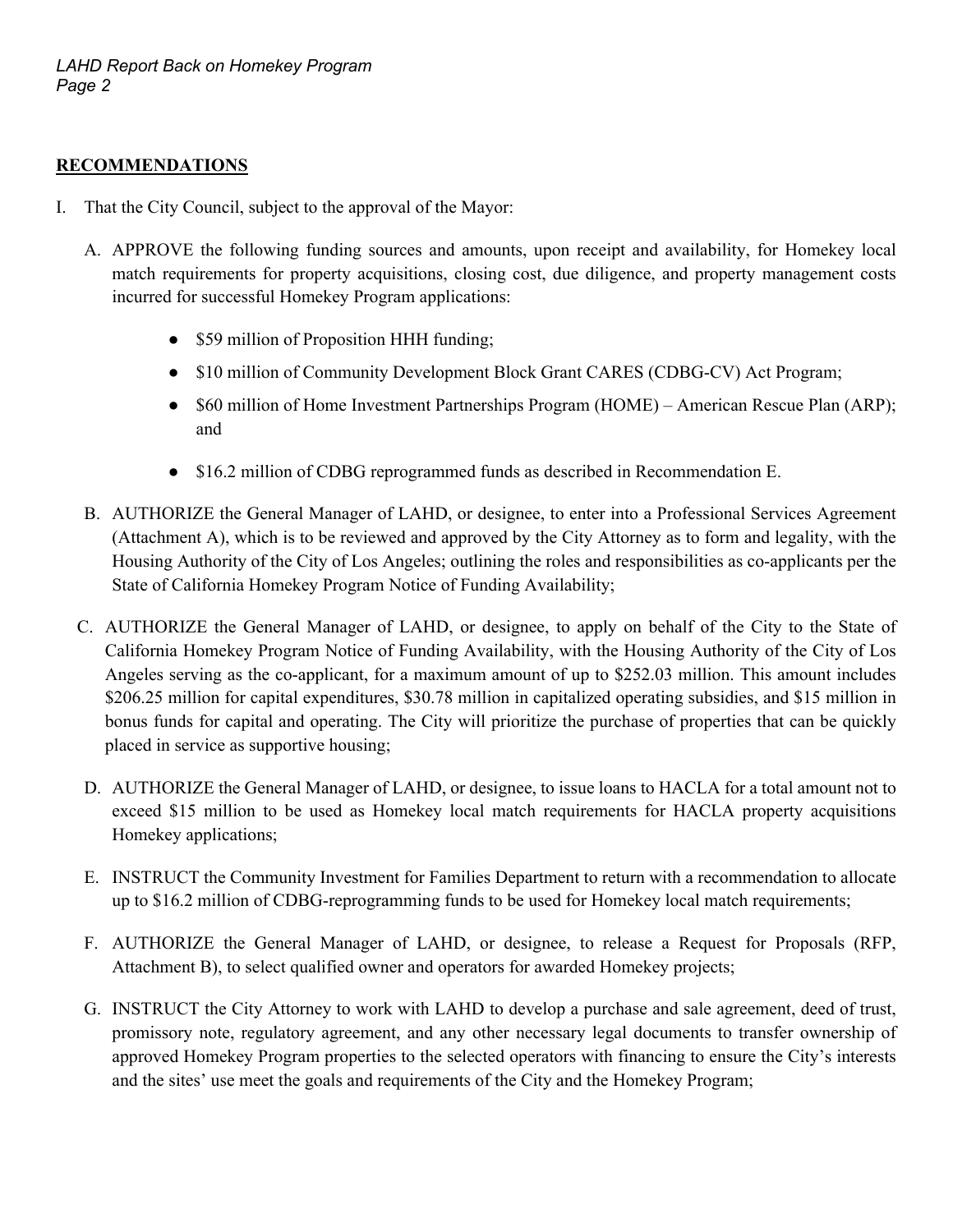- H. INSTRUCT the City Attorney to work with LAHD to develop a promissory note deed of trust, regulatory agreement, and any other necessary legal documents to execute loan agreements with HACLA to purchase Homekey properties, ensuring the City's interests and the sites' use meet the goals of the City and the Homekey Program;
- I. ADOPT the authorizing resolution (see Attachment C), as required by the State of California Department of Housing and Community Development, in order to submit the Homekey program application;
- J. INSTRUCT LAHD to report back on specific properties and to request approval of the individual authorizing resolutions for each successful project, prior to executing the Standard Agreement with the State of California;
- K. AUTHORIZE the Los Angeles Housing Department to prepare Controller Instructions and make necessary technical adjustments, including to the names of the Special Fund accounts recommended for this report, consistent with the Mayor and Council action in this matter, subject to the approval of the City Administrative Officer, and request the Controller to implement these instructions; and
- L. INSTRUCT the City Administrative Officer to identify available funding for a total amount not to exceed \$86,116,000 to be used for local match requirements, due diligence, rehabilitation and operating reserves to bring the total number of Project Homekey Round 2 units from 450 to 750.

# **BACKGROUND**

California's Homekey Program provides grant funding to cities, counties, and other local public entities, including housing authorities, to expand the inventory of housing for people experiencing homelessness or at risk of homelessness. California's fiscal year 2021-22 budget authorizes \$2.75 billion, including \$1.45 billion in the current fiscal year and \$1.3 billion in fiscal year 2022-23 to the State's successful Homekey Program. The California Department of Housing and Community Development (HCD) has issued the Homekey Notice of Funding Availability (NOFA) and started accepting applications in late September 2021; applications will be accepted through May 2, 2022.

The Homekey NOFA allocates Homekey funding by geographical region based upon each region's proportionate share of people experiencing homelessness of both the sheltered and unsheltered 2019 Homeless Point-in-Time counts and extremely-low income renter households paying more than 50 percent of their income for rent. Based on this formula, Los Angeles County was allocated approximately \$358 million of State Homekey funding. The NOFA establishes a four-month priority application period from the release date of the Homekey application in late September through January 31, 2022. During the priority period, successful applications will be funded through the geographical allocations of Homekey funding. After January 31, 2022, Homekey applications will compete statewide.

#### Homekey Acquisition Grants and Local Match Requirements

The focus of the Homekey program is the rapid acquisition and occupancy of properties to provide permanent supportive housing, while also allowing for property acquisitions that provide interim housing that can be converted to permanent housing. The Homekey NOFA provides a baseline grant amount per unit for property acquisitions that varies according to unit size and population served as follows: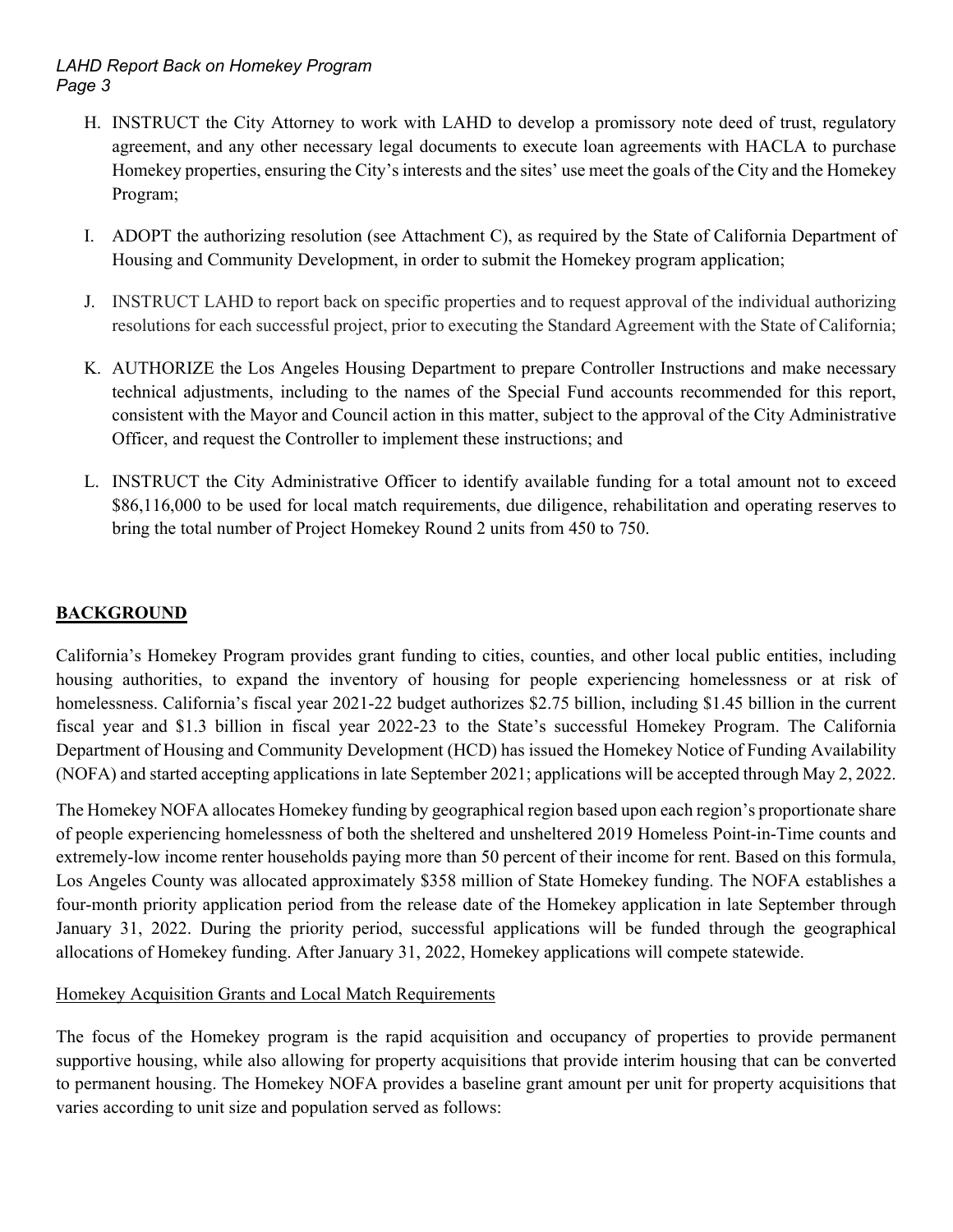#### *Homekey Baseline Grant Amounts by Unit Size*

- \$150,000 per unit for studio and one-bedroom units.
- \$175,000 per unit for two-bedroom units.
- \$200,000 per unit for three-bedroom or larger units

#### *Homekey Baseline Grant Amount by Population Served*

- \$175,000 per unit for Transition Aged Youth or Youth at Risk of Homelessness.
- \$200,000 per unit for those experiencing Chronic Homelessness.

These Homekey baseline grant amounts require no local acquisition match from the City. However, if the City provides a local acquisition match, Homekey will increase its grant amount on a 1:1 basis up to \$100,000 per unit. Thus, if the City contributes a matching amount of \$100,000 or more per unit, Homekey will grant up to an additional \$100,000 per unit resulting in a maximum Homekey grant amount of \$300,000 per unit. For successful Homekey applications submitted prior to January 31, 2022, Homekey will grant an additional \$10,000 per unit as an incentive that can be used for property acquisition or operating subsidy. LAHD will use the LAHSA Point In Time Count to determine the target population for the respective Project Homekey sites.

Table 1, below, shows the maximum Homekey grant and required City match by unit purchase price.

| <b>TABLE 1, MAXIMUM HOMEKEY AND REQUIRED CITY MATCH FOR</b> |                                  |           |           |           |
|-------------------------------------------------------------|----------------------------------|-----------|-----------|-----------|
| <b>ACQUISITION</b>                                          |                                  |           |           |           |
| <b>Sources</b>                                              | <b>Acquisition Cost per Unit</b> |           |           |           |
|                                                             | \$200,000                        | \$300,000 | \$400,000 | \$450,000 |
| Max Homekey Grant                                           | \$200,000                        | \$250,000 | \$300,000 | \$300,000 |
| <b>Required City Match</b>                                  | \$0                              | \$50,000  | \$100,000 | \$150,000 |

This report recommends applying for up to \$252,030,000 of Homekey funds. This would enable the City to acquire up to 750 units of supportive housing. The estimated match necessary for the City's property acquisition including due diligence expenses is \$149.0 million. In addition to acquisition costs matched by the State the City will be responsible for funding \$82.316 million in rehabilitation and other project related costs.

In addition to \$59,000,000 in available HHH funds, \$60 million from the HOME American Rescue Plan fund, and \$10 million from the CDBG-CV account (pending approval), LAHD and the CAO with the support of CIFD have identified \$16.2 million in CDBG funds that can be reprogrammed for the City match.

#### Acquisition Strategy: Property Types and Potential Number of Units

A primary focus of Homekey is the rapid provision of permanent supportive housing for households experiencing homelessness or at risk of homelessness. Under the previous Homekey round, over 800 units were acquired, the majority for interim housing. Many of these properties were motels that will require significant rehabilitation and higher operating costs prior to converting to permanent housing. The operating costs for interim housing are \$80 to \$120 per night, or \$2,400-\$3,600/bed/month. The operating costs for permanent housing are \$1,000- \$1,400/bed/month.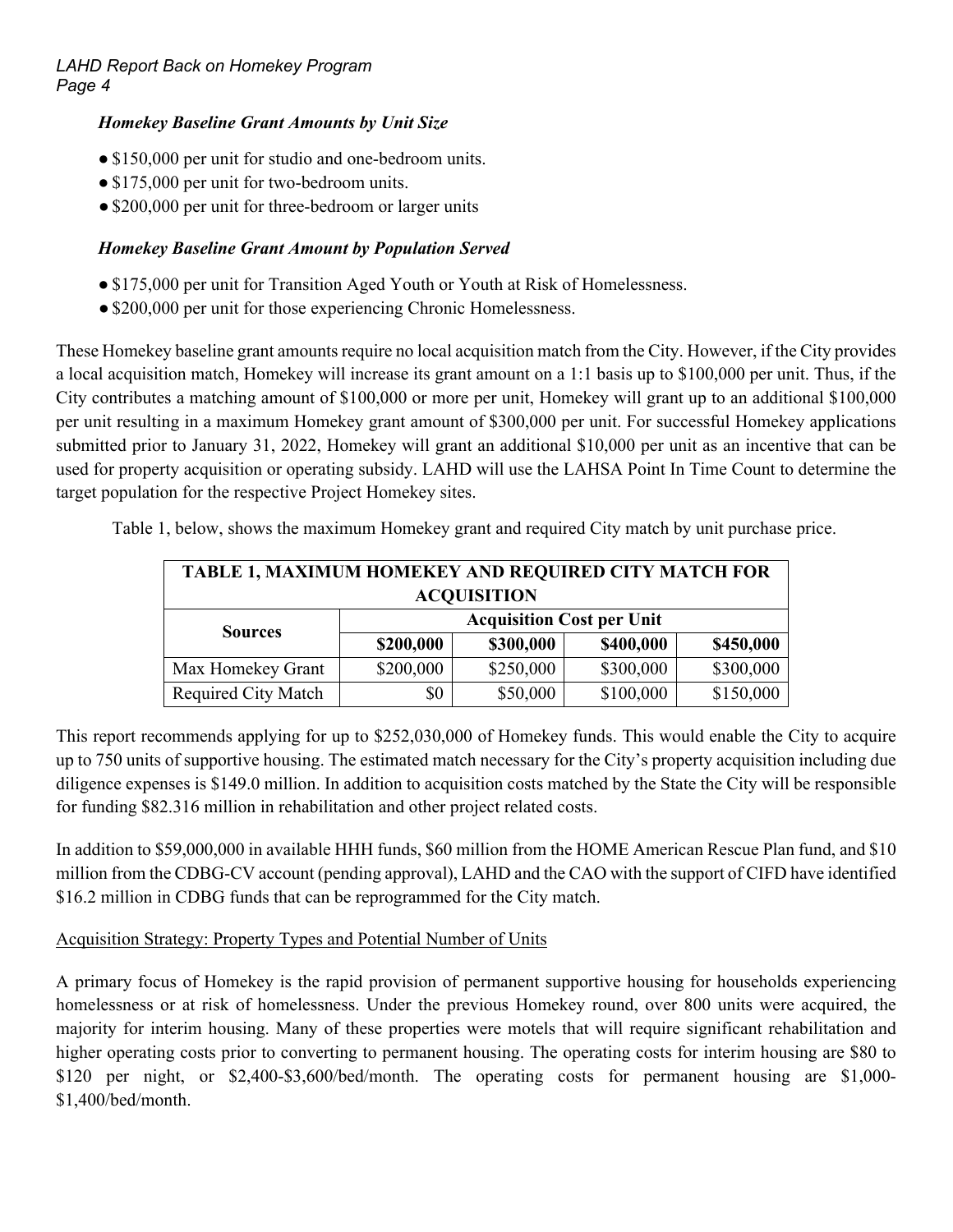In this Homekey round, we are selecting ready-to-use, never occupied apartment buildings that can be placed into service quickly and cost-effectively or extended stay hotels that need almost no improvements to become permanent housing. To minimize unforeseen high rehabilitation costs and contain operating costs, LAHD has prioritized newly constructed, never-occupied multi-family apartments and hotels with minimal rehabilitation needs that can be quickly occupied as permanent housing. This is consistent with the Homekey NOFA's competitive scoring criteria which requires that projects be completed within 12 months of the date of the award and then occupied in less than 90 days; and rewards projects that result in no permanent displacement of residents.

In order to provide economies of scale in the operation and management of properties and provision of tenant services, we are prioritizing properties of 40 or more units. LAHD and HACLA currently have a list of over 180 properties that have been considered for acquisition. These properties include a mix of existing hotels and newly constructed multifamily properties that have been identified by Council Offices or real estate brokers. LAHD is currently considering 13 projects that have purchase and sale agreements or letters of intent. The anticipated range of purchase price for properties is \$100,000 - \$400,000 per unit for hotels and \$400,000 - \$500,000 per unit for multi-family properties.

Most of these hotel properties have kitchens in the units, but will require life safety improvements. In addition, both hotels and newly constructed multi-family properties will require accessibility improvements to conform with the requirements of the City's Accessible Housing Program settlement agreements. The costs for required accessibility and life safety improvements is estimated to average \$50,000 per unit, for a total of \$22.5 million. These estimates will be refined in the due diligence and predevelopment period.

Although LAHD and HACLA did not envision that it would be possible to complete the acquisition and conversion of other types of properties such as adaptive reuse of warehouses or office buildings in the time period allowed, the Request for Proposals will allow experienced development teams to submit feasible proposals for specific properties that demonstrate the ability to be completed within twelve months. The proposal must demonstrate that the innovative project can be completed in a timely manner; is financially and operationally feasible, and conforms to the Project Homekey and City funding regulations.

#### Operating Subsidy

Operating permanent supportive housing for people experiencing homelessness requires rental subsidies to pay sufficient tenant rents to cover operating costs such as utilities, insurance, security, onsite resident services and property management. On a typical project these run \$850 to \$1000 per unit per month. Operating interim housing costs \$80 - \$135 per unit per day. Typically, supportive housing projects have secured an allocation of Project-Based Rental Assistance (PBRA) vouchers from HACLA that subsidizes tenants' rents to provide adequate operating revenue. The number of available project-based vouchers are limited so HACLA has indicated that it has only up to 300 PBRA vouchers available to commit to the City's Homekey Round 2 acquisitions.

Without project-based housing vouchers, other forms of rental assistance or operating subsidies are necessary to ensure projects have sufficient capital to pay ongoing operating costs. In addition to Project Based Rental Assistance projects may be able to use a combination of Emergency Tenant Vouchers, or the Housing Choice tenant-based rental assistance, with operating reserve funds to help bridge gaps in availability. The Homekey program allows funding to be used as operating subsidies of up to \$1,000 - \$1,400 per unit per month for a period of up to three years if the City is able to commit a matching operating subsidy for a period of four or more years. To support the ongoing operation of Homekey properties, this report recommends the City match operating subsidies for a period of four years to fully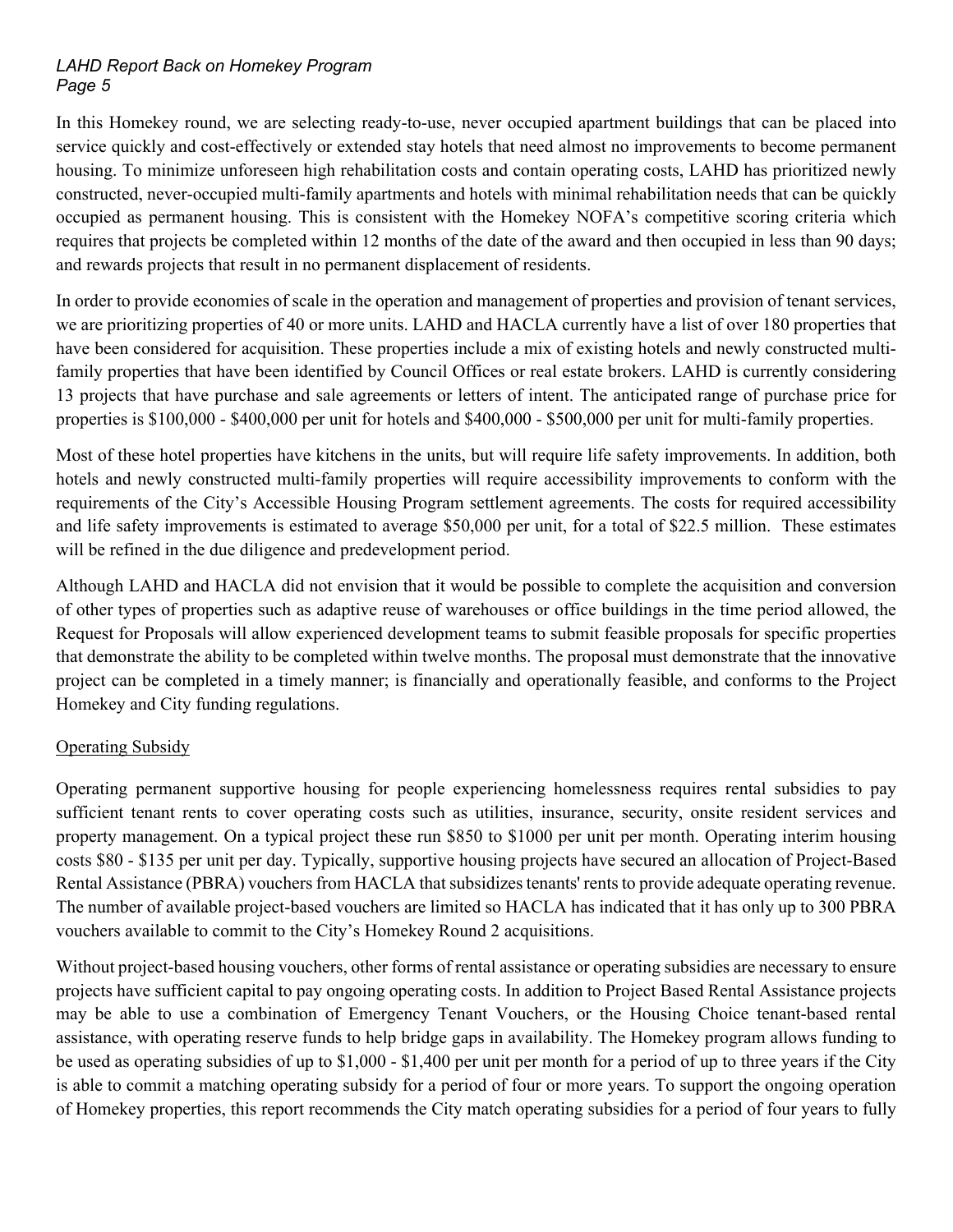leverage available Homekey operating subsidies funding. The estimated amount necessary for the City's commitment to fund four years of operating subsidy for Homekey properties is estimated at \$41.04 million. This will make the City eligible for an additional \$30.78 million in Homekey funds for operating subsidy.

The City's matching commitment of operating subsidies along with Homekey's will only cover 7 years. To achieve financial sustainability as housing for extremely low income formerly homeless people for a period of no less than 15 years as required by the Homekey grant, projects will need to rely upon a combination of PBRAs, Tenant Based Rental Assistance (TBRA) vouchers, including Emergency Housing Vouchers allocated by the Federal Government and capitalized operating subsidies. As housing vouchers are allocated to Homekey properties, the operating subsidy amounts will be reduced. The estimated operating subsidy need for each Homekey property will be calculated at the time that acquisition packages are submitted to Council.

The Project Homekey regulations require a 55-year covenant as affordable housing, with at least the first 15 years covenanted for people experiencing homelessness. If operating subsidies are not available after fifteen years because initial tenants with tenant based vouchers have taken the vouchers to another building or community, HCD and the City would allow the units to then be leased to eligible tenants at a range of eligible incomes that would not require project subsidies for the remaining 40 years.

#### HACLA Roles & Responsibilities

Similar to Homekey Round 1, the City and HACLA will enter into a Professional Services Agreement (PSA) allowing HACLA to act on behalf of the City to negotiate and acquire properties, including completing all due diligence and escrow requirements on the City's behalf and making all purchase deposits, including up to \$250,000 in non-refundable deposits per property, as necessary. In accordance with the PSA, any deposits issued for City match-funded properties will be fully reimbursed to HACLA by the City. In addition, at escrow closing, the City will reimburse costs incurred by HACLA for pre-purchase property due diligence work, including obtaining title reports and appraisals, and performing environmental reviews and physical needs assessments. These costs are included in the total project costs covered by HCD and City match funds.

The City and HACLA will also enter into an Asset Management Agreement, Attachment F of the PSA, allowing HACLA to temporarily manage and operate awarded properties on behalf of the City. This will provide the necessary flexibility for the City to acquire sites and secure and manage properties, manage post-acquisition contracts for accessibility studies, engineering and architectural services, and permitting for necessary rehabilitation work. The costs incurred by HACLA for property acquisition, due diligence, and property management work is estimated to not exceed \$10 million and will be reimbursed by the City as eligible project costs in accordance with the PSA and Asset Management Agreements.

#### City Loan to HACLA

To assist HACLA in acquiring units for individuals and families experiencing homelessness, LAHD will loan HACLA \$15 million for acquisition match funds. The loan with HACLA will be repaid through residual receipts and will be monitored annually by LAHD. HACLA will acquire up to 350 supportive housing units which will be supported with project-based rental vouchers. HACLA has secured sources for debt for the required Homekey funding match. Projectbased vouchers and other sources of operating subsidy will enable HACLA's Homekey acquisitions to meet their debt obligations. The City's participation with HACLA increases the pool of properties available for acquisition. The City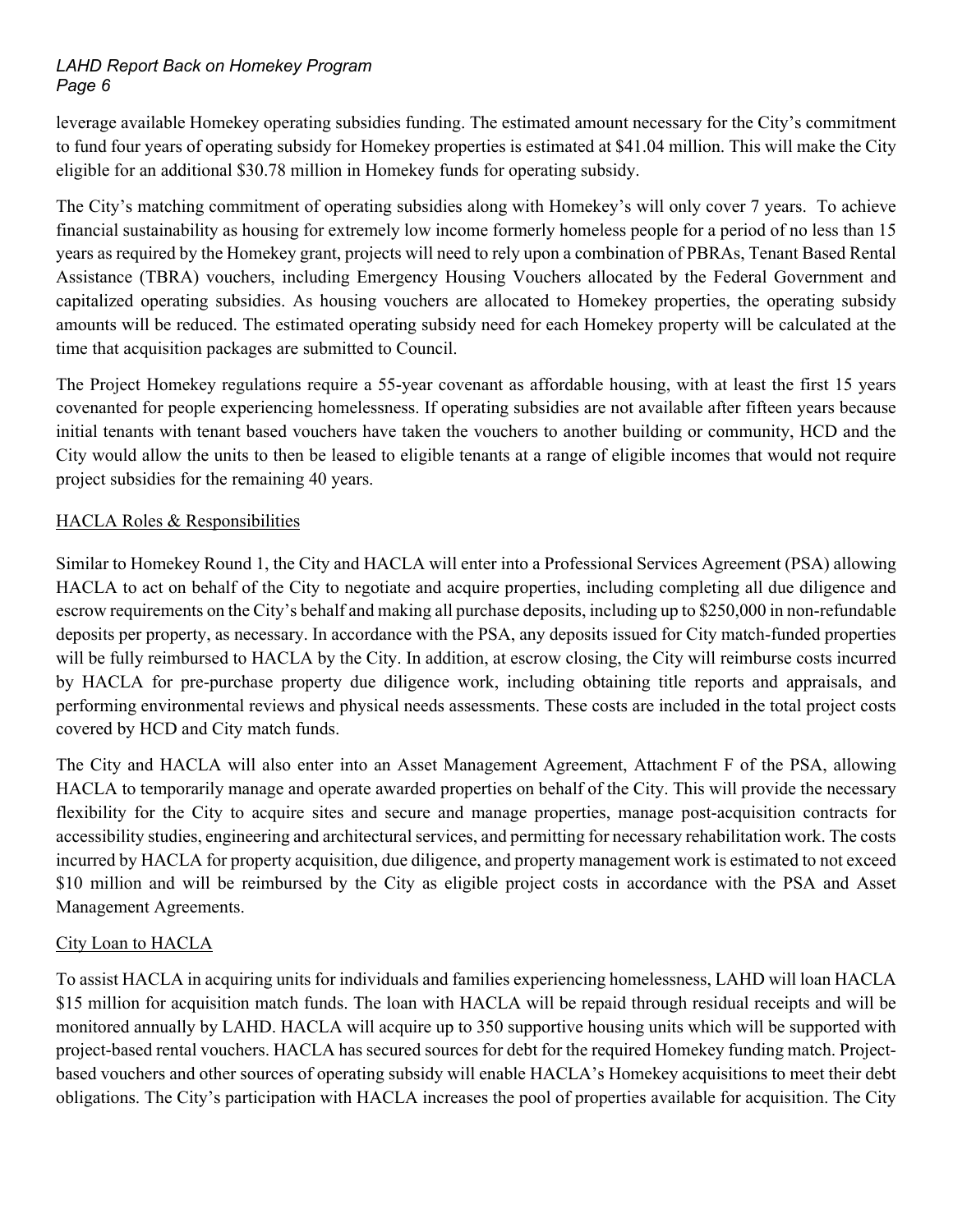benefits by leveraging HACLA's debt on the properties, thereby reducing the City's acquisition cost per unit. In addition, HACLA's project-based vouchers ensure the long-term viability of properties without the need for additional operating subsidy from the City. LAHD will provide up to \$15 million in loans to HACLA for Homekey project acquisitions. Loans will not exceed \$180,000 per unit, or \$10 million per building, will have an interest rate of 0%, a 55-year term and will comply with all applicable funding source requirements. The LAHD loans will be secured by HACLA-acquired Homekey properties and require 55-year regulatory agreements to ensure that long-term affordability and other City interests are achieved. These loans will be repaid through residual receipts revenues generated by the HACLA's Homekey properties.

Funding Plan By Sources and Uses

| <b>FUNDING SOURCES</b> |                           |                       |                              |                    |                              |
|------------------------|---------------------------|-----------------------|------------------------------|--------------------|------------------------------|
| Phase $1 - 450$ units  |                           | Phase $2 - 300$ units |                              | Total $-750$ units |                              |
| <b>Amount</b>          | <b>Account</b>            | <b>Amount</b>         | Account                      | <b>Amount</b>      | Account                      |
| \$59,000,000           | <b>HHH</b>                |                       |                              | \$59,000,000       | <b>HHH</b>                   |
| \$60,000,000           | HOME-<br>ARP              |                       |                              | \$60,000,000       | HOME-<br><b>ARP</b>          |
| \$10,000,000           | CDBG-<br><b>CV</b>        |                       |                              | \$10,000,000       | CDBG-<br><b>CV</b>           |
| \$16,200,000           | CDBG-<br>Reprogramming    |                       |                              | \$16,200,000       | CDBG-<br>Reprogramming       |
| \$0                    | Unidentified<br>Source    | \$86,116,000          | Unidentified<br>Source       | \$86,116,000       | Unidentified<br>Source       |
| \$123,750,000          | <b>State</b><br>Homekey   | \$82,500,000          | <b>State</b><br>Homekey      | \$206,250,000      | <b>State</b><br>Homekey      |
| \$18,468,000           | <b>State</b><br>Operating | \$12,312,000          | <b>State</b><br>Operating    | \$30,780,000       | <b>State</b><br>Operating    |
| \$9,000,000            | <b>State</b><br>Bonus     | \$6,000,000           | <b>State</b><br><b>Bonus</b> | \$15,000,000       | <b>State</b><br><b>Bonus</b> |
| 296,418,000            | <b>TOTAL</b>              | 186,928,000           | <b>TOTAL</b>                 | 483,346,000        | <b>TOTAL</b>                 |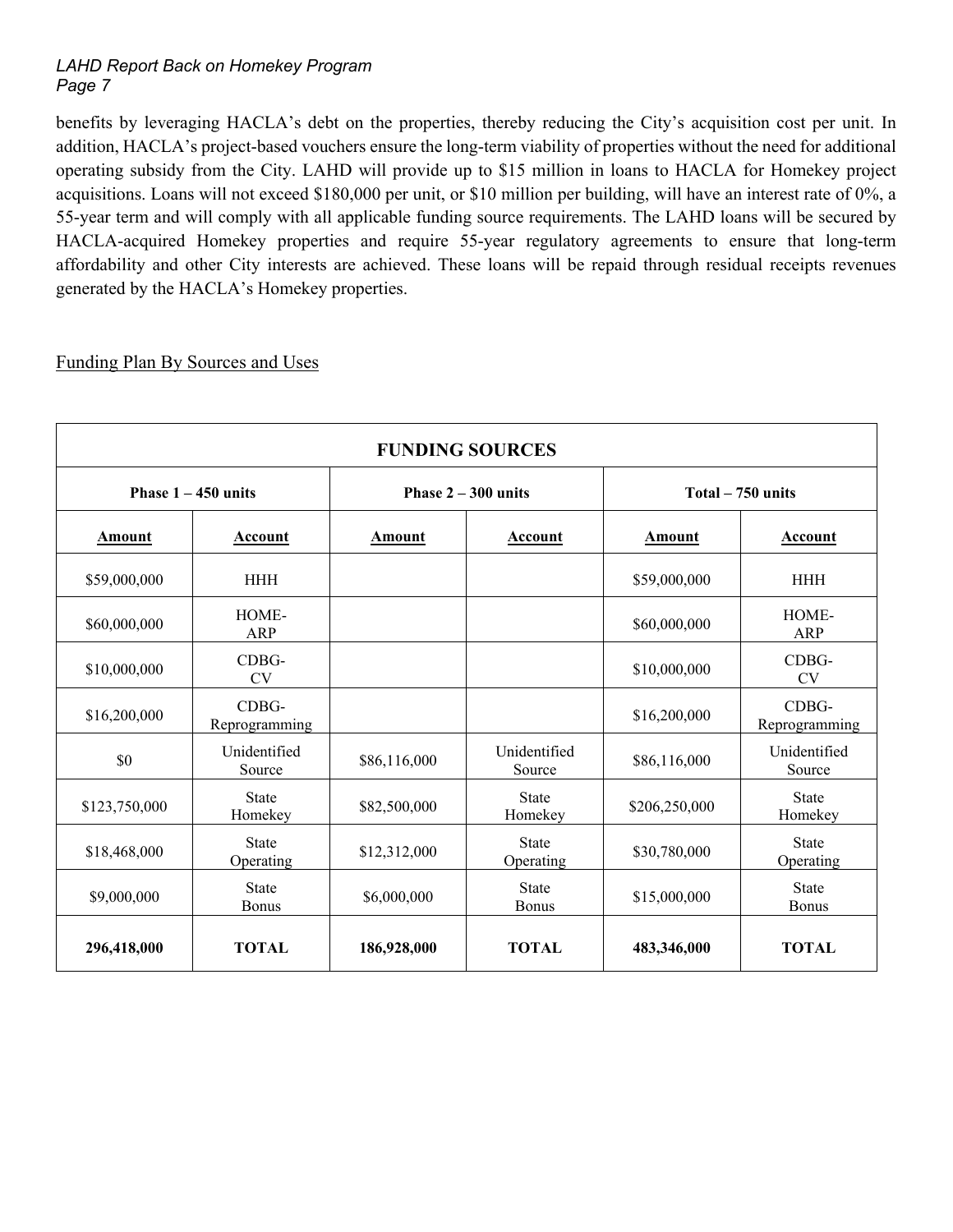| <b>FUNDING USES</b>   |                                                               |                       |                                                               |                   |                                                               |
|-----------------------|---------------------------------------------------------------|-----------------------|---------------------------------------------------------------|-------------------|---------------------------------------------------------------|
| Phase $1 - 450$ units |                                                               | Phase $2 - 300$ units |                                                               | Total – 750 units |                                                               |
| Amount                | <b>Use</b>                                                    | Amount                | <b>Use</b>                                                    | Amount            | <b>Use</b>                                                    |
| \$88,300,000          | Acquisition of<br><b>Eligible Properties</b><br>(City Match)  | \$60,700,000          | Acquisition of<br><b>Eligible Properties</b><br>(City Match)  | \$149,000,000     | Acquisition of<br><b>Eligible Properties</b><br>(City Match)  |
| \$123,750,000         | Acquisition of<br><b>Eligible Properties</b><br>(State Match) | \$82,500,000          | Acquisition of<br><b>Eligible Properties</b><br>(State Match) | \$206,250,000     | Acquisition of<br><b>Eligible Properties</b><br>(State Match) |
| \$24,624,000          | Operating<br><b>Subsidies</b><br>(City Match)                 | \$16,416,000          | Operating<br><b>Subsidies</b><br>(City Match)                 | \$41,040,000      | Operating<br><b>Subsidies</b><br>(City Match)                 |
| \$18,468,000          | Operating<br><b>Subsidies</b><br>(State Match)                | \$12,312,000          | Operating<br><b>Subsidies</b><br>(State Match)                | \$30,780,000      | Operating<br><b>Subsidies</b><br>(State Match)                |
| \$22,500,000          | Rehabilitation /<br>Accessibility<br>Improvements             | \$15,000,000          | Rehabilitation /<br>Accessibility<br>Improvements             | \$37,500,000      | Rehabilitation /<br>Accessibility<br>Improvements             |
| \$15,000,000          | Loan to HACLA<br>for Acquisition                              | \$0                   | Loan to HACLA<br>for Acquisition                              | \$15,000,000      | Loan to HACLA<br>for Acquisition                              |
| \$3,776,000           | Other<br>Contingencies                                        | \$0                   | Other<br>Contingencies                                        | \$3,776,000       | Other<br>Contingencies                                        |
| 296,418,000           | <b>TOTAL</b>                                                  | 186,928,000           | <b>TOTAL</b>                                                  | \$483,346,000     | <b>TOTAL</b>                                                  |

The actual amount needed for operating subsidies and rehabilitation will vary based on the availability of rental vouchers, actual conditions of buildings, and other factors.

#### Additional Units

The \$145.2 million allocated in this transmittal would fully fund the first 450 units. However, the Homekey program has more funding available in the Los Angeles County geographic allocation that the City can leverage to acquire up to an additional 300 units. For the acquisition, rehabilitation, and operation of the additional 300 units, the City would need to allocate another \$86.16 million. LAHD will work with the CAO to identify additional sources of funding to leverage with the Project Homekey funds to purchase the additional 300 units or more.

#### Selection of Housing and Service Provider Partners

Similar to Homekey Round 1, properties purchased on behalf of the City will be transferred to housing providers with experience successfully operating supportive housing and managing similar projects through a competitive Request for Proposals (RFP) process. The selected housing providers will be responsible for operating properties as permanent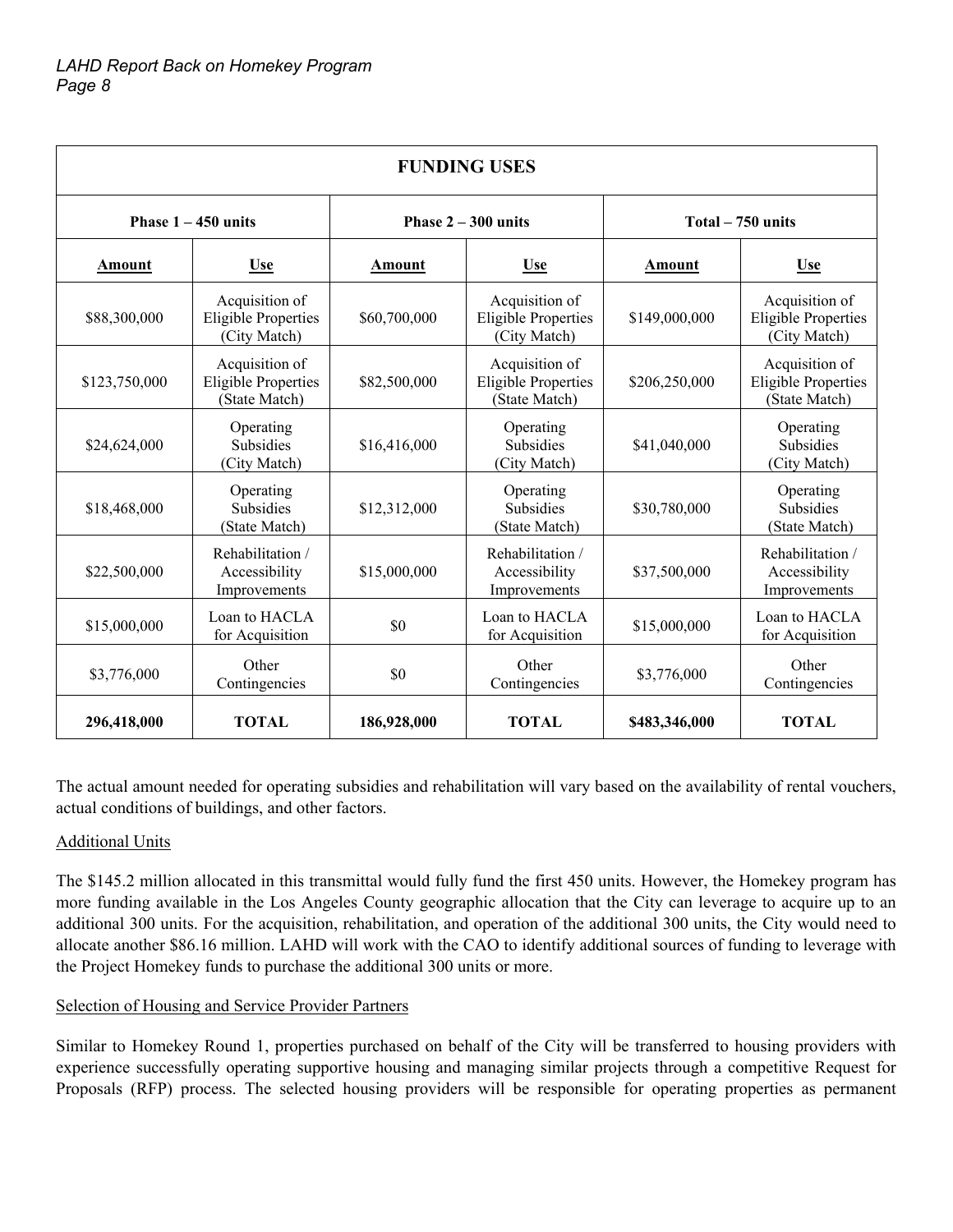supportive housing and/or interim housing projects that will be financially feasible, well maintained and operated for the 55-year life of the regulatory agreement. Operators will submit a Property

Management and Services Plan that describes how the principles of Housing First, Trauma-Informed Care, and Harm Reduction approaches will be utilized to successfully operate and manage the buildings. In addition, selected housing providers will be required to complete necessary life safety and accessibility alterations, lease up of tenants, and property management of the housing asset for the full term of the regulatory agreement.

#### **FISCAL IMPACT**

There is no current fiscal impact to the General Fund. LAHD is working with the CAO to identify funding necessary as outlined in this report.

Approved By:

ant sensel

 ANN SEWILL General Manager Los Angeles Housing Department

ATTACHMENTS:

Attachment A - Professional Service Agreement Attachment B - RFP Attachment C - Authorizing Resolution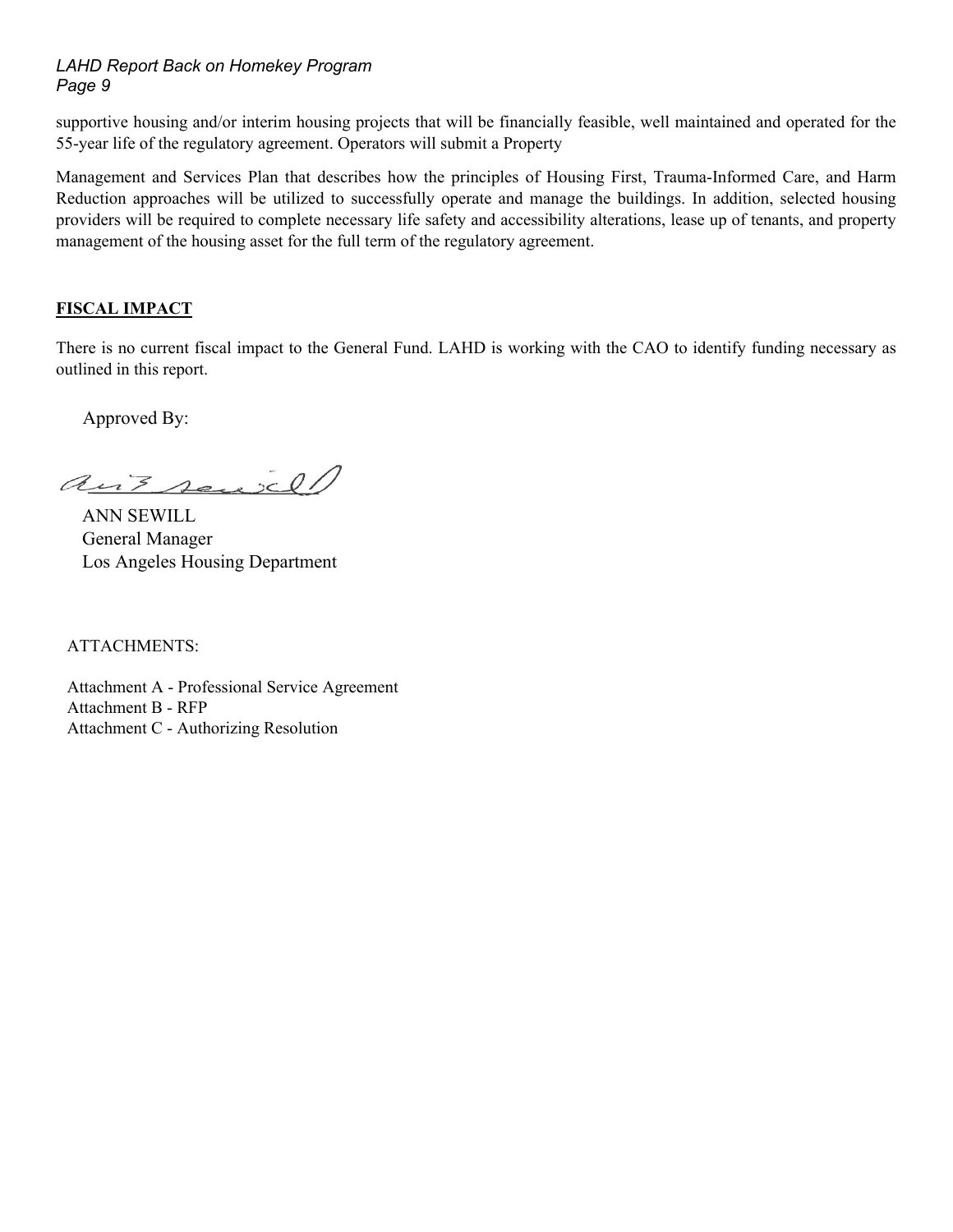# **PROFESSIONAL SERVICES AGREEMENT**

**between**

**THE CITY OF LOS ANGELES**

**and**

# **THE HOUSING AUTHORITY OF THE CITY OF LOS ANGELES**

**for**

#### **SERVICES RELATED TO THE STATE OF CALIFORNIA NOTICE OF FUNDING AVAILABILITY HOMEKEY PROGRAM**

**Said Agreement is Number C-\_\_\_\_\_\_\_\_\_\_\_\_ of City Contracts**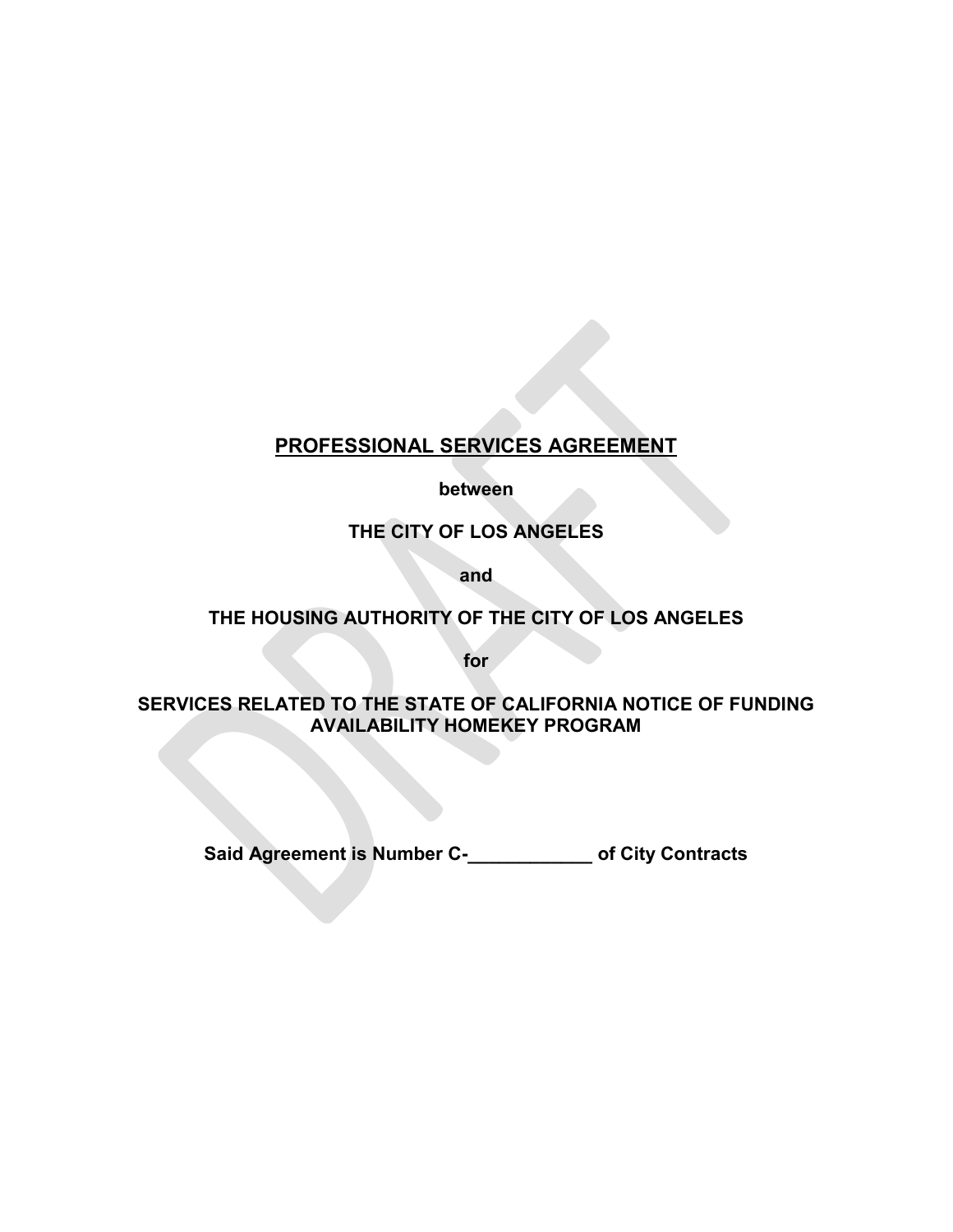# Professional Services Agreement<br>State of California Homekey Program NOFA<br>Table of Contents

| <b>Section</b> | <b>Description</b> | Page |
|----------------|--------------------|------|
| 1.0            |                    |      |
| 2.0            |                    |      |
| 3.0            |                    |      |
| 4.0            |                    |      |
| 5.0            |                    |      |
| 6.0            |                    |      |
| 7.0            |                    |      |
| 8.0            |                    |      |
| 9.0            |                    |      |
| 10.0           |                    |      |
| 11.0           |                    |      |
| 12.0           |                    |      |
| 13.0           |                    |      |
| 14.0           |                    |      |
| 15.0           |                    |      |
| 16.0           |                    |      |
|                |                    |      |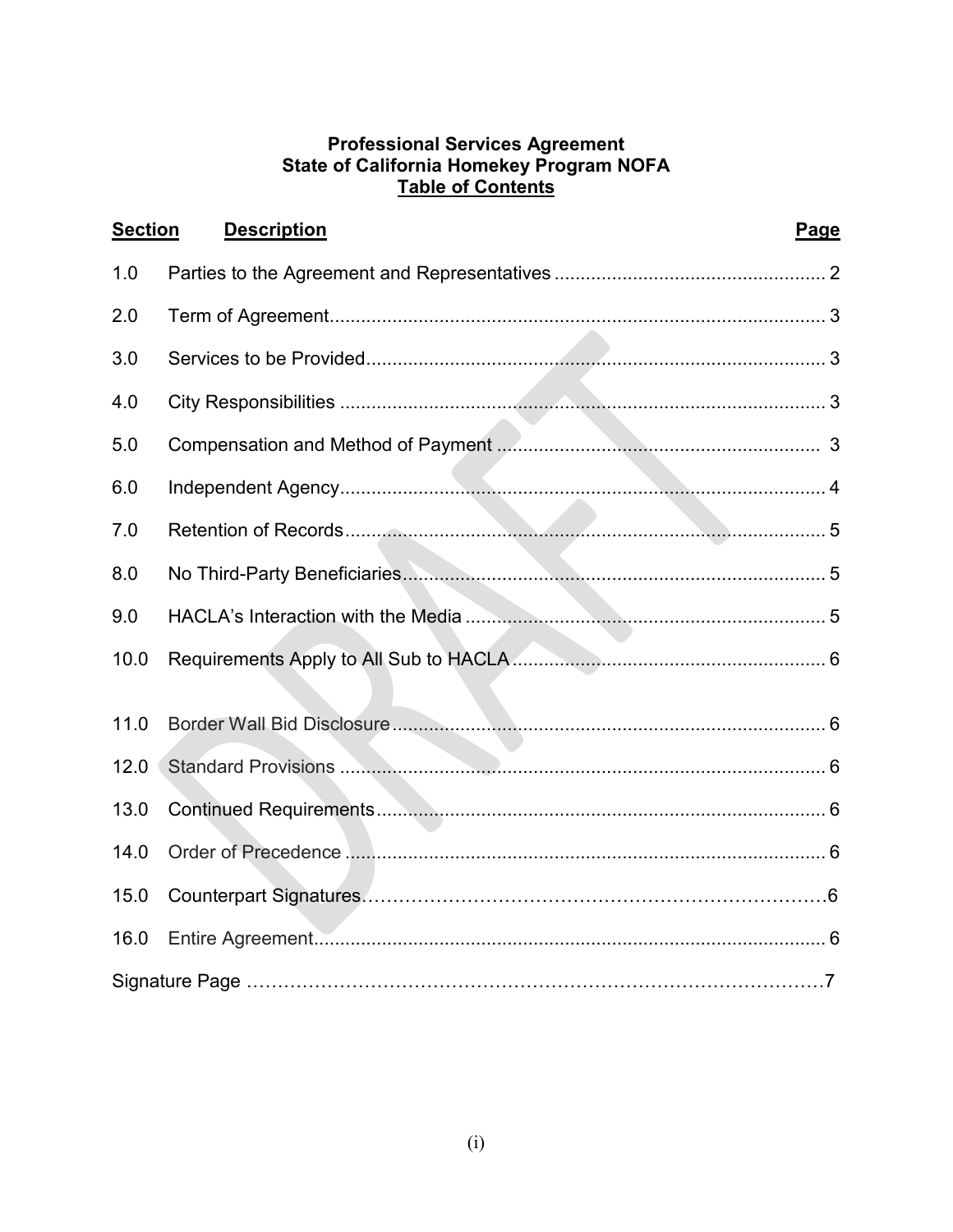# **ATTACHMENTS**

Attachment A – Roles and Responsibilities between Entities

Attachment B – Priority Acquisitions

Attachment C – Fee Schedule

Attachment D – List of Pre-Approved HACLA Subcontractors

Attachment F – Form of Asset Management Agreement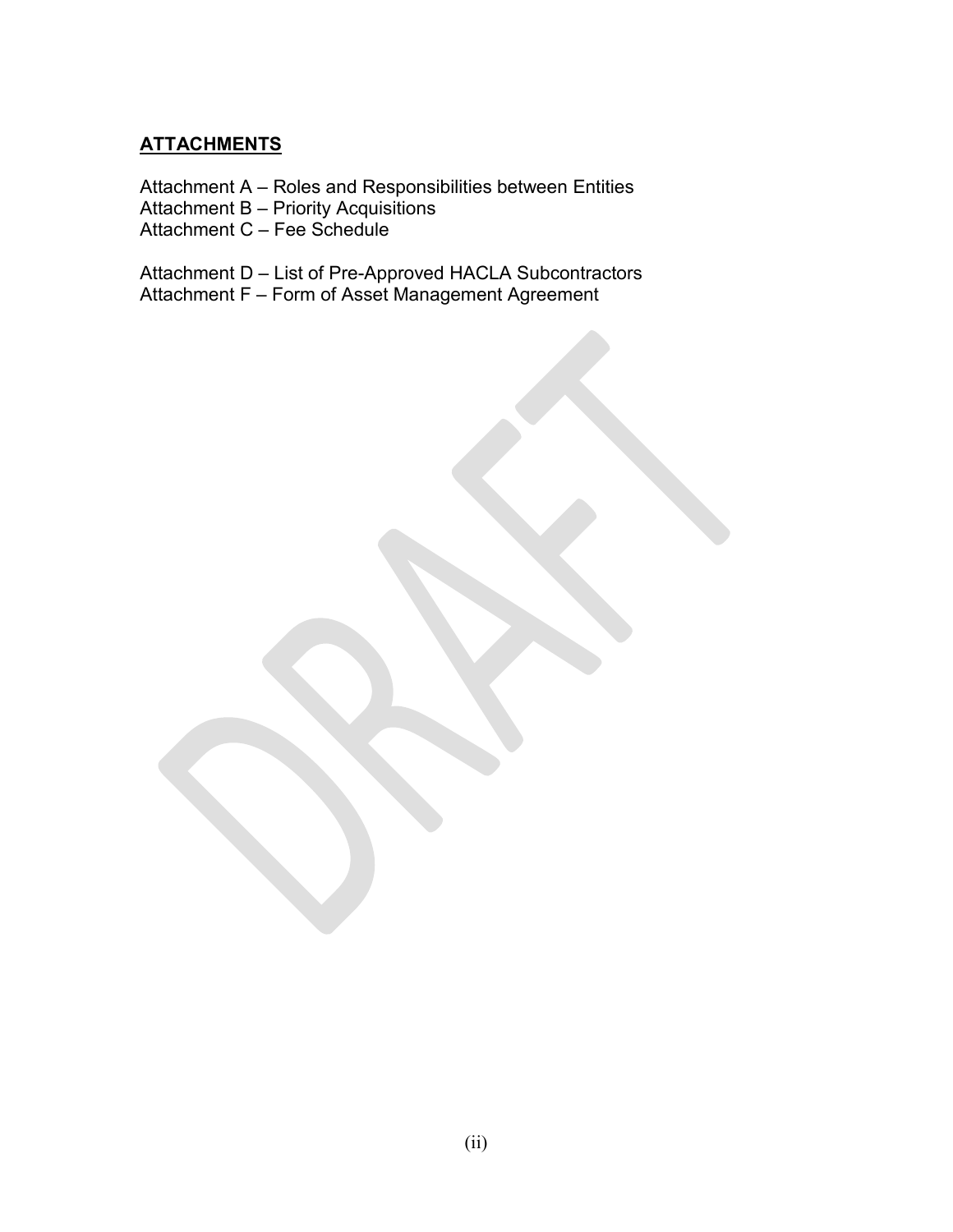#### **AGREEMENT NUMBER C-\_\_\_\_\_\_\_\_\_\_ BETWEEN THE CITY OF LOS ANGELES AND HOUSING AUTHORITY OF THE CITY OF LOS ANGELES FOR SERVICES RELATED TO THE STATE OF CALIFORNIA NOTICE OF FUNDING AVAILABILITY HOMEKEY PROGRAM**

**THIS AGREEMENT** ("Agreement") is made and entered into by and between the City of Los Angeles, a municipal corporation ("City"), by and through the Los Angeles Housing Department ("LAHD"), and the Housing Authority of the City of Los Angeles ("HACLA") a California public body, corporate and politic ("HACLA") (collectively, the "Parties," or individually, a "Party").

- **1. WHEREAS,** the State of California ("State") Department of Housing and Community Development ("HCD") intends to issue one or more Notices of Funding Availability for the Homekey Program ("NOFA") in 2021 in order to expand the inventory of housing for people experiencing homelessness or at risk of homelessness ("Homekey Program") and such funds are expected to be spent on eligible activities including the acquisition, rehabilitation and operation of properties for homeless or those at risk of homelessness as dictated by the State; and
- **2. WHEREAS,** the services required by the City under the anticipated NOFA are of a professional and expert quality and are temporary in nature; and
- **3. WHEREAS**, the City and HACLA have agreed to jointly apply to HCD for funding under such NOFA; and
- **4. WHEREAS,** HACLA has experience acquiring private real property and is willing to take the lead in providing such services as a co-applicant with the City to effectuate the requirements of the NOFA and ultimately obtain grant funding for the acquisition of properties; and
- **5. WHEREAS**, HACLA, by virtue of extensive experience and background in real estate services is the most qualified to provide the specialized services needed by City at this time, and as defined herein; and
- **6. WHEREAS**, the City determined that components of the work required to be performed in applying for and implementing the NOFA could be more economically and feasibly performed by HACLA, given strict deadlines as part of the NOFA application and implementation process; and
- **7. WHEREAS,** the Parties intend to utilize HACLA's property acquisition, asset management and grant management services for work to be performed in response to and required by the NOFA application; and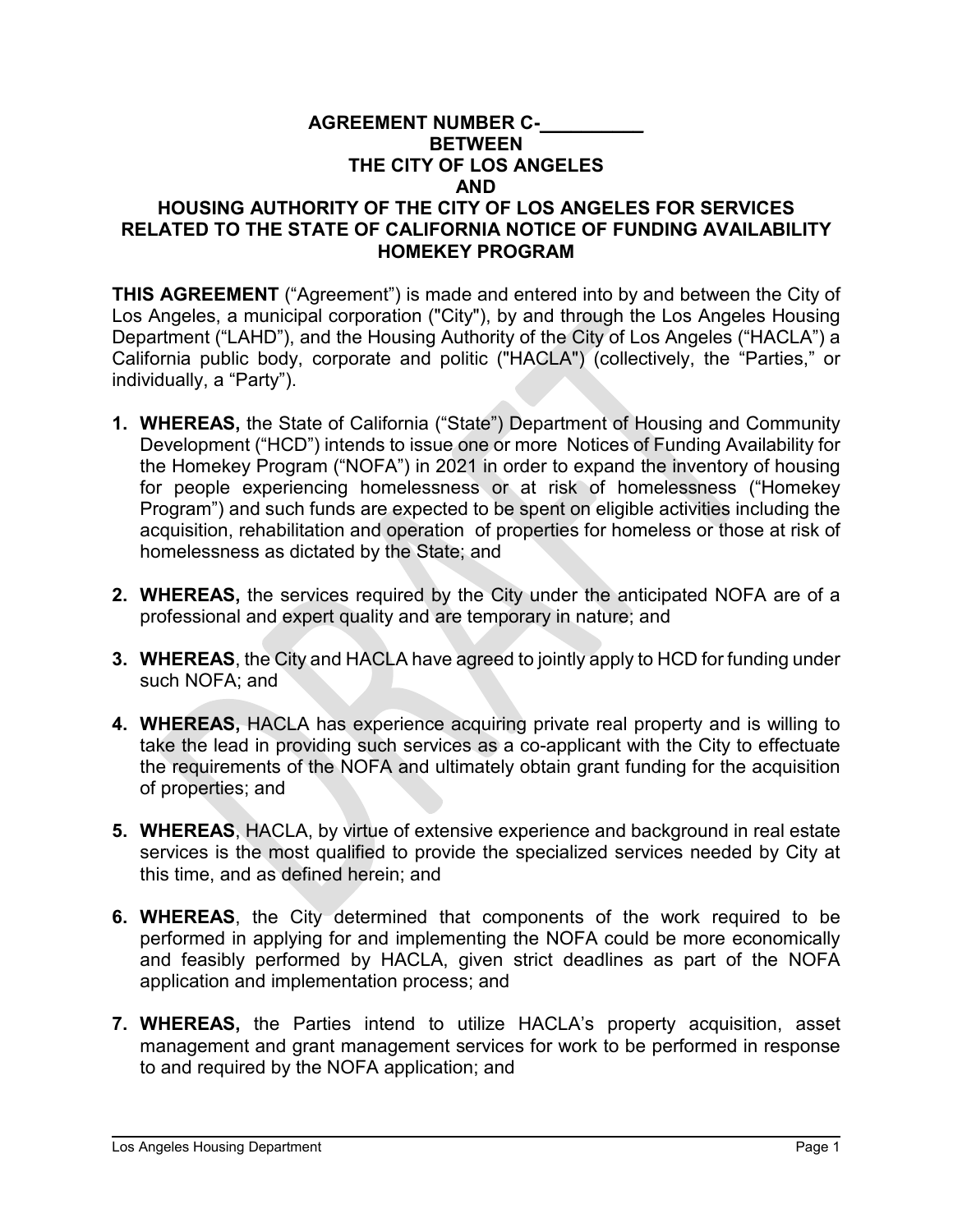**8. WHEREAS,** the Parties now wish to enter into an agreement pursuant to which HACLA, for consideration and upon the terms and conditions provided within this Agreement, shall perform the services outlined in this Agreement.

**NOW THEREFORE**, in consideration of the promises, representations, covenants and agreements provided below, the Parties agree as follows:

# **1.0 PARTIES TO THE AGREEMENT AND REPRESENTATIVES**

# **1.1 Parties to the Agreement**

- 1.1.1 The City of Los Angeles, a municipal corporation, having its principal office at 200 North Spring Street, Los Angeles, California, 90012, acting through the Los Angeles Housing Department, a municipal corporation, having its principal office at 1200 West 7<sup>th</sup> Street. Los Angeles, California, 90017.
- 1.1.2 The Housing Authority of the City of Los Angeles, a public body, corporate and politic, having its principal office at 2600 Wilshire Blvd, Los Angeles, CA 90057.

#### **1.2 Representatives of the Parties**

The representatives of the Parties who are authorized to administer this Agreement and to whom formal notices, demands, and communications will be given are as follows:

1.2.1 For the City:

Ann Sewill, General Manager Los Angeles Housing Department 1200 W. 7th Street Los Angeles, California 90017 Email: Ann.Sewill@lacity.org

Invoices should be sent to:

Daniel Huynh, Assistant General Manager Los Angeles Housing Department 1200 W. 7th Street Los Angeles, California 90017 Email: Daniel.Huynh@lacity.org

1.2.2 For HACLA:

Douglas Guthrie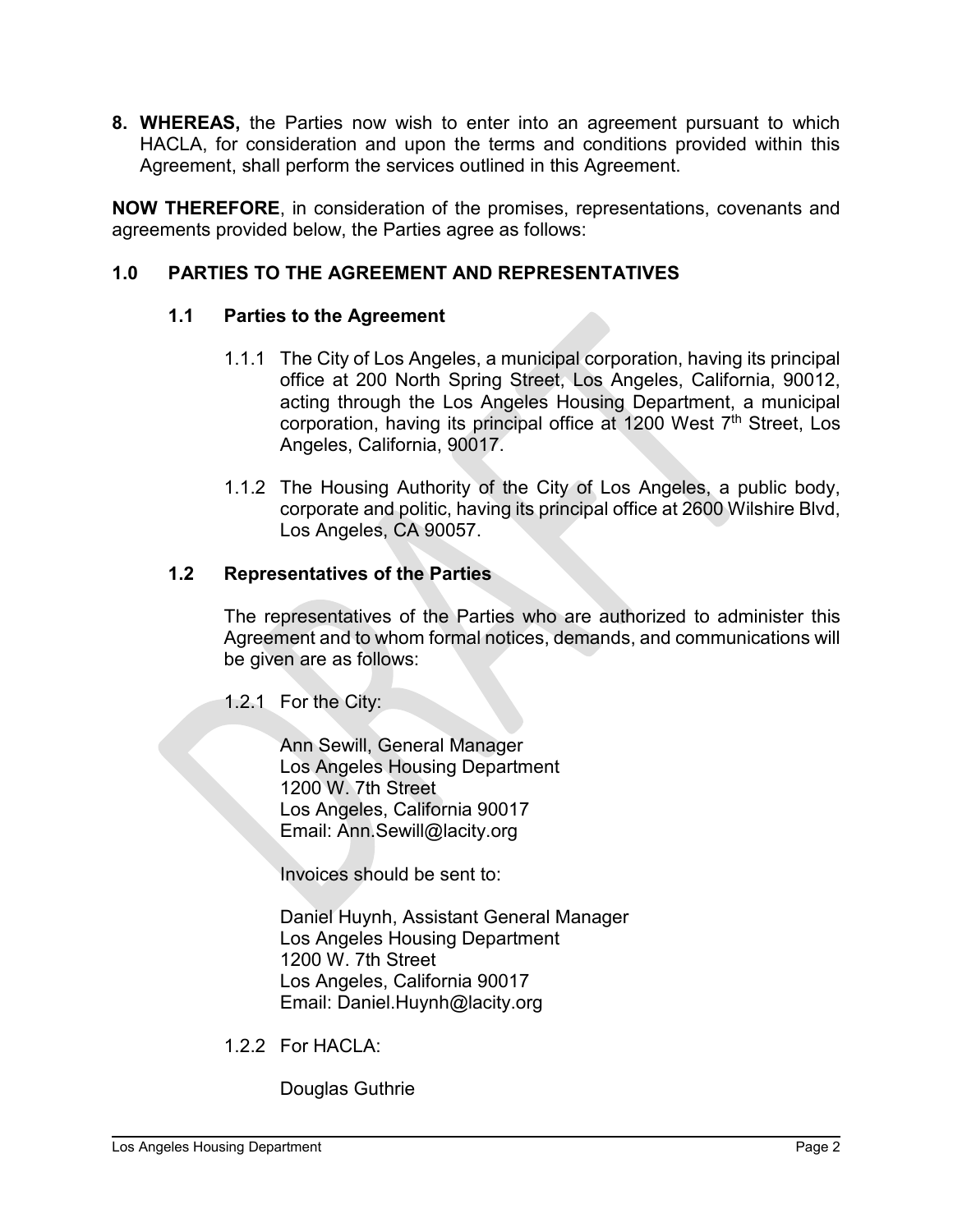President & CEO **HACLA** 2600 Wilshire Blvd, Third Floor Los Angeles, CA 90057 213-252-2500 Email: Douglas.Guthrie@hacla.org

Jenny Scanlin Chief Strategic Development Officer HACLA; Third Floor 2600 Wilshire Blvd Los Angeles, CA 90057 213-252-2500 Email: Jenny.Scanlin@hacla.org

- **1.3** Formal notices, demands and communications to be given hereunder by either Party must be made in writing and may be effected by personal delivery, by registered or certified mail, postage prepaid, return receipt requested, or by electronic mail, and will be deemed communicated as of the date of mailing.
- **1.4** If the name of the person designated to receive the notices, demands or communications or the address of such person is changed, written notice must be provided as described in this Agreement, within five (5) business days of such change.

# **2.0 TERM OF AGREEMENT**

The term of this Agreement will begin upon execution and final approval of this Agreement and will terminate on June 30, 2022 ("Termination Date"), except as related to reporting requirements and continued mutual obligations to the State of California as set forth herein and in the Project Homekey Standard Agreement, Project Homekey NOFA and mutual indemnification in Section 12 herein, unless terminated earlier as provided herein. The Parties may agree to extend the Termination Date by an amendment to this Agreement executed by both Parties.

# **3.0 SERVICES TO BE PROVIDED**

Upon execution of this Agreement, HACLA shall provide those services specified in **Attachment A** hereto for those properties listed in **Attachment A** ("HACLA Services"), which is hereby incorporated into this Agreement by reference.

# **4.0 CITY'S RESPONSIBILITIES**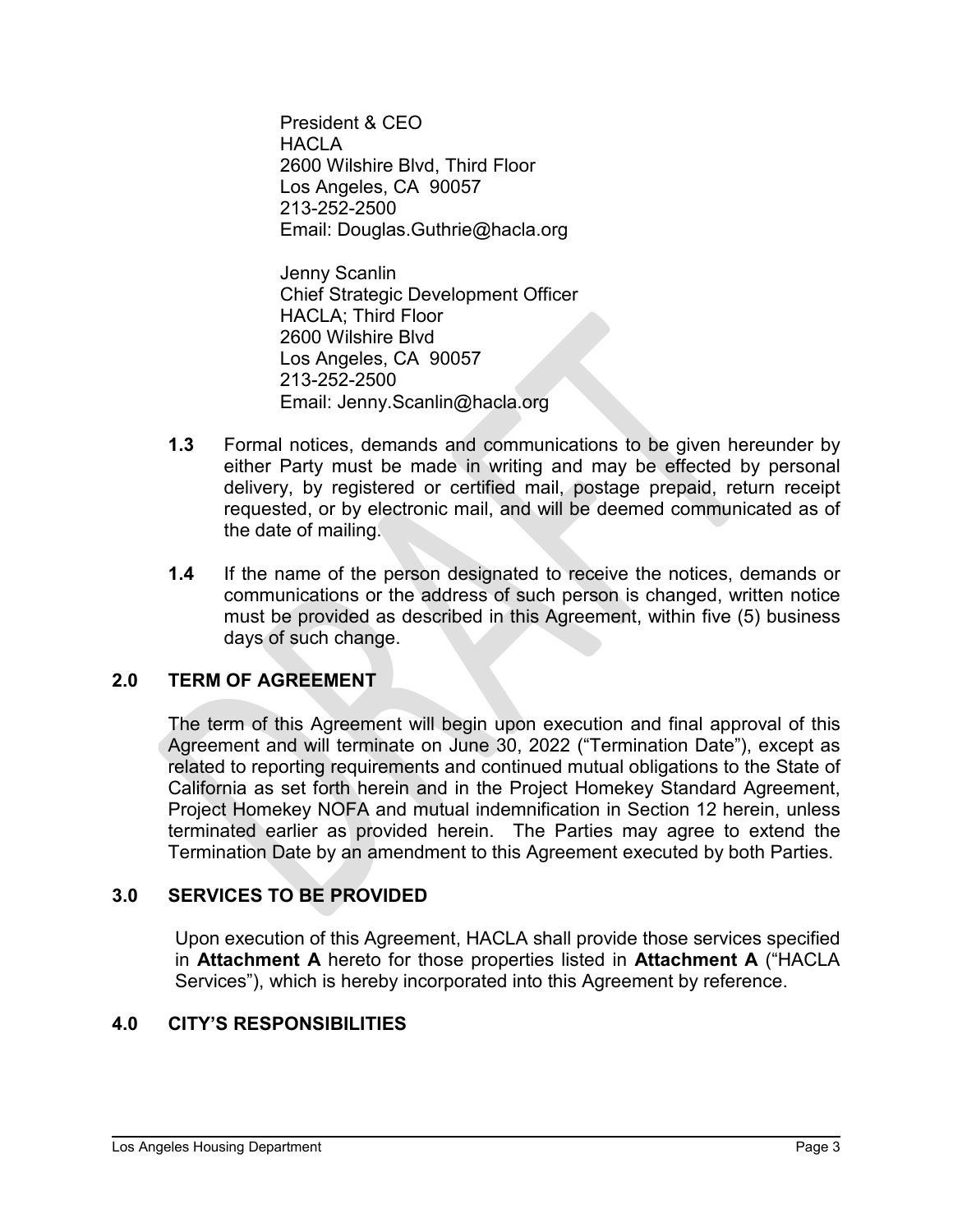Upon agreement, the City shall be responsible for those items specified in **Attachment A** hereto, which is hereby incorporated into this Agreement by reference.

# **5.0 COMPENSATION AND METHOD OF PAYMENT**

# **5.1 Compensation for HACLA Services, Property Acquisition, and Other Services As Needed**

# **5.1.1 Compensation for HACLA Services**

The City will pay HACLA for satisfactory, grant application preparation and management; real estate acquisition; real estate operation, management and disposition; and annual reporting services rendered, as set forth in Attachment A. Property review and selection should be managed by HACLA in accordance with **Attachment B**. Fees for all HACLA Services shall be in total amounts not to exceed rates specified in **Attachment C** which is attached hereto and made a part hereof and will be paid upon request through direct invoice or City approval of a Final Closing Statement from the escrow company (as more fully described in Section 5.2 below). Funding between line items in any one category may fluctuate as long as the overall rate total does not exceed that of the category sum. Any request for funding above the agreed to rates must be provided in writing with the submitted invoice and is in the City's sole discretion to approve.

Notwithstanding any other provision of this Agreement, including any exhibit or attachments incorporated therein, and in order for the City to comply with its governing legal requirements, the City shall have no obligation to make any payments to HACLA unless the City shall have first made an appropriation of funds equal to or in excess of its obligation to make any payments as provided in said Agreement. On [insert date] the City of Los Angeles, acting through the City Council, took action to create such appropriation through CF-21-0112.

HACLA shall have no obligation to provide any services, provide any equipment or incur any expenses in excess of the appropriated amount(s) until the City appropriates additional funds for this Agreement. The City agrees to take such reasonable steps as may be necessary to ensure the repayment to HACLA for all expenditures and services in furtherance of the property acquisitions associated with the grant funding under the NOFA award and the joint application between the City and HACLA. In the event of a conflict between this Section and the Standard Provisions, this Section shall control.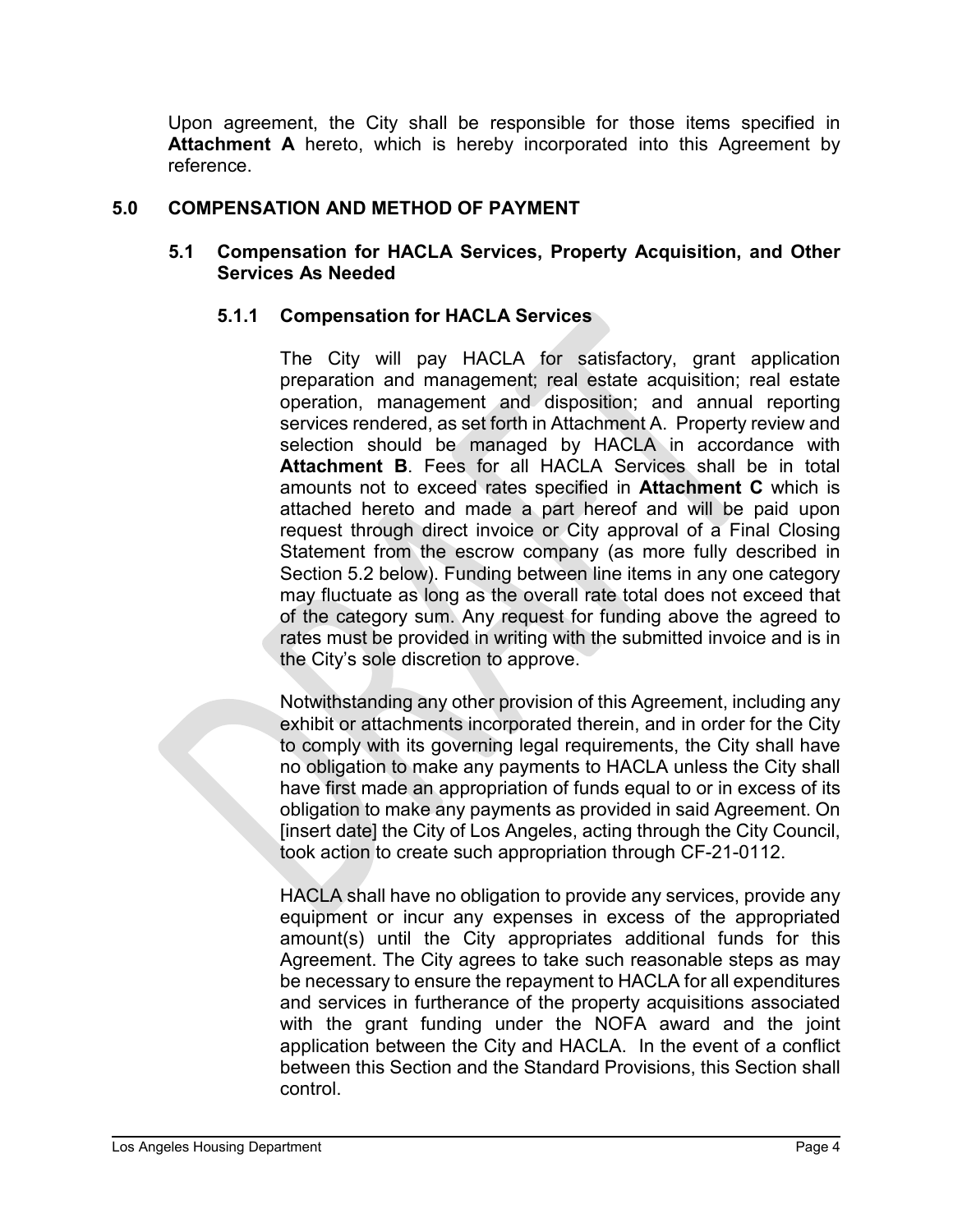# **5.1.2 Real Property Acquisition Payments**

The City intends to purchase certain real property ("City Property" or "City Properties") through HACLA and understands that, at such time as the City has concurred that all contingencies have been released or waived, the City shall remit payment for its portion of the costs of acquisition, as set forth in Attachments A and C, and related closing costs within 45 days of the closing of the respective transaction. This contractual obligation shall include all of the total value of the City Property being acquired and is not dependent on whether Homekey Program funds have been provided. Attachment B includes a list of the City Properties that will be paid for either in full by the City or through a combination of City funding and Homekey Program grant funds, and for which the City shall provide full payment pursuant to the payment method set forth in Section 5.2.3, below.

The City shall accept and reimburse HACLA for any and all City Property purchases. HACLA will pay a negotiated price for each property, approved by the City and confirmed by an appraisal. The City may determine in its sole discretion based on its assessment of public purpose and other compelling factors to pay up to 10% over the appraised fair market value of each property. HACLA will execute on such offers only after receiving authority in writing from the City to make such offers. The Parties acknowledge and agree that all real estate purchases made under this Agreement shall be utilized in accordance with the Homekey Project terms and conditions, and as such, serve the legitimate public benefit purpose of expanding the inventory of low-income housing for people in the City of Los Angeles experiencing homelessness or at risk of homelessness and impacted by COVID-19. HACLA serves solely as the purchasing agent for the City in the acquisition of the City Properties.

The City may at any time during the term of this agreement: a) update the list of City Properties in Attachment B; b) approve the purchase of any City Property at its fair market value price; and/or c) approve the payment of a purchase price of up to 10% over the appraised fair market value, by providing written notice of such action(s) from Ann Sewill or Daniel Huynh to Douglas Guthrie and Jenny Scanlin, which written notice may take the form of an email or such other form as the City may decide.

All funds for the purchase of the City Properties are City funds or City-allocated funds, and as such, all City Property purchases, transfers, and dispositions shall be carried out at the City's direction and with the City's cooperation. The City assumes all liability and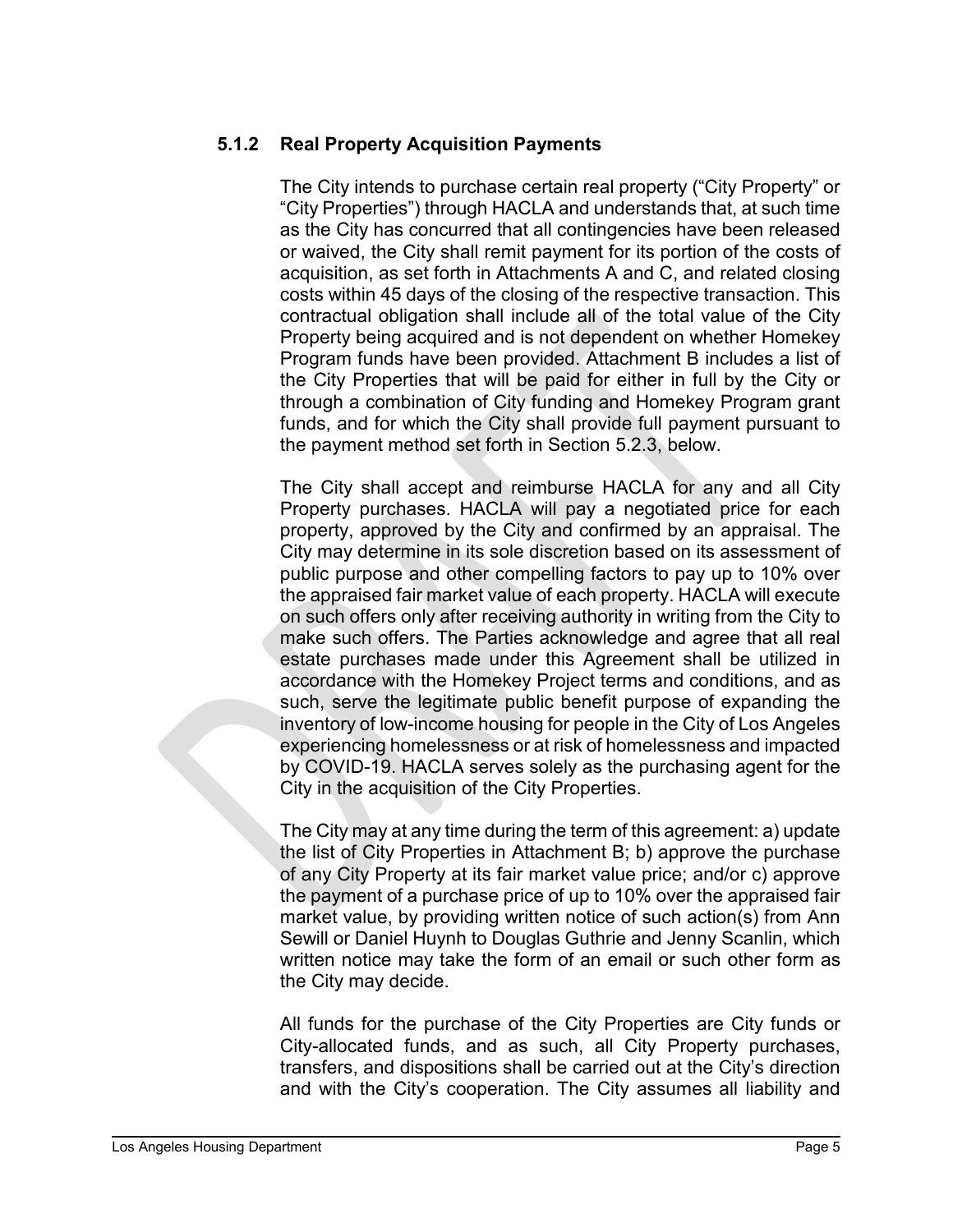responsibility for the transfers and disposition of City Properties and shall defend, indemnify and hold HACLA (and its agents, commissioners, employees, officers, commissioners, assigns, directors, instrumentalities, and successors in interest) harmless from and against all lawsuits, causes of action, costs, fees, expenses, liabilities, claims, losses, and demands, associated with or arising out of the acquisition of the City Properties and the subsequent transfer of City Properties from HACLA to the City's selected Operator/Owner (collectively, "Claims"), including, but not limited to, any Claims arising from, related to, or associated with the presence of Hazardous Materials ("Hazardous Material(s)" means any substance, material or waste, including any media or material that contains or is contaminated by any Hazardous Material(s), that is: (i) regulated by any governmental authority, the State of California or the United States; (ii) defined as an "acutely hazardous waste," "extremely hazardous waste," or "hazardous waste" under Sections 25110.02, 25115, 25117, or 25124 of the California Health and Safety Code, or listed pursuant to Sections 25141 and 25141.5 of the California Health and Safety Code, Division 20, Chapter 6.5 (Hazardous Waste Control); (iii) defined as a "hazardous material," "hazardous substance," or "hazardous waste" under Section 25501 of the California Health and Safety Code, Division 20, Chapter 6.95 (Hazardous Materials Release Response Plans and Inventory); (iv) defined as a "hazardous substance" under Section 25281 of the California Health and Safety Code Division 20 Chapter 6.7 (Underground Storage of Hazardous Substances); (v) petroleum; (vi) asbestos; (vii) listed under Chapter 10 Division 4.5 of Title 22 or defined as hazardous or extremely hazardous pursuant to Division 21.5 of Title 26 of the California Code of Regulations; (viii) designated as a "hazardous waste" pursuant to Section 6903 of the Federal Resource Conservation and Recovery Act, 42 U.S.C. Section 6901 et seq.; (ix) defined as a "hazardous substance" pursuant to Section 9601 of the Comprehensive Environmental Response, Compensation and Liability Act, 42 U.S.C. Section 9601 et seq.; and (x) any radioactive, flammable, corrosive, toxic, explosive, and/or infectious pollutants, substances, or materials). The indemnity and defense obligations imposed by this paragraph include all Claims related to or arising out of the generation, investigation, remediation, monitoring, transport, and/or disposal of any Hazardous Substance at and/or from any City Property and, therefore, on all waste manifests, bills and other documents, the City, and not HACLA, shall be listed as the generator of any waste or material generated at or transported from any City Property. The City shall cooperate with HACLA in obtaining any necessary generator or identification numbers and executing any documents and manifests necessary to ensure the City is listed as the generator of any waste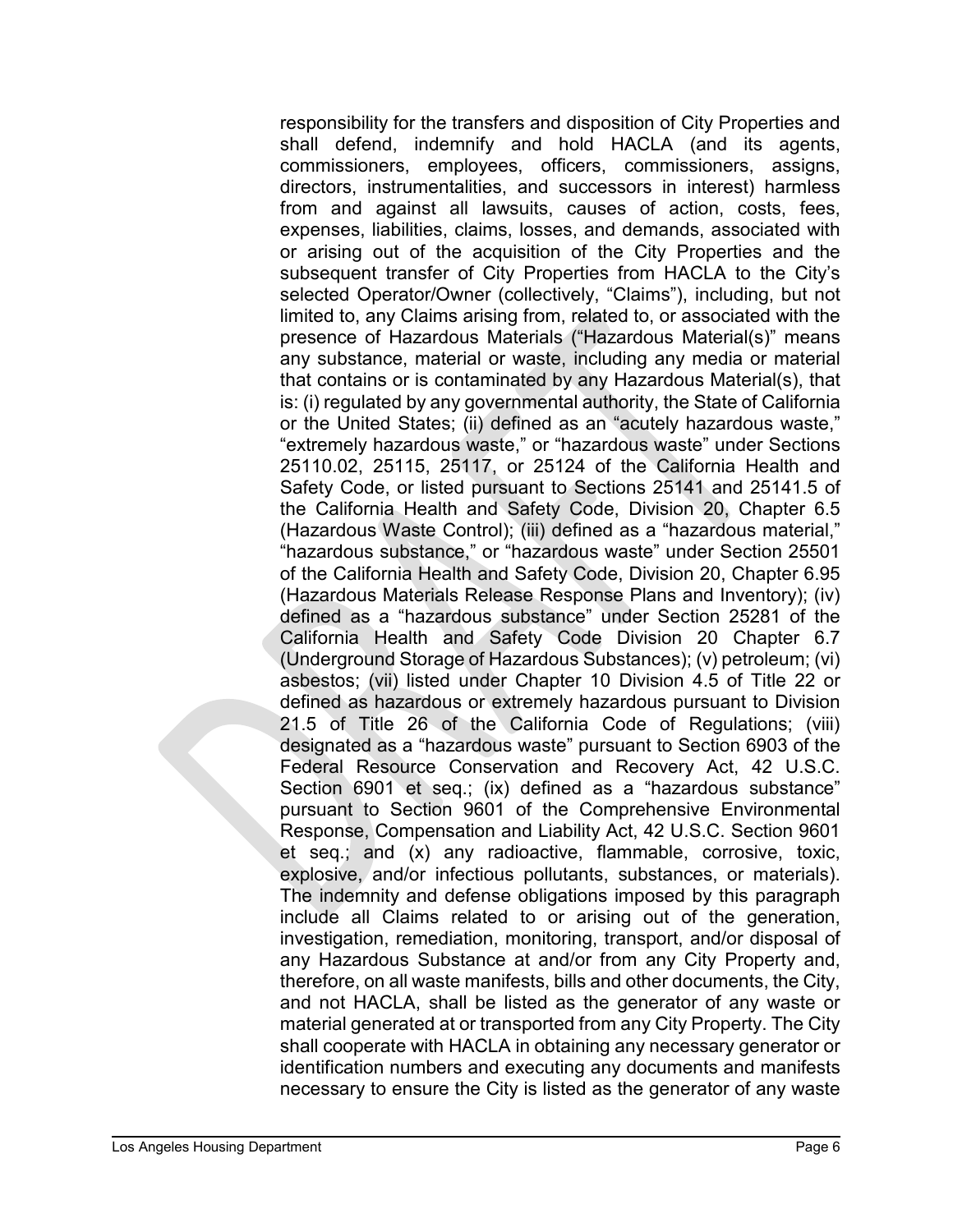to which the terms of this paragraph apply including, but not limited to, any documents granting HACLA authority to sign manifests and other documents on behalf of the City as the generator of such waste.

The City's obligations as provided herein shall survive the expiration or termination of this Agreement.

#### *Deposits.*

In addition to the above, the City agrees to reimburse HACLA for all deposit amounts committed and paid by HACLA under each City Property purchase and sale agreement ("PSA") as part of the City Property acquisition process. HACLA will make available funding to cover fully refundable deposits and up to \$250,000 per property for non-refundable deposits. The total deposit cap for the cumulative PSAs shall be \$5,000,000. It is HACLA's discretion to fund any cumulative cap above \$5,000,000 and HACLA may require the City to transfer funds to HACLA to cover any additional balances. HACLA agrees that any non-refundable deposit required under a PSA shall be approved by the City in advance, in writing, which may be provided electronically through email prior to HACLA committing and/or paying the non-refundable deposit.

# **5.1.3 Compensation for Asset Management**

The City may enter into a separate Management Agreement ("Management Agreement") the form of which is provided in **Attachment F** to this Agreement to compensate HACLA for temporary asset management of the City Properties, property management or operational oversight after any City Property is acquired and prior to the HACLA's transfer of City Property to qualified Operators/Owners (defined below) as directed by the City, in the event that Operators/Owners are not in place at the time of close of escrow for a particular City Property. The Management Agreement will provide a detailed description of services and compensation for property management and operational services and will set forth terms as to the liabilities and indemnities related to both Parties and detailed insurance requirements and specific provisions for both HACLA and the City.

# **5.1.4 Compensation for Asset Transfer and Claims**

The City is expected o procure Operators/Owners for the City Properties ("Operators/Owners"). Selected Operator(s)/Owner(s) will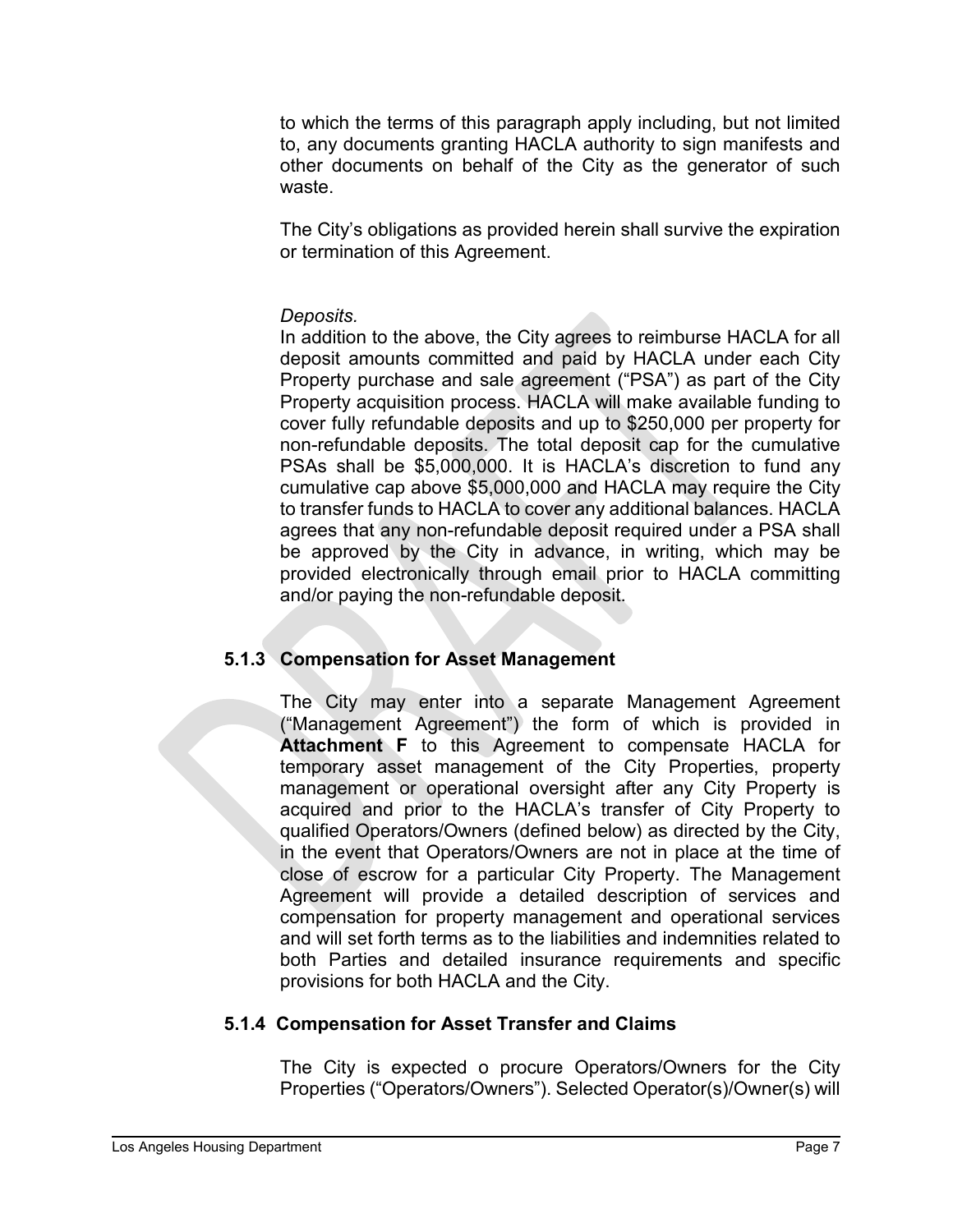either take possession and/or ownership of the City Property and shall operate the City Property as permanent supportive housing or interim housing in accordance with each Operator's/Owner's respective agreement with the City. Upon request by the City, HACLA will transfer the City Property to the City's selected Operator/Owner through a purchase and sale agreement and record all documents required by the State or City, including but not limited to a promissory note, deed of trust and regulatory agreement at the time of transfer. Such transfer will be by grant deed in a form acceptable to the City and HACLA. No transfer shall occur without State of California approval as may be required by the Homekey Standard Agreement and the City will be responsible for submitting all required documentation to the State to approve said transfer. The City shall be solely responsible for all costs, fees, expenses, liabilities, claims, losses, demands, lawsuits, and causes of action, associated with the transfer of property from HACLA to the City's selected applicable Operator/Owner, including, but not limited to, any Claims arising from, related to, or associated with the presence of Hazardous Materials as defined in Section 5.1.2, and including, but not limited to, all escrow, due diligence, recording, title and HACLA legal and internal administrative/financial review fees and expenses.

# **5.1.5 Operation in Compliance with Project Homekey**

Unless covered under this Agreement, the City and HACLA will independently be responsible for compliance in the ongoing operations of each Property purchased under a Standard Agreement with the State of California for Project Homekey. This entails being independently responsible for the ongoing asset management, maintenance, property management and leasing practices to serve Homekey eligible clients and providing all required data and documentation to the State of California as required for Annual Reporting and audits.

# **5.2 Method of Payment**

#### **5.2.1. Invoices**

The City shall reimburse HACLA for all HACLA Services provided under this Agreement, whether or not a particular City Property purchase closes escrow. HACLA shall be paid by the City in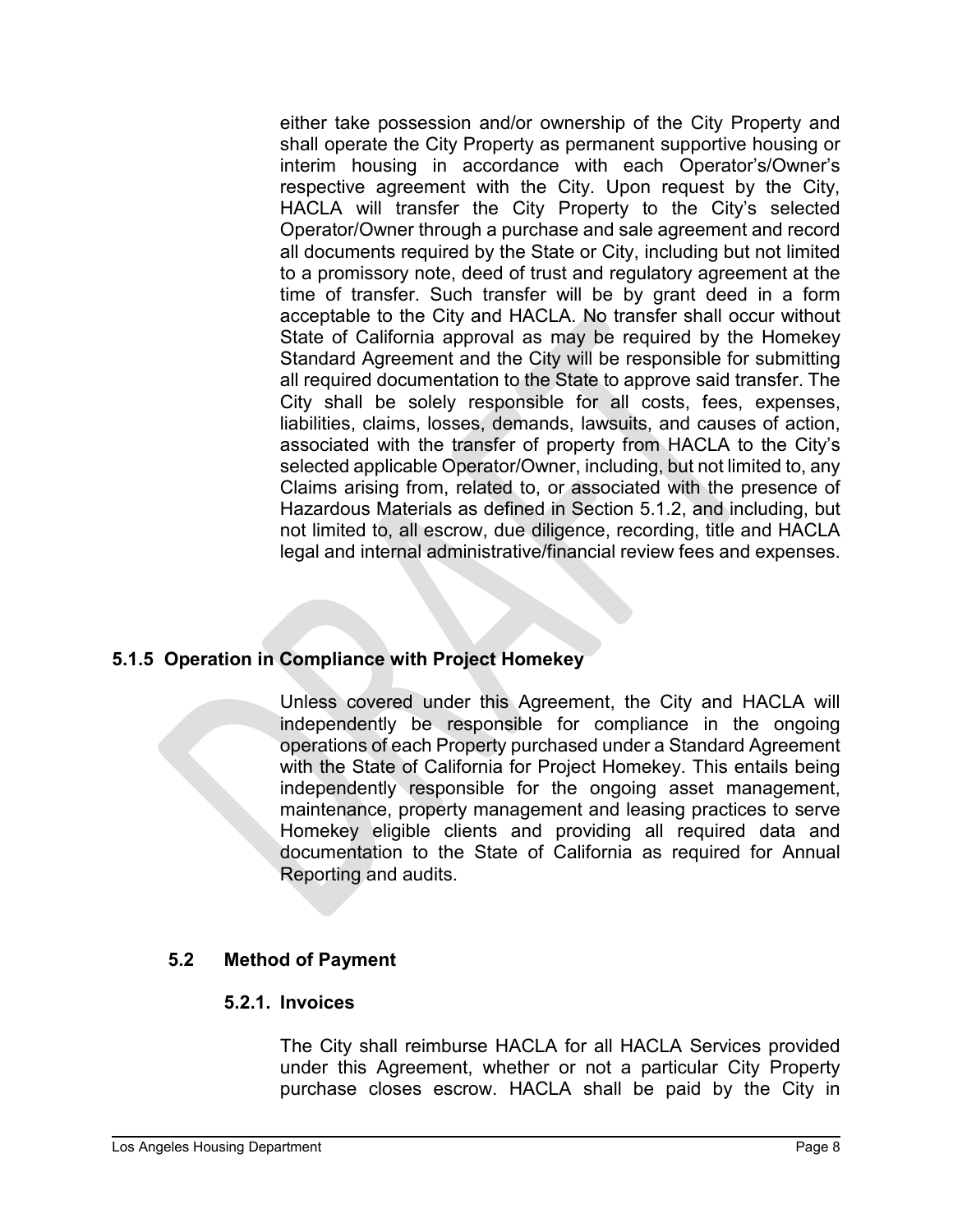accordance with **Attachment C** and the other conditions and provisions of this Section within 45 calendar days after receipt of HACLA's invoices by the City. HACLA must include the following information, and any other documentation requested by the City, on each invoice:

- 1. Date of invoice
- 2. Invoice number
- 3. Agreement number
- 4. Description of services, including, but not limited to:
	- a) Beginning Date of work on each individual City Property Acquisition included on Invoice
	- b) Property Address
- 5. Rate for Service per Attachment C
- 6. Total Amount of invoice for all City Properties for which work was performed, listed by each City Property

Once paid, all materials and work product resulting in the work and services compensated shall be the property of the City and HACLA as HACLA drafted and initiated the documents and various agreements pertaining to the HACLA Services and can be requested to be packaged and provided electronically within ten (10) business days of such request.

If a real estate transaction for a City Property closes and invoices for HACLA Services for the applicable City Property are not fully paid in escrow for the applicable City Property, HACLA may submit supplemental invoices for HACLA Services rendered to the City during the term of this Agreement. The City shall review and pay all approved HACLA Services and costs within 45 calendar days after receipt of HACLA's invoices to the City.

If a real estate transaction for a City Property does not close, the City agrees to accept and pay invoices for reimbursement of actual 3<sup>rd</sup> party costs expended and any funds deposited as required by the applicable PSA. HACLA shall receive an 18% administrative fee based on total funds expended by HACLA for such 3rd party contracts. . HACLA may submit such invoice in the same manner as for any City Property that closes escrow. The City shall review and pay all approved HACLA Services and costs within 45 calendar days after receipt of HACLA's invoices to the City.

# **5.2.3 Payment through Escrow (Wire Transfer)**

If the real estate transaction for the acquisition of each of the City Properties closes, some or all of the HACLA Services will be invoiced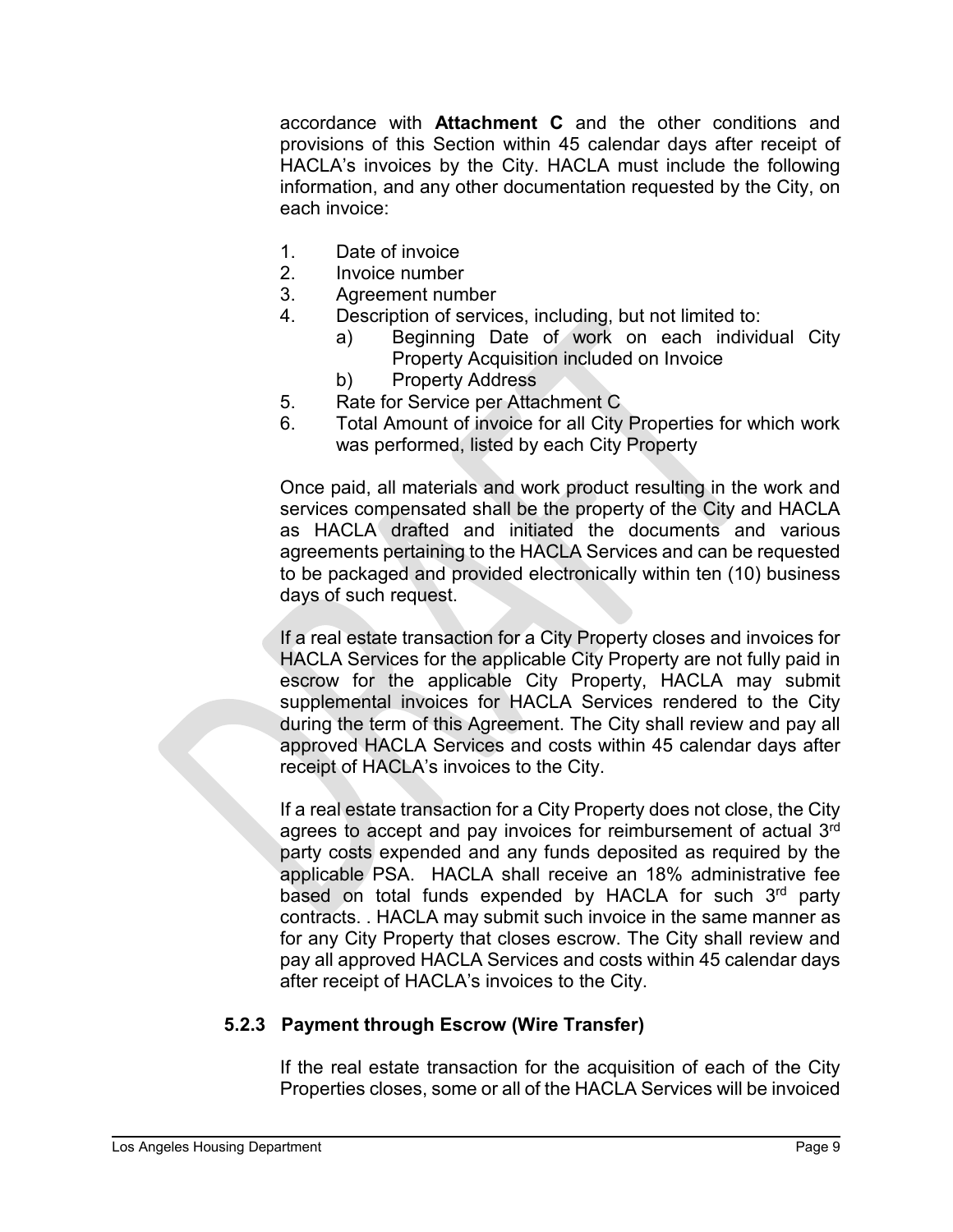to the respective escrow and paid by the City through a wire to escrow in a timely manner to meet the applicable closing date. Such HACLA Services shall be submitted through an invoice by HACLA directly to the escrow company and incorporated in a Final Closing Statement for the particular City Property, which the City's Representative, Daniel Huynh, must approve. Upon approval, the City will prepare a wire and will wire all funds into escrow.

The City will make all real property acquisition payments in the same manner.

*Failure to adhere to these policies may result in nonpayment or non-approval of demands, pursuant to Charter Section 262(a),*  which requires the Controller to inspect the quality, quantity and condition of services, labor, materials, supplies, or equipment received by any City office or department, and approve demands before they are drawn on the Treasury.

# **6.0 INDEPENDENT AGENCY**

By signing this Agreement, HACLA acknowledges that it is an independent public agency and is in no way controlled by the City, and any services performed pursuant to this Agreement are those of an independent organization, not as an agent of the City, except as otherwise indicated in this Agreement. Therefore, neither personnel of HACLA, nor personnel of any of its subcontractors, are entitled to any City-provided wages or benefits, including but not limited to vacation, sick leave, unemployment compensation, workers' compensation, or retirement. HACLA's personnel performing services under this Agreement shall at all times be under HACLA's exclusive direction and control and shall be employees or subcontractors of HACLA and not of the City. HACLA shall pay all wages, salaries, and other amounts due its employees in connection with this Agreement and shall be responsible for all related reporting and other obligations, including but not limited to social security, income tax withholding, unemployment compensation, and workers' compensation.

# **7.0 RETENTION OF RECORDS**

Except as otherwise expressly directed by City, HACLA shall maintain records, including records of financial transactions, pertaining to the performance of this Agreement, in their original form, in accordance with requirements prescribed by City. These records must be retained for the later of (a) forty-eight (48) months following final payment made by City hereunder, or (b) termination of this Agreement. Records will be subject to examination and audit by authorized City personnel or by the City's representative at any time with reasonable notice. HACLA shall provide any reports requested by the City regarding performance of the Agreement, with reasonable notice.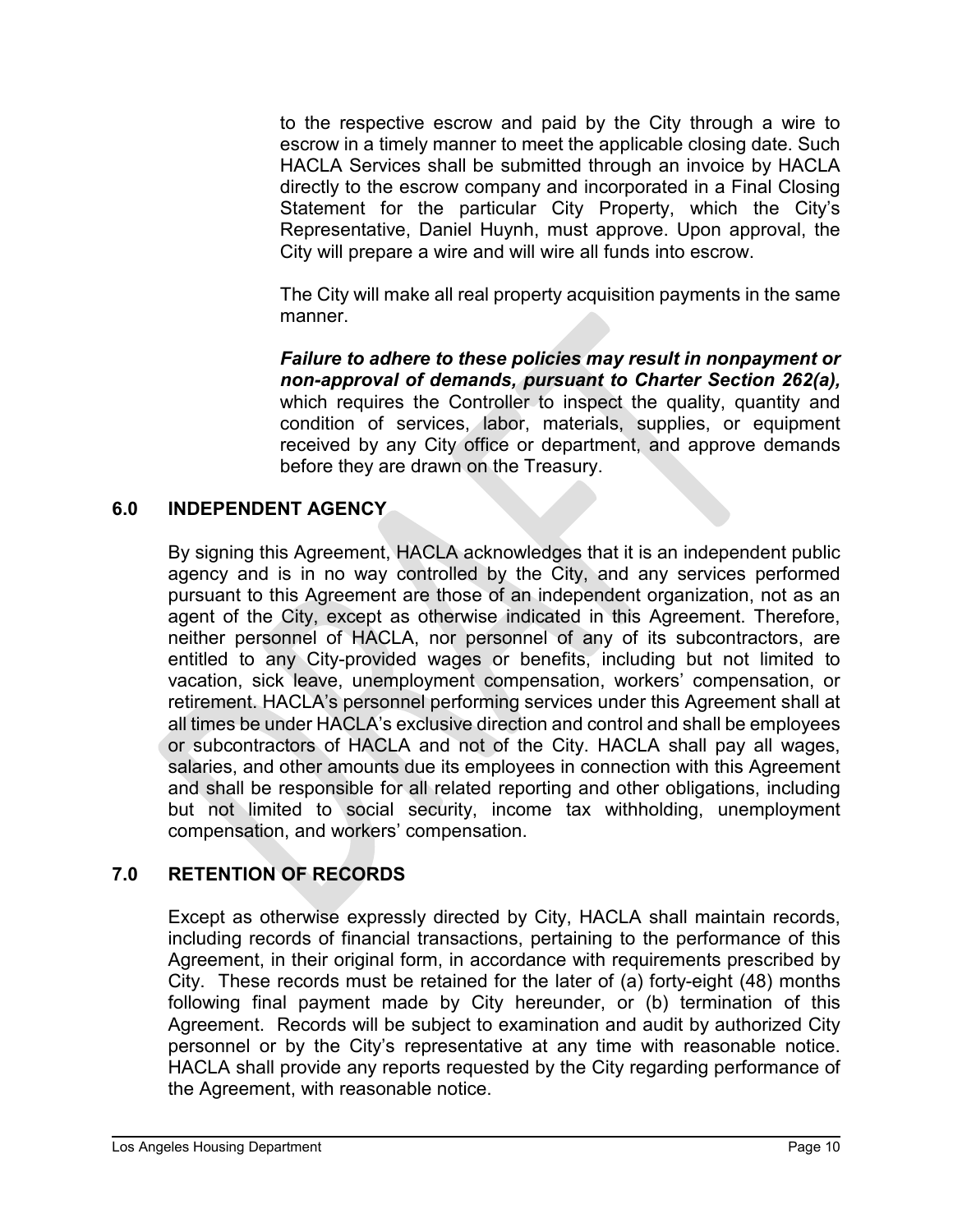# **8.0 NO THIRD-PARTY BENEFICIARIES**

Nothing herein is intended to treat subcontractors of HACLA or any other party as a third-party beneficiary. The City does not assume any obligations to subcontractors and no privity of contract is created with any subcontractors by this Agreement.

# **9.0 HACLA'S INTERACTION WITH THE MEDIA**

HACLA shall refer all inquiries from the news media to the City, shall immediately contact the City to inform the City of the inquiry, and shall comply with the procedures of the City's Public Affairs staff regarding statements to the media relating to this Agreement or HACLA's services hereunder. Notwithstanding the foregoing, the City and HACLA, as two independent public entities, shall work cooperatively to address any media questions and press releases regarding HACLA Services as related to the Homekey Program.

# **10.0 REQUIREMENTS APPLY TO ALL SUBCONTRACTORS**

HACLA will ensure that the requirements of Sections 7.0, 8.0, and 9.0 are provided to and apply to all subcontractors which HACLA may hire to perform all or part of the services under this Agreement if such subcontractor agreements have not already been executed.

# **12.0 STANDARD PROVISIONS**

#### 12.1 **General**

HACLA is a public entity and as such agrees to comply with the Standard Provisions for City Contracts (Rev. 10/17) [v3] ("Standard Provisions"), except as provided below in 12.2 and 12.3 and unless it is otherwise exempt under federal, state or local law. The Standard Provisions are attached to this Agreement as **Attachment D** and incorporated herein by reference.

#### 12.2 **Standard Provisions from which HACLA is Exempt or Otherwise Inapplicable as a Public Agency**

HACLA is exempt from the following Standard Provisions, either as explicitly stated in the applicable Los Angeles Administrative Code ("LAAC") or exempt due to its status as a public entity: PCS-15, PCS-24, PCS-25, PCS-26, PCS-27, PCS-28, PCS-29, PCS-32, PCS-33, PCS-34, PCS-35, PCS-36, PCS-37, PCS-38, and PCS-40.

#### 12.3 **Standard Provisions Revised to Reflect HACLA's Status as Public Entity**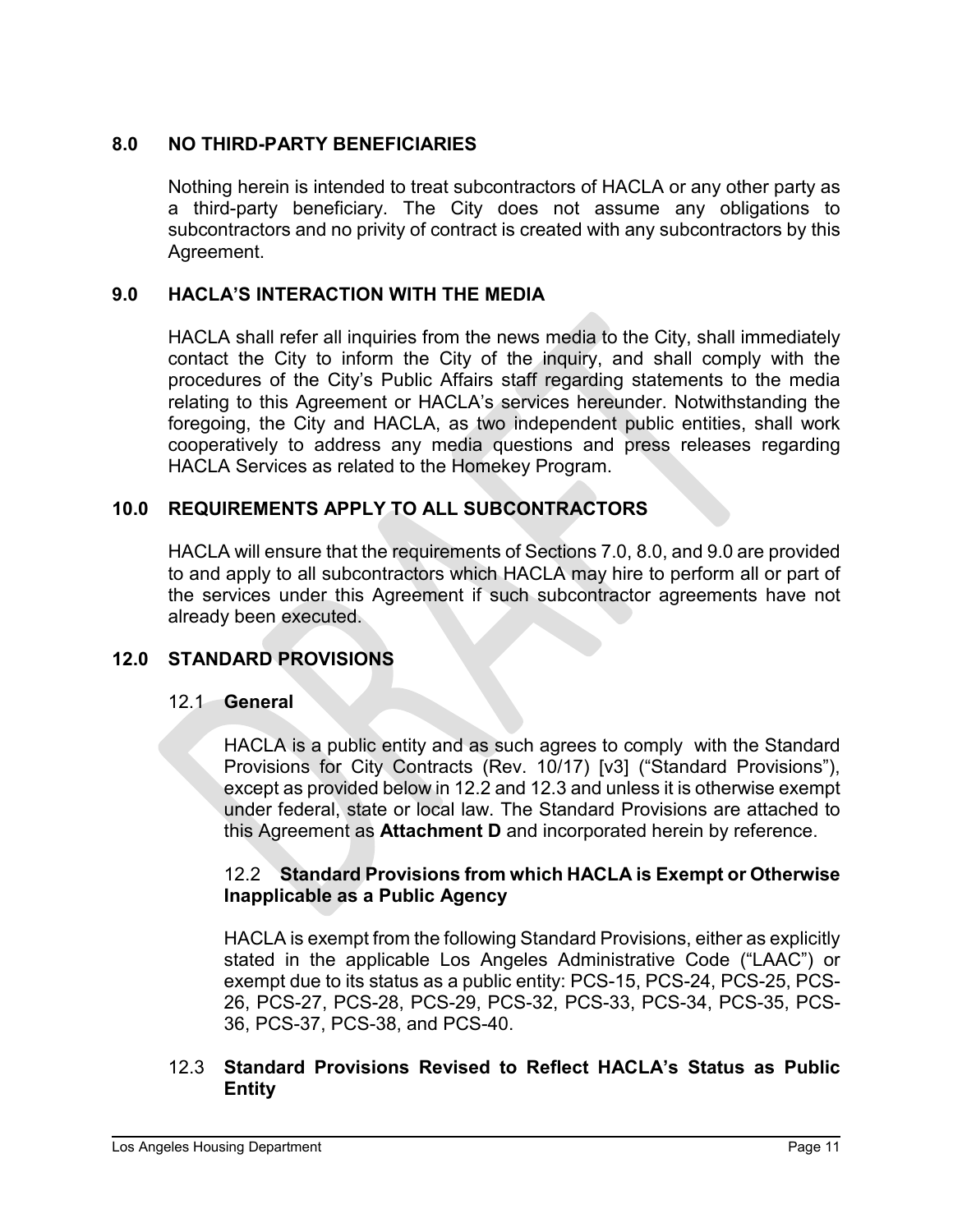# 1. PCS-2: Applicable Law, Interpretation and Enforcement

Each party's performance shall comply with all applicable laws of the United States of America, the State of California, and **CITY** as they pertain to **CONTRACTOR** as a separate governmental entity and unless otherwise exempted, including but not limited to, laws regarding health and safety, labor and employment, wage and hours and licensing. This Contract shall be enforced and interpreted under the laws of the State of California without regard to conflict of law principles except with respect to federal law as it specifically applies to **CONTRACTOR**. **CONTRACTOR** shall comply with new, amended, or revised laws, regulations, or procedures that apply to the performance of this Contract with no additional compensation paid to **CONTRACTOR**.

In any action arising out of this Contract, **CONTRACTOR**  consents to personal jurisdiction, and agrees to bring all such actions, exclusively in state or federal courts located in Los Angeles County, California.

If any part, term or provision of this Contract is held void, illegal, unenforceable, or in conflict with any federal, state or local law or regulation, the validity of the remaining parts, terms or provisions of this Contract shall not be affected.

# 2. PCS-5: Amendment

All amendments to this Contract shall be in writing and signed and approved pursuant to the provisions of PSC-3, except with respect to non-material changes as agreed by both Parties.

# 3. PCS-8: Suspension

At **CITY'S** sole discretion, **CITY** may suspend any or all services provided under this Contract by providing **CONTRACTOR** with written notice of suspension. Upon receipt of the notice of suspension, **CONTRACTOR** shall immediately cease the services suspended and shall not incur any additional obligations, costs or expenses to **CITY** until **CITY** gives written notice to recommence the services. Notwithstanding the foregoing, **CITY** shall remain responsible for payment of all services provided, and costs incurred by **CONTRACTOR** prior to **CONTRACTOR's**  receipt of such notice of suspension and **CONTRACTOR's**  reasonable time frame to suspend the operations of its subcontractors.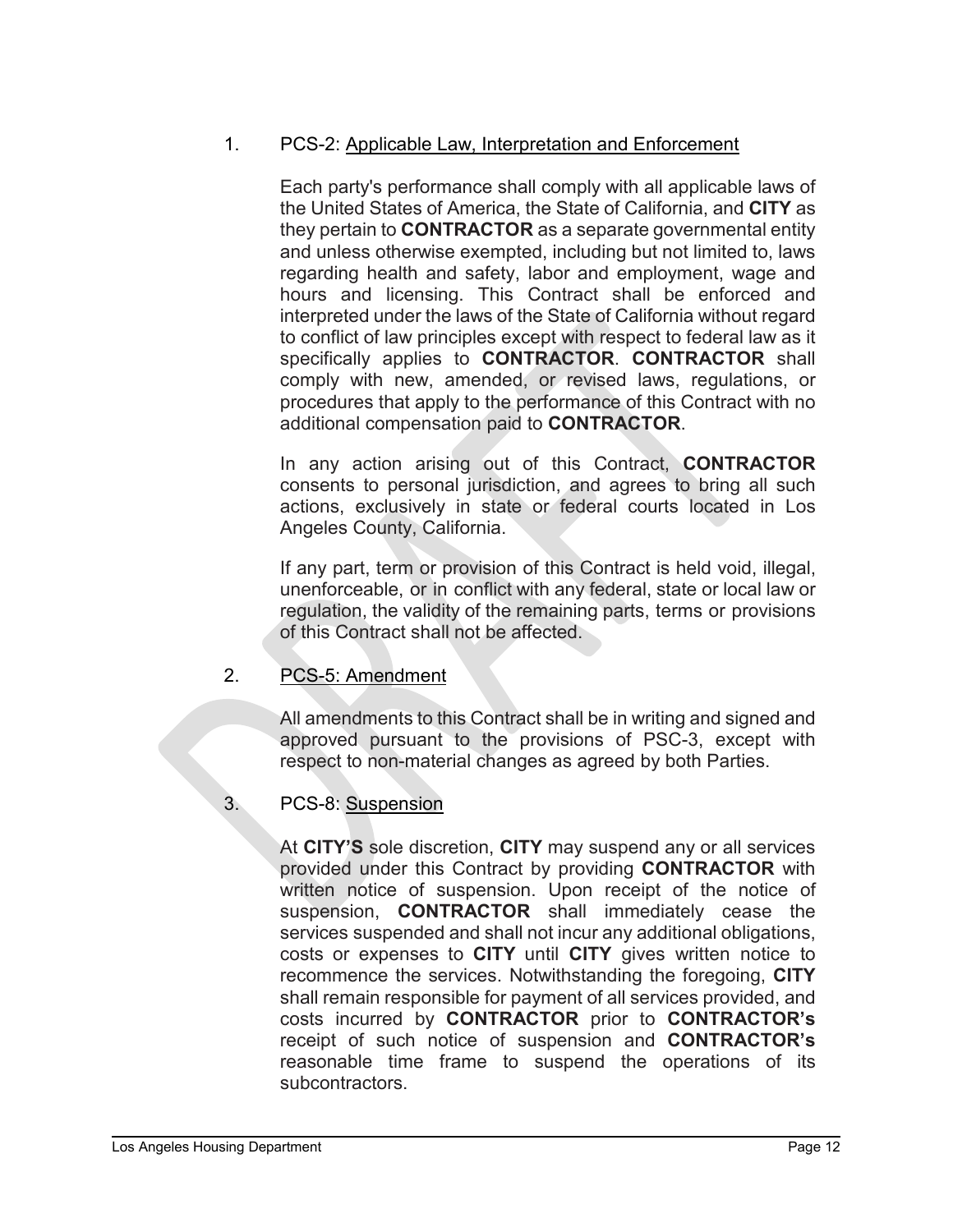- 4. PCS-9: Termination
	- A. Termination for Convenience

**CITY** may terminate this Contract for **CITY'S** convenience at any time by providing **CONTRACTOR** thirty days written notice. Upon receipt of the notice of termination, **CONTRACTOR** shall immediately take action not to incur any additional obligations, costs or expenses, except as may be necessary to terminate its activities. **CITY** shall pay **CONTRACTOR** its reasonable and allowable costs through the effective date of termination and those reasonable and necessary costs incurred by **CONTRACTOR** to effect the termination. Thereafter, **CONTRACTOR** shall have no further claims against **CITY**  under this Contract. All finished and unfinished documents and materials procured for or produced under this Contract, including all intellectual property rights **CITY** is entitled to, shall become **CITY** property upon the date of the termination. **CONTRACTOR** agrees to execute any documents necessary for **CITY** to perfect, memorialize, or record **CITY'S** ownership of rights provided herein. Notwithstanding the foregoing, Termination for Convenience by **CITY** shall not be applicable under the following conditions: i) **CONTRACTOR** has cleared all property purchase contingencies and as such is required to purchase the property or ii) **CONTRACTOR has**  purchased the property and holds ownership of the property for **CITY.**

- B. Termination for Breach of Contract
	- 1. Except as provided in PSC-6, if **CONTRACTOR**  fails to perform any of the provisions of this Contract or so fails to make progress as to endanger timely performance of this Contract, **CITY** may give **CONTRACTOR** written notice of the default. **CITY'S** default notice shall indicate that the default may be cured and the time period to cure the default to the sole satisfaction of **CITY**. Additionally, **CITY'S**  default notice shall offer **CONTRACTOR** an opportunity to provide **CITY** with a plan to cure the default, which shall be submitted to **CITY** within the time period allowed by **CITY**. At **CITY'S** sole discretion, **CITY** may accept, return for revision or reject **CONTRACTOR'S** plan. If the default cannot be cured or if **CONTRACTOR** fails to cure within the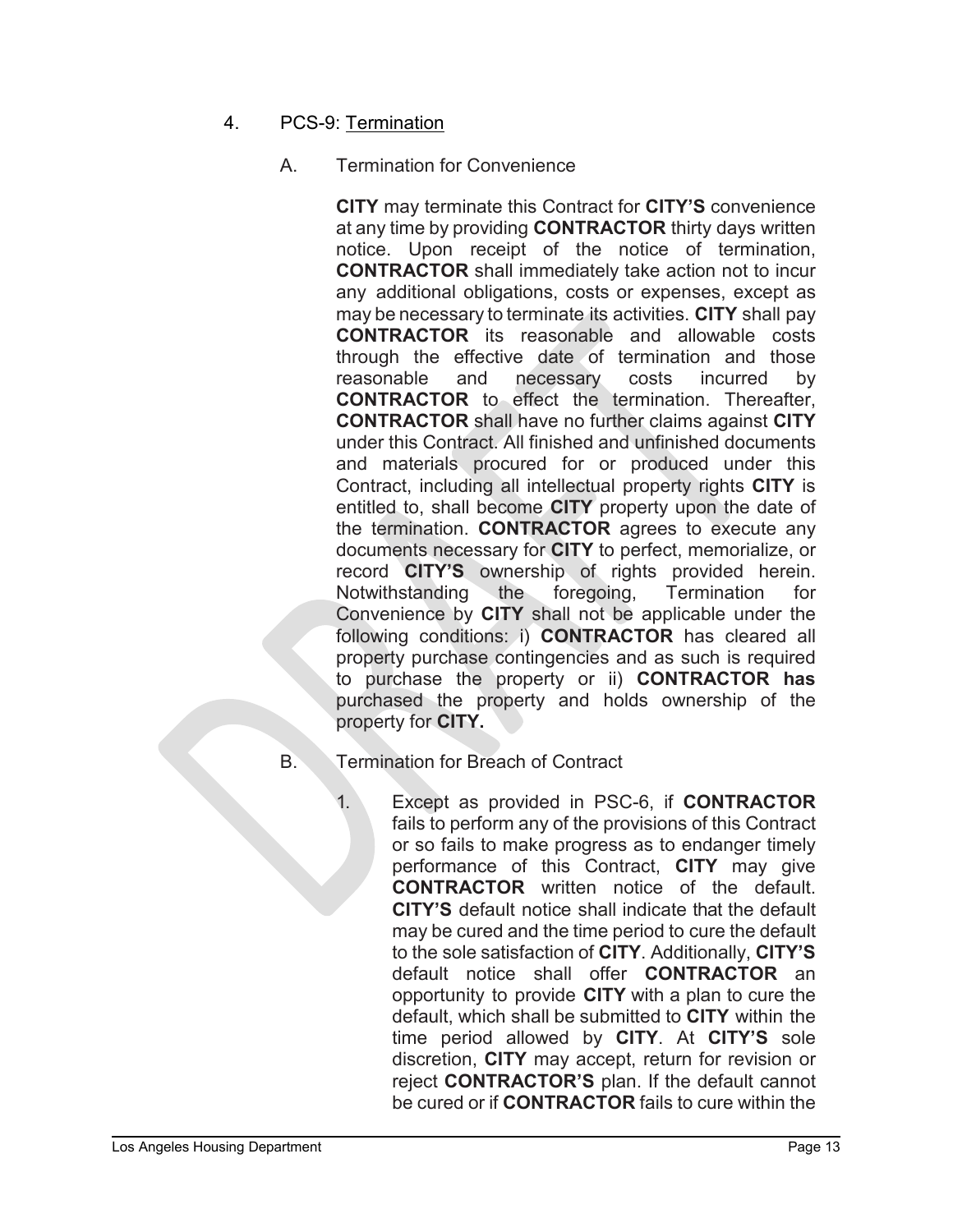period allowed by **CITY**, then **CITY** may terminate this Contract due to **CONTRACTOR'S** breach of this Contract.

- 2. Except as provided in PSC-6, if **CITY** fails to perform any of the provisions of this Contract, including failing to fulfill its responsibilities under Attachment A attached hereto or its payment reimbursement responsibilities as provided in Section 5.0 herein, or so fails to make progress as to endanger timely performance of this Contract, **CONTRACTOR** may give **CITY** written notice of **CITY's** default. **CONTRACTOR'S** default notice will indicate whether the default may be cured and the time period to cure the default to the sole satisfaction of **CONTRACTOR**. Additionally, **CONTRACTOR'S**  default notice may offer **CITY** an opportunity to provide **CONTRACTOR** with a plan to cure the default, which shall be submitted to **CONTRACTOR**  within the time period allowed by **CITY** in Section B1 above. At **CONTRACTOR'S** sole discretion, **CONTRACTOR** may accept or reject **CITY'S** plan. If the default cannot be cured or if **CITY** fails to cure within the period allowed, then **CONTRACTOR** may terminate this Contract due to **CITY'S** breach of this Contract.
- 3. If the default under this Contract is due to **CONTRACTOR'S** failure to maintain the insurance required under this Contract, **CONTRACTOR** shall immediately: (1) suspend performance of any services under this Contract for which insurance was required; and (2) notify its employees and Subcontractors of the loss of insurance coverage and Contractor's obligation to suspend performance of services. **CONTRACTOR** shall not recommence performance until **CONTRACTOR** is fully insured and in compliance with **CITY'S** requirements.
- 4. If a federal or state proceeding for relief of debtors is undertaken by or against **CONTRACTOR**, or if **CONTRACTOR** makes an assignment for the benefit of creditors, then **CITY** may immediately terminate this Contract.
- 5. If **CONTRACTOR** or **CITY** engages in any dishonest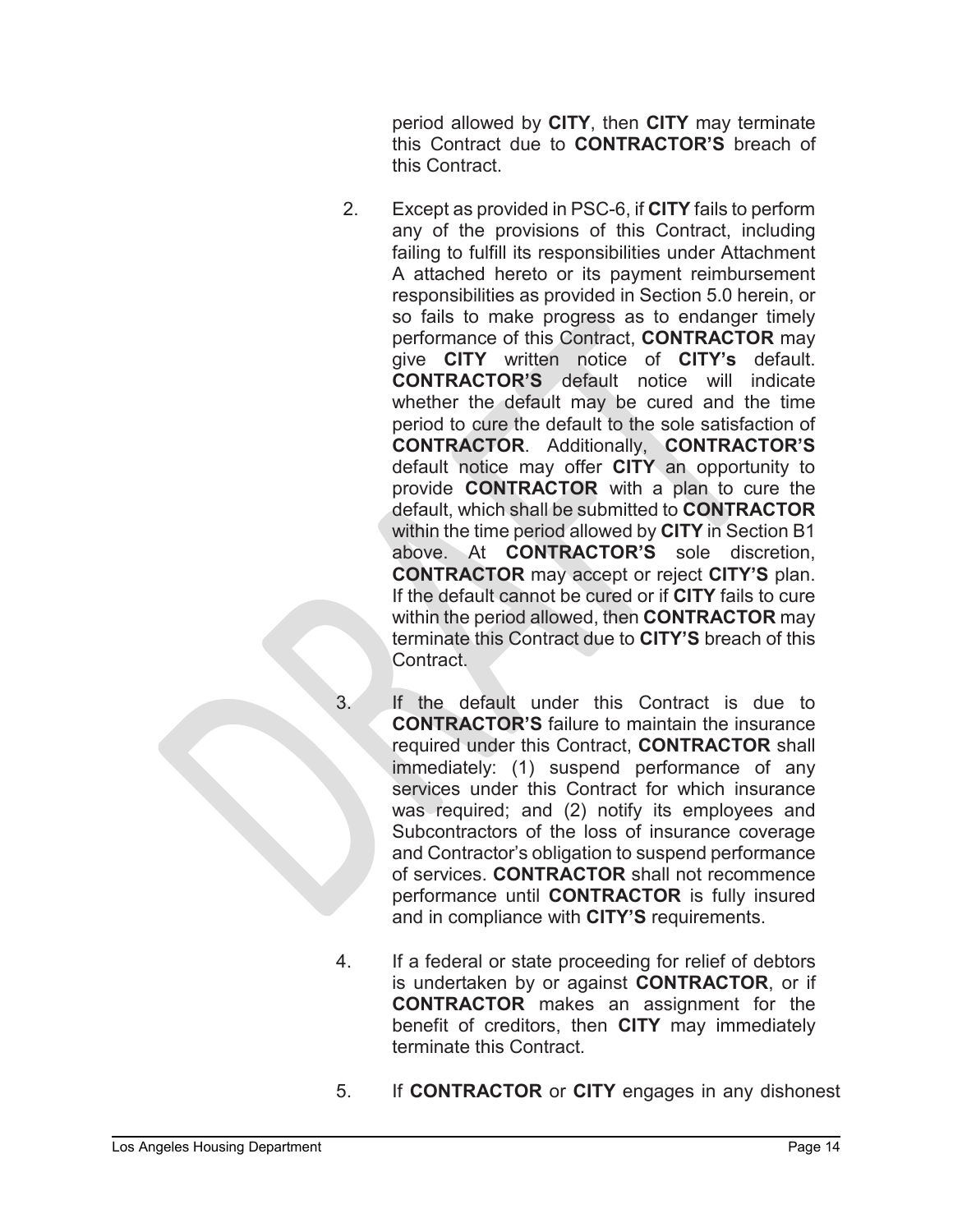conduct related to the performance or administration of this Contract or violates **CITY'S** laws, regulations or policies relating to lobbying, then **CITY or CONTRACTOR,** as applicable, may immediately terminate this Contract.

- 6. Acts of Moral Turpitude
	- a. **CONTRACTOR** shall immediately notify **CITY** if **CONTRACTOR** or any Key Person, as defined below, is charged with, indicted for, convicted of, pleads nolo contendere to, or forfeits bail or fails to appear in court for a hearing related to, any act which constitutes an offense involving moral turpitude under federal, state, or local laws ("Act of Moral Turpitude").
	- b. If **CONTRACTOR** or a Key Person is convicted of, pleads nolo contendere to, or forfeits bail or fails to appear in court for a hearing related to, an Act of Moral Turpitude, **CITY** may immediately terminate this Contract.
	- c. If **CONTRACTOR** or a Key Person is charged with or indicted for an Act of Moral Turpitude, **CITY** may terminate this Contract after providing **CONTRACTOR** an opportunity to present evidence of **CONTRACTOR'S** ability to perform under the terms of this Contract.
	- d. Acts of Moral Turpitude include, but are not limited to: violent felonies as defined by Penal Code Section 667.5, crimes involving weapons, crimes resulting in serious bodily injuryor death, serious felonies as defined by Penal Code Section 1192.7, and those crimes referenced in the Penal Code and articulated in California Public Resources Code Section 5164(a)(2); in addition to and including acts of murder, rape, sexual assault, robbery, kidnapping, human trafficking, pimping, voluntary manslaughter, aggravated assault, assault on a peace officer, mayhem, fraud, domestic abuse,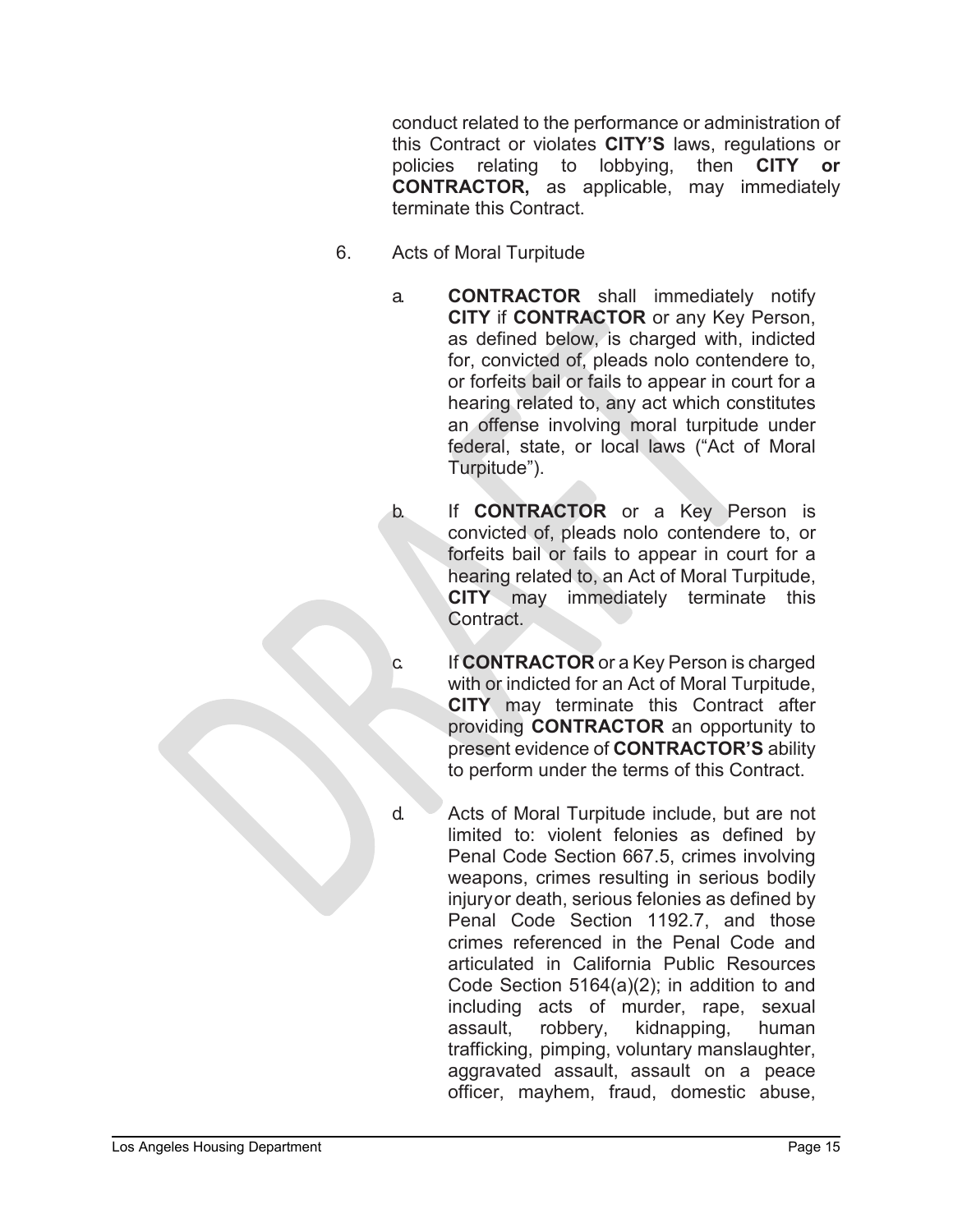elderly abuse, and child abuse, regardless of whether such acts are punishable by felony or misdemeanor conviction.

- e. For the purposes of this provision, a Key Person is a principal, officer, or employee assigned to this Contract, or owner (directly or indirectly, through one or more intermediaries) of ten percent or more of the voting power or equity interests of **CONTRACTOR**.
- 2. If, after notice of termination of this Contract under the provisions of this section, it is determined for any reason that **CONTRACTOR** was not in default under the provisions of this section, or that the default was excusable under the terms of this Contract, the rights and obligations of the parties shall be the same as if the notice of termination had not been issued.
- 3. The rights and remedies of **CITY** and **CONTRACTOR** provided in this section shall not be exclusive and are in addition to any other rights and remedies provided by law or under this Contract.
- C. In the event that this Contract is terminated, **CONTRACTOR** shall immediately notify all employees and Subcontractors, and shall notify in writing all other parties contracted with under the terms of this Contract within five working days of the termination.

#### 5. PCS-11: Contractor's Personnel

Unless otherwise approved by **CITY**, **CONTRACTOR** shall use its own employees to perform the services described in this Contract. In addition, **CITY** acknowledges that **CONTRACTOR** is exempt from the **CITY'S** Contractor Responsibility Program provisions pursuant to Section 10.40.4 of the LACC. **CITY** has the right to review and approve any personnel who are assigned to work under this Contract except as otherwise earlier engaged by **CONTRACTOR** due to exigent circumstances prior to execution of this Contract. A current list of **CONTRACTOR** subcontractors pre-approved by **CITY** is attached here to as **Attachment E**, which is hereby incorporated into this Agreement by reference.

**CONTRACTOR** shall not use Subcontractors to assist in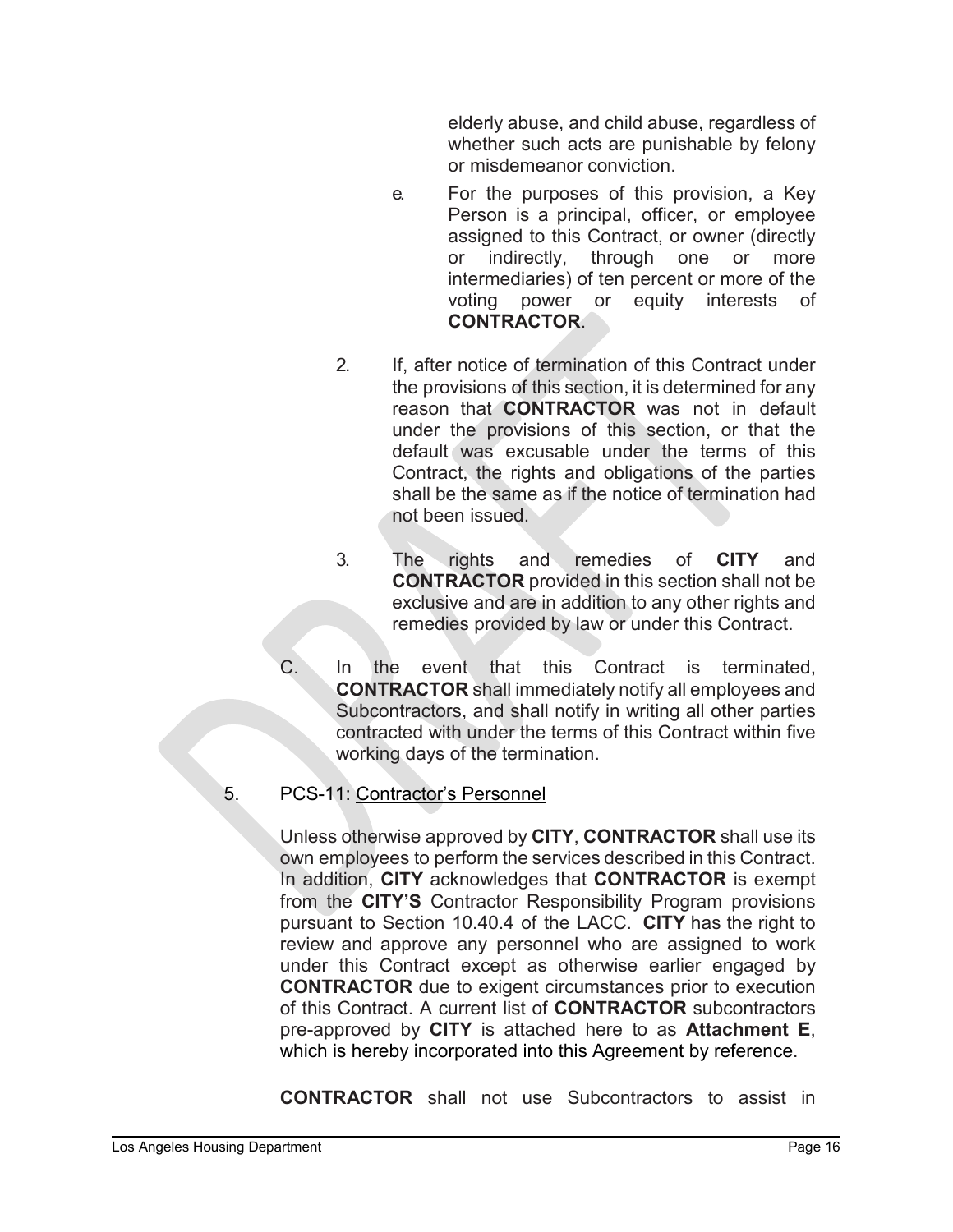performance of this Contract without the prior written approval of **CITY** except as otherwise earlier engaged by **CONTRACTOR**  due to exigent circumstances prior to execution of this Contract. If **CITY** permits the use of Subcontractors, **CONTRACTOR** shall remain responsible for performing all aspects of this Contract and paying all Subcontractors, however, **CITY** acknowledges that it remains responsible for the payment or reimbursement of such subcontractor services to **CONTRACTOR**. **CITY** has the right to approve **CONTRACTOR'S** Subcontractors, and **CITY** reserves the right to request replacement of any Subcontractor. **CITY** does not have any obligation to pay **CONTRACTOR'S** Subcontractors, excepting CITY'S obligation to pay CONTRACTOR for such services through payments to an escrow account for the Homekey Program and nothing herein creates any privity of contract between **CITY** and any Subcontractor.

# 6. PCS-16: Retention of Records, Audit and Reports

**CONTRACTOR** shall maintain all records, including records of financial transactions, pertaining to the performance of this Contract, in their original form or as otherwise approved by **CITY**. These records must be retained for the later of (a) forth-eight (48) months following final payment made by CITY hereunder, or (b) termination of this Contract. The records will be subject to examination and audit by authorized **CITY** personnel or **CITY'S**  representatives at any time with reasonable notice. **CONTRACTOR** shall provide any reports requested by **CITY**  regarding performance of this Contract with reasonable notice. Any subcontract entered into by **CONTRACTOR** for work to be performed under this Contract must include an identical provision unless such subcontract was entered into prior to execution of this Contract.

In lieu of retaining the records for the term as prescribed in this provision, **CONTRACTOR** may, upon **CITY'S** written approval, submit the required information to **CITY** in an electronic format, e.g. USB flash drive, at the expiration or termination of this Contract.

- 7. PCS-18: Indemnification
	- a. Except as otherwise indicated in this Agreement, Government Code Section 895.2 imposes joint civil liability upon public entities solely by reason of such entities being parties to an agreement, as defined by Government Code Section 895. Pursuant to Government Code Section 895.4 and 895.6, the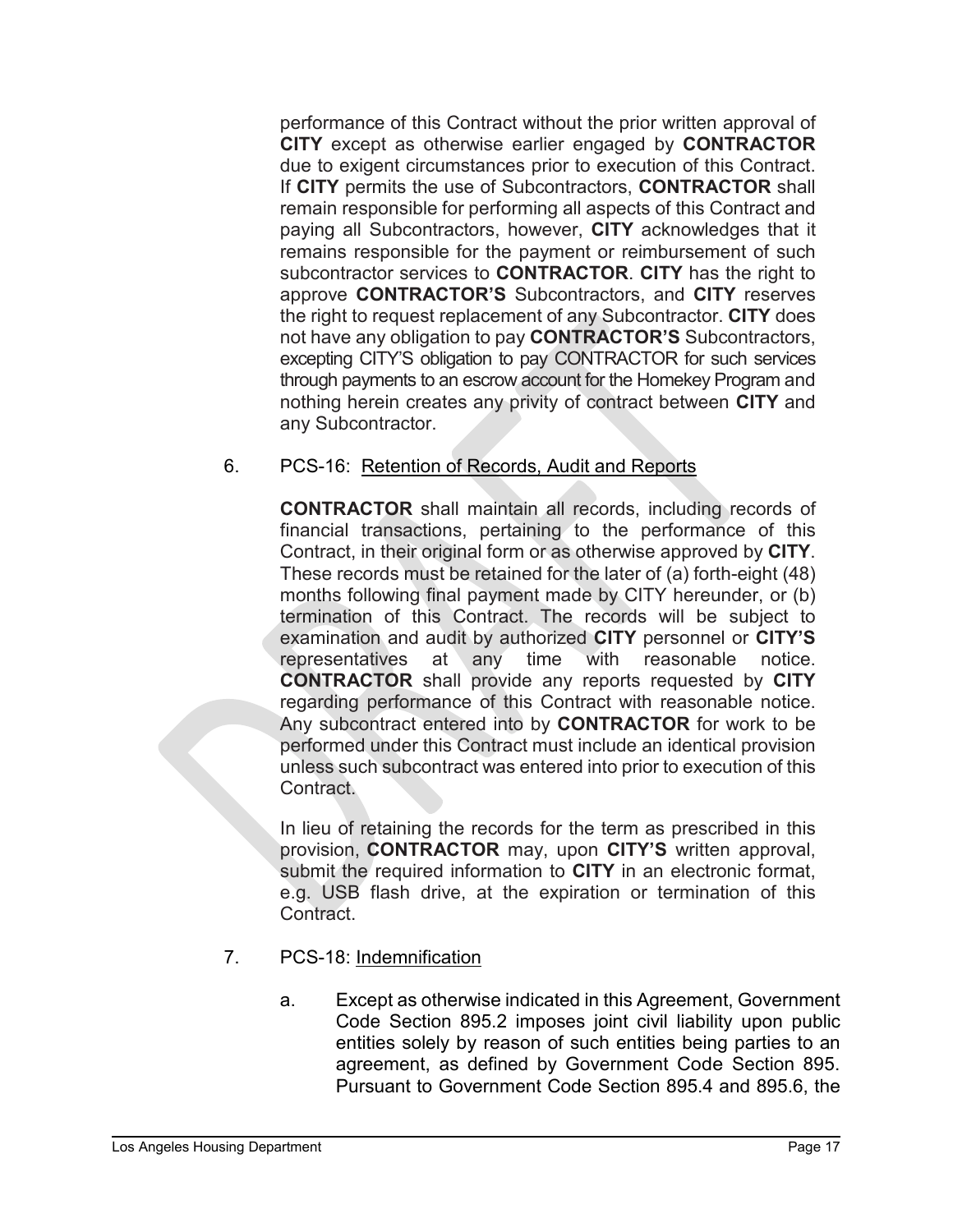Parties shall each assume the full liability imposed upon it, or any of its officers, agents or employees, by law for injury caused by any negligent or wrongful act or omission occurring during the performance of this MOU. The Parties indemnify and hold harmless each other for any loss, costs, or expenses that may be imposed upon such other party by virtue of Government Code Section 895.2.

- b. In the event of third party loss caused by negligence, wrongful act or omission of both parties, each Party shall bear financial responsibility in proportion to its percentage of fault as may be mutually agreed or judicially determined. The provisions of Civil Code Section 2778 regarding interpretation of indemnity agreements are hereby incorporated.
- c. The Parties shall obtain and keep in force at their own mutual expense and for the duration of this Agreement adequate self- or independent insurance against claims for injuries to persons or damages to property which may arise from activities hereunder, such that it adequately covers their mutual obligations under this provision.

#### 8. PCS-19: Intellectual Property Indemnification

**CONTRACTOR**, at its own expense, shall defend, indemnify, and hold harmless the **CITY**, and any of its boards, officers, agents, employees, assigns, and successors in interest from and against all lawsuits and causes of action, claims, losses, demands and expenses, including, but not limited to, attorney's fees (both in house and outside counsel) and cost of litigation (including all actual litigation costs incurred by **CITY**, including but not limited to, costs of experts and consultants), damages or liability of any nature arising out of the infringement, actual or alleged, direct or contributory, of any intellectual property rights, including, without limitation, patent, copyright, trademark, trade secret, right of publicity, and proprietary information: (1) on or in any design, medium, matter, article, process, method, application, equipment, device, instrumentation, software, hardware, or firmware used by **CONTRACTOR**, or its Subcontractors, in performing the work under this Contract; or (2) as a result of **CITY'S** actual or intended use of any Work Product (as defined in PSC-21) furnished by **CONTRACTOR**, or its Subcontractors, under this Contract. The rights and remedies of **CITY** provided in this section shall not be exclusive and are in addition to any other rights and remedies provided by law or under this Contract. This provision will survive expiration or termination of this Contract.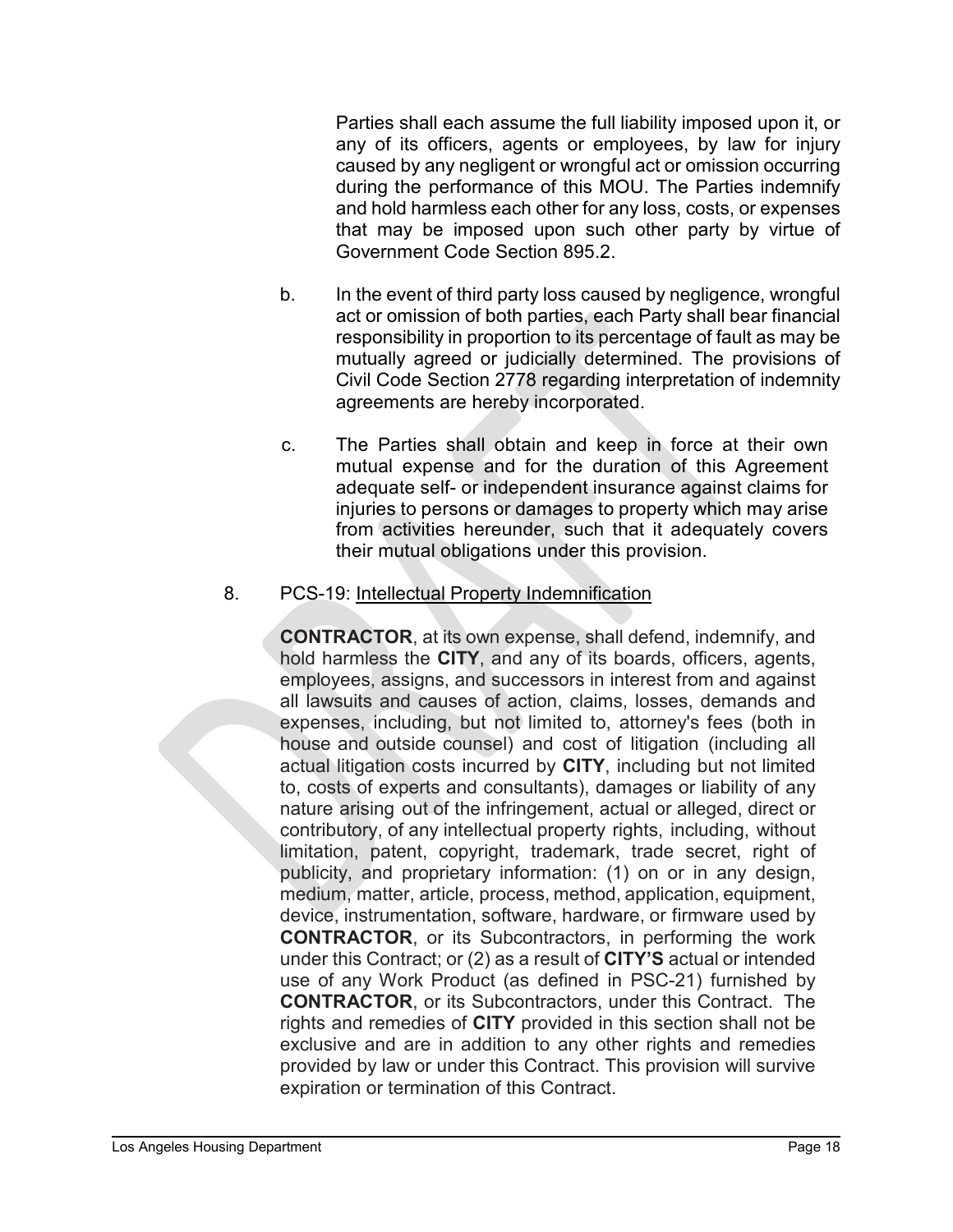#### 9. PCS-21: Ownership and License

Unless otherwise provided for herein, all finished and unfinished works, tangible or not, created under this Contract including, without limitation, documents, materials, data, reports, manuals, specifications, artwork, drawings, sketches, blueprints, studies, memoranda, computation sheets, computer programs and databases, schematics, photographs, video and audiovisual recordings, sound recordings, marks, logos, graphic designs, notes, websites, domain names, inventions, processes, formulas, matters and combinations thereof, and all forms of intellectual property originated and prepared by **CONTRACTOR** or its Subcontractors under this Contract (each a "Work Product"; collectively "Work Products") shall be and remain the exclusive property of **CITY** for its use in any manner **CITY** deems appropriate. **CITY** acknowledges that **CONTRACTOR**, as a governmental agency, will need access to the Work Product for its own internal uses, and governmental and other audits or California Public Records Act ("CPRA") Requests. **CONTRACTOR** hereby assigns to **CITY** all goodwill, copyright, trademark, patent, trade secret and all other intellectual property rights worldwide in any Work Products originated and prepared under this Contract. **CONTRACTOR** further agrees to execute any documents necessary for **CITY** to perfect, memorialize, or record **CITY'S** ownership of rights provided herein.

**CONTRACTOR** agrees that a monetary remedy for breach of this Contract may be inadequate, impracticable, or difficult to prove and that a breach may cause **CITY** irreparable harm. **CITY** may therefore enforce this requirement by seeking injunctive relief and specific performance, without any necessity of showing actual damage or irreparable harm. Seeking injunctive relief or specific performance does not preclude **CITY** from seeking or obtaining any other relief to which **CITY** may be entitled.

For all Work Products delivered to **CITY** that are not originated or prepared by **CONTRACTOR** or its Subcontractors under this Contract, **CONTRACTOR** shall secure a grant, at no cost to **CITY**, for a non-exclusive perpetual license to use such Work Products for any **CITY** purposes, except as such Work Product was created or obtained before execution of this Contract and due to exigent circumstances regarding the application for Project Homekey grant funding.

**CONTRACTOR** shall not provide or disclose any Work Product to any third party, except with respect to the State of California in connection with its Housing and Community Development Notice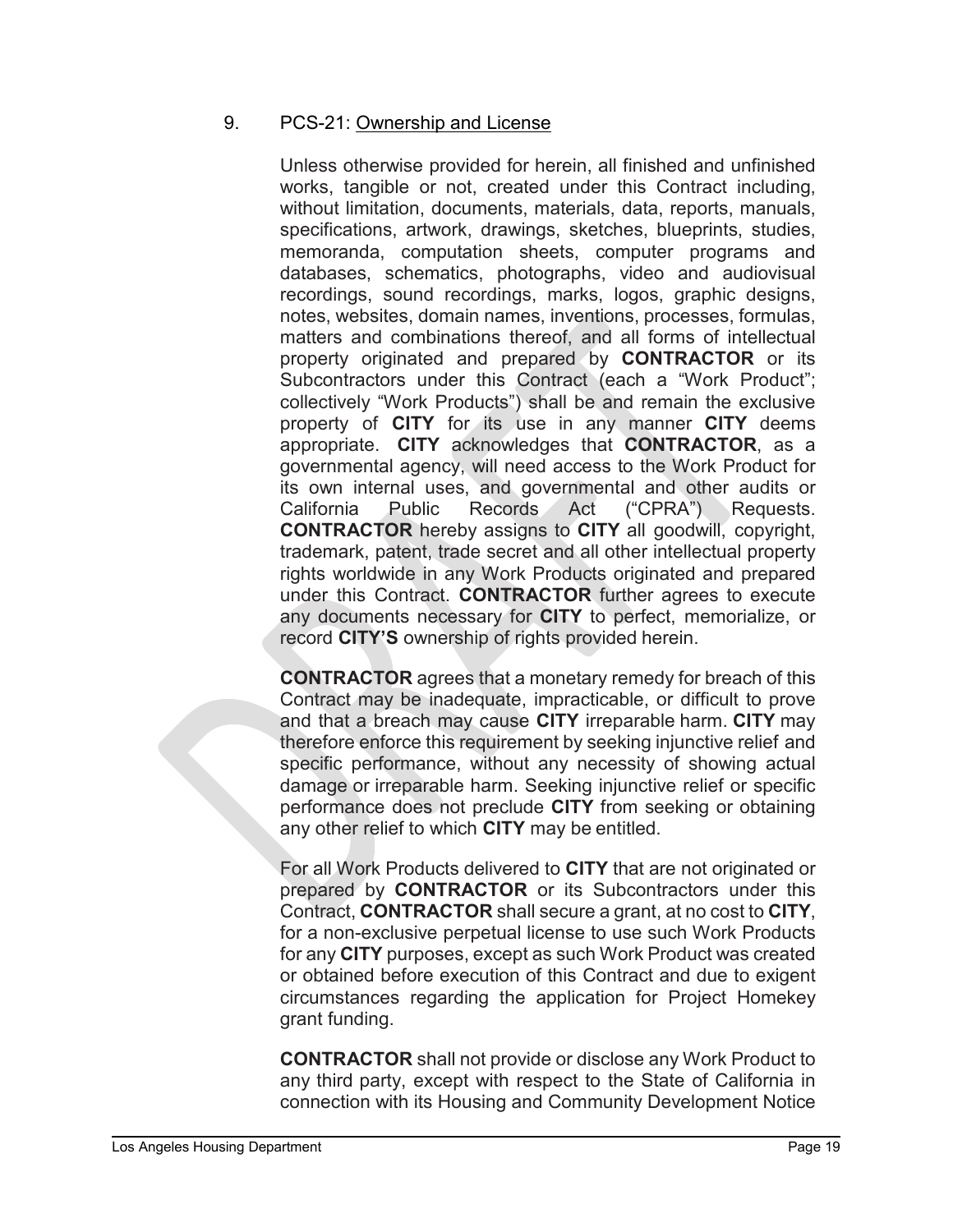of Funding Availability ("NOFA") application and related requirements, without prior written consent of **CITY**.

Any subcontract entered into by **CONTRACTOR** relating to this Contract shall include this provision to contractually bind its Subcontractors performing work under this Contract such that **CITY'S** ownership and license rights of all Work Products are preserved and protected as intended herein, except with respect to subcontracts already entered into due to exigent circumstances regarding the NOFA application and related property acquisition activities already performed.

#### 10. PCS-23: Insurance

During the term of this Contract and without limiting **CONTRACTOR'S** obligation to indemnify, hold harmless and defend **CITY**, **CONTRACTOR** shall provide and maintain at its own expense a program of insurance having the coverages and limits not less than the required amounts and types as determined by the Office of the City Administrative Officer of Los Angeles, Risk Management (template Form General 146 in Exhibit 1 hereto). The insurance must: (1) conform to **CITY'S** requirements; (2) comply with the Insurance Contractual Requirements (Form General 133 in Exhibit 1 hereto); and (3) otherwise be in a form acceptable to the Office of the City Administrative Officer, Risk Management. **CONTRACTOR** shall comply with all Insurance Contractual Requirements shown on Exhibit 1 hereto. Exhibit 1 is hereby incorporated by reference and made a part of this Contract.

#### 11. PCS-39: Limitation on City's Obligation to Make Payment to **Contractor**

Except as otherwise stated in other provisions of this Contract, including any exhibits or attachments incorporated therein, and in order for **CITY** to comply with its governing legal requirements, **CITY** shall have no obligation to make any payments to **CONTRACTOR** unless **CITY** shall have first made an appropriation of funds equal to or in excess of its obligation to make any payments as provided in this Contract. **CONTRACTOR**  agrees that any services provided by **CONTRACTOR**, purchases made by **CONTRACTOR** or expenses incurred by **CONTRACTOR** in excess of the appropriation(s) shall be free and without charge to **CITY** and **CITY** shall have no obligation to pay for the services, purchases or expenses, except as otherwise negotiated between **CITY** and **CONTRACTOR**. **CONTRACTOR** shall have no obligation to provide any services, provide any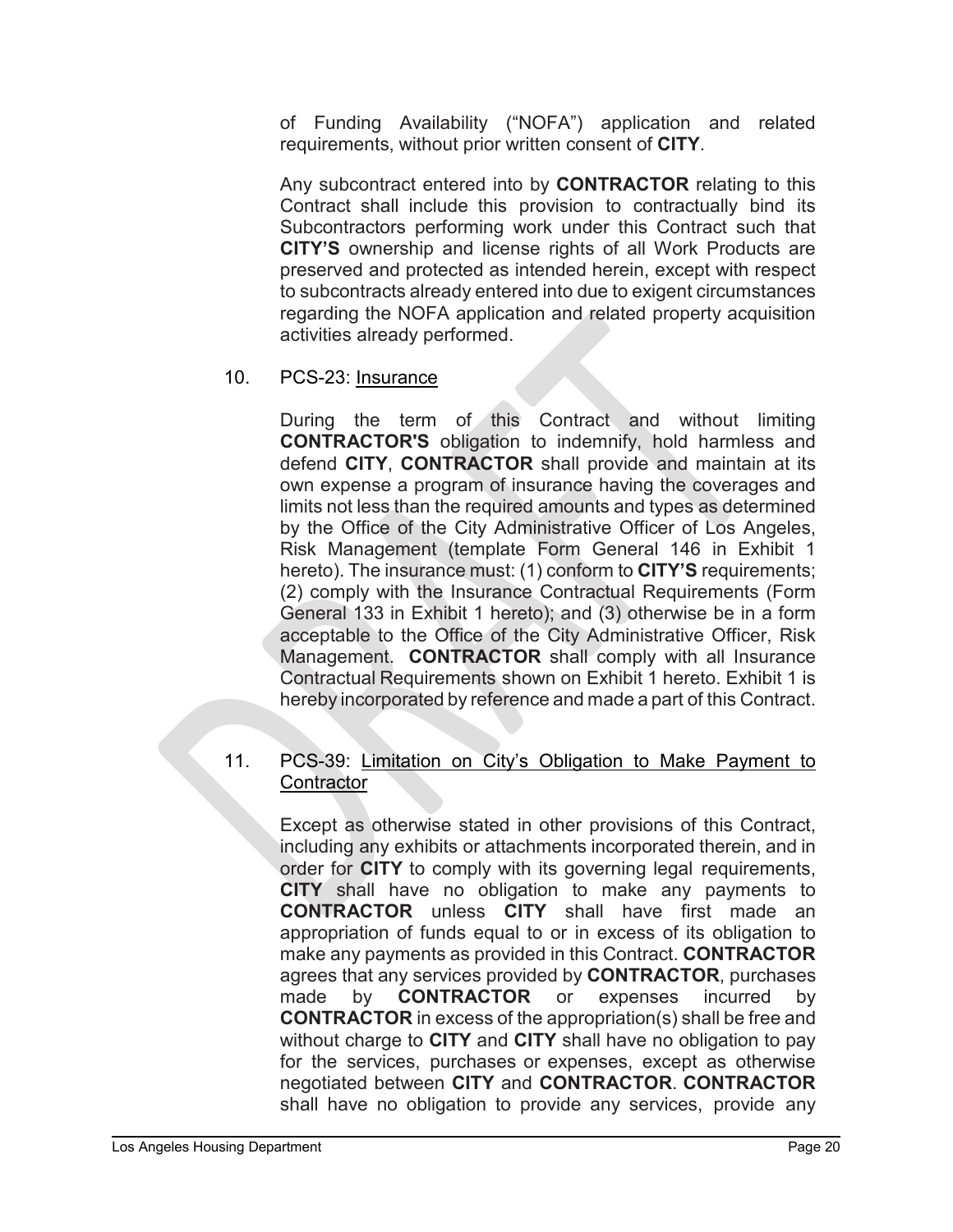equipment or incur any expenses in excess of the appropriated amount(s) until **CITY** appropriates additional funds for this Contract.

# 12. PCS-42: Possessory Interests Tax

Rights granted to **CONTRACTOR** by **CITY** may create a possessory interest. **CONTRACTOR** agrees that any possessory interest created may be subject to California Revenue and Taxation Code Section 107.6 and a property tax may be levied on that possessory interest. If applicable, **CITY** shall pay the property tax as **CONTRACTOR** is acquiring properties on behalf of the **CITY** and not for itself.

# 13. PCS-43: Confidentiality

All documents, information and materials provided to **CONTRACTOR** by **CITY** or developed by **CONTRACTOR** pursuant to this Contract (collectively "Confidential Information") are confidential. **CONTRACTOR** shall not provide or disclose any Confidential Information or their contents or any information therein, either orally or in writing, to any person or entity, except to the Department of Housing and Urban Development as required, to internal or external auditors as required, or if the materials are the subject to a valid CPRA request, or as authorized by **CITY** or as required by law. **CONTRACTOR** shall immediately notify **CITY** of any attempt by a third party to obtain access to any Confidential Information. This provision will survive expiration or termination of this Contract.

# **13.0 CONTINUED REQUIREMENTS**

The requirements of Sections 7.0, 8.0, and 9.0, survive termination of this Agreement.

# **14.0 RATIFICATION**

At the City's request and because of the need therefore, HACLA began performance of the HACLA Services required hereunder on or about May 1, 2021. The City hereby ratifies and accepts those services performed in accordance with the Agreement and authorizes payment therefore as provided by the terms of this Agreement.

# **15.0 EACH PARTY TO BEAR ITS OWN COSTS AND EXPENSES**

In the event any action, suit or proceeding is brought for the enforcement of, or the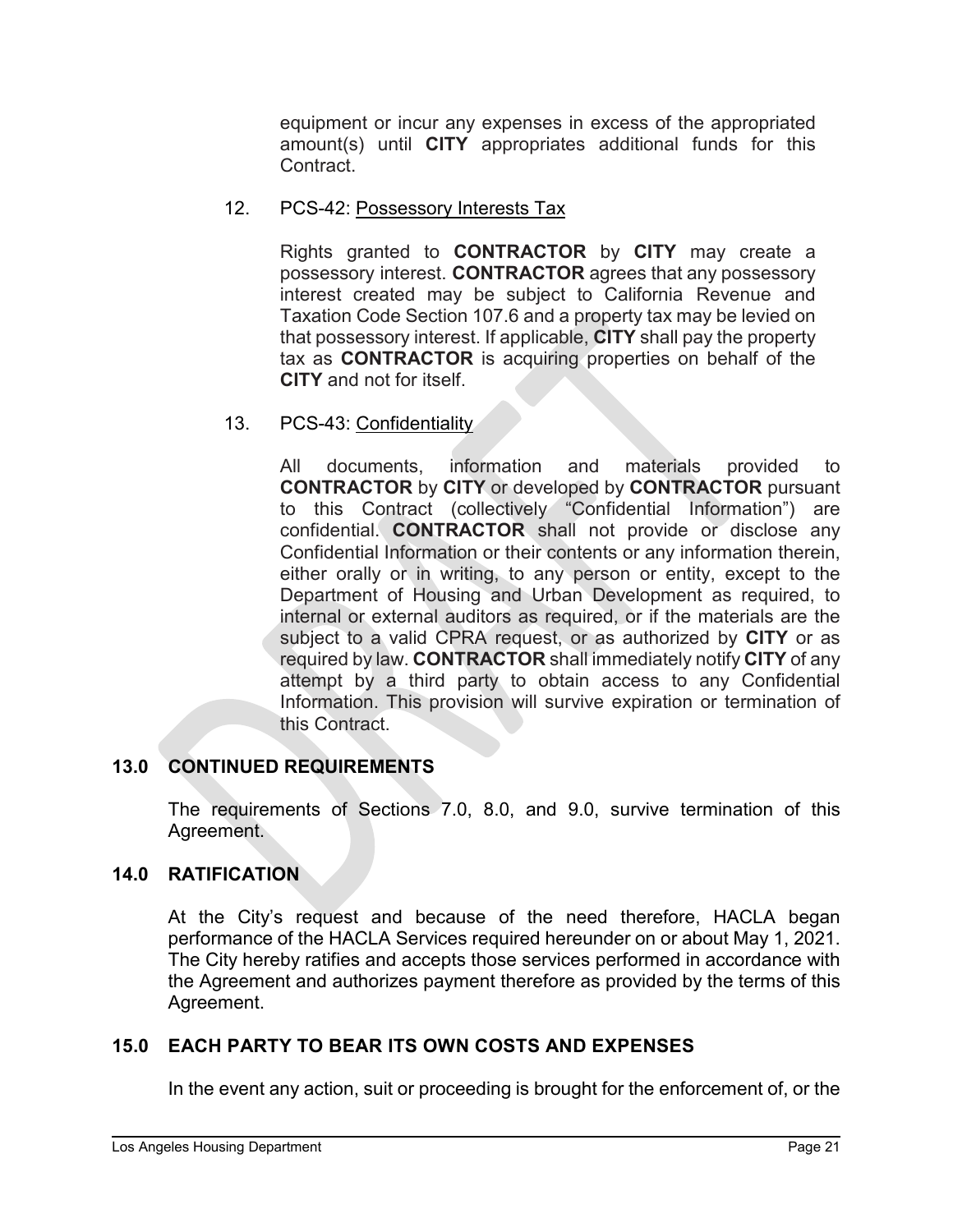declaration of, any right or obligation pursuant to this Agreement or as a result of any alleged breach of any provision of this Agreement, each Party shall bear its own costs and expenses, including attorney fees, and any judgment or decree rendered in such a proceeding shall not include an award thereof.

# **16.0 BINDING AUTHORITY TO SIGN AND AUTHORIZATION**

Each Party hereby represents that all necessary and appropriate actions of their governing bodies, as applicable, have been taken to make this Agreement a binding obligation of each of the Parties hereto. The persons executing this Agreement warrant that they are duly authorized to execute this Agreement on behalf of and bind the Parties each purports to represent.

# **17.0 CITY SHALL NOT ASSIGN OR TRANSFER**

This Agreement is personal to the City, and the City shall have no right or ability to transfer or assign any rights obligations stated herein to any entity, organization or individual, including, but not limited to any future Operator/Owner of any of the City Properties. In the event the City shall attempt to assign or transfer the same in whole or in part all rights hereunder shall immediately terminate.

# **18.0 ORDER OF PRECEDENCE**

In the event of any conflict or inconsistency between the body of this Agreement and the attachments or exhibits to this Agreement, the order of precedence is as follows: (i) the body of this Agreement, (ii) the Standard Provisions, then (iii) any other attachments or exhibits in descending numerical or letter order.

# **19.0 COUNTERPART SIGNATURES**

This Agreement may be executed by the Parties in one or more counterparts, each of which when executed shall be deemed to be an original but all of which taken together shall constitute one and the same agreement.

# **20.0 ENTIRE AGREEMENT**

This Agreement, and any attachments or documents incorporated herein by inclusion or by reference, constitutes the complete and entire Agreement between the Parties and supersedes any prior representation, understandings, communications, commitments, agreements, or proposals, oral or written. No verbal agreement or conversation with any officer or employee of either party will affect or modify any of the terms and conditions of this Agreement.

This Agreement is executed in three (3) duplicate originals, each of which is deemed to be an original.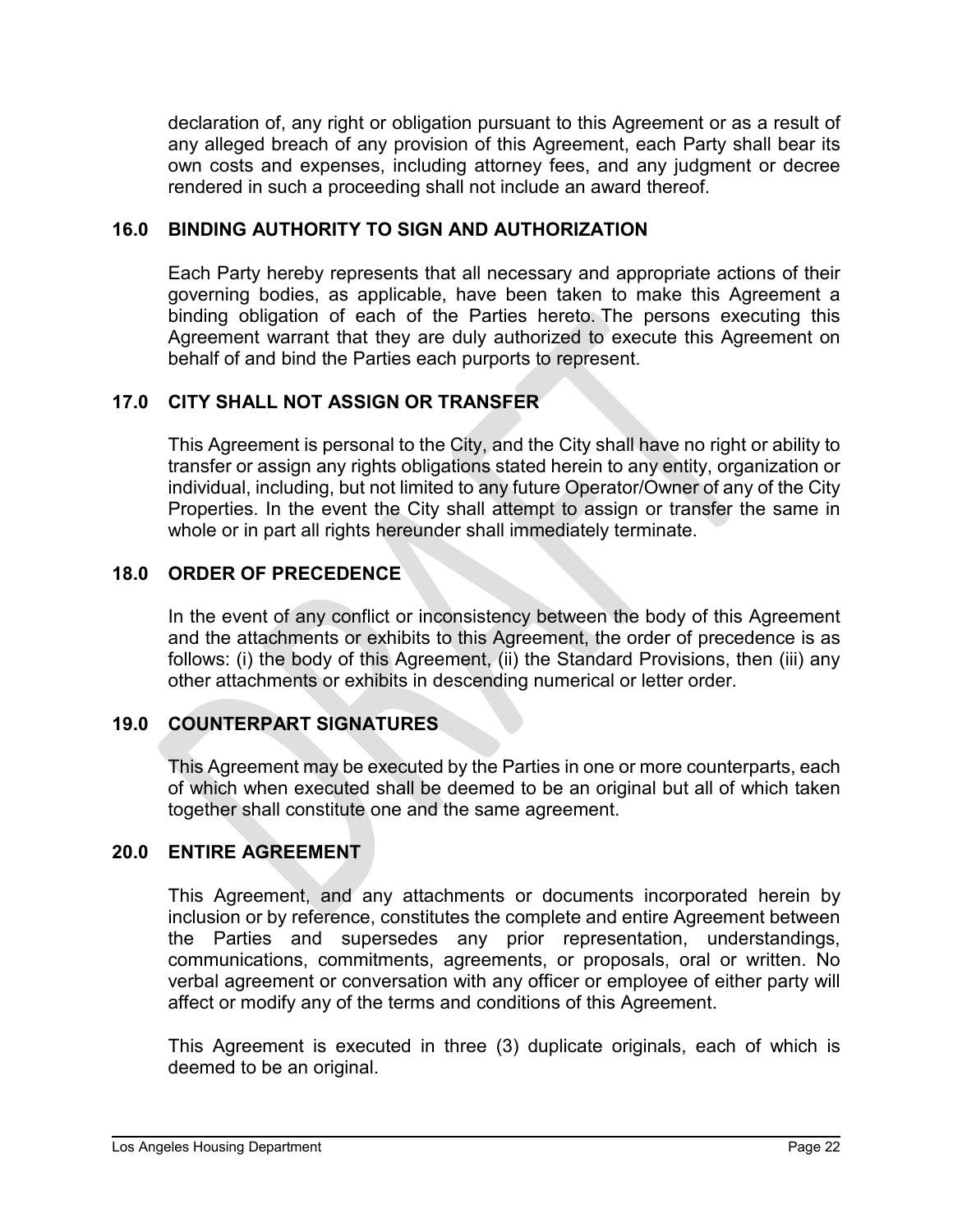**[Signature page follows]**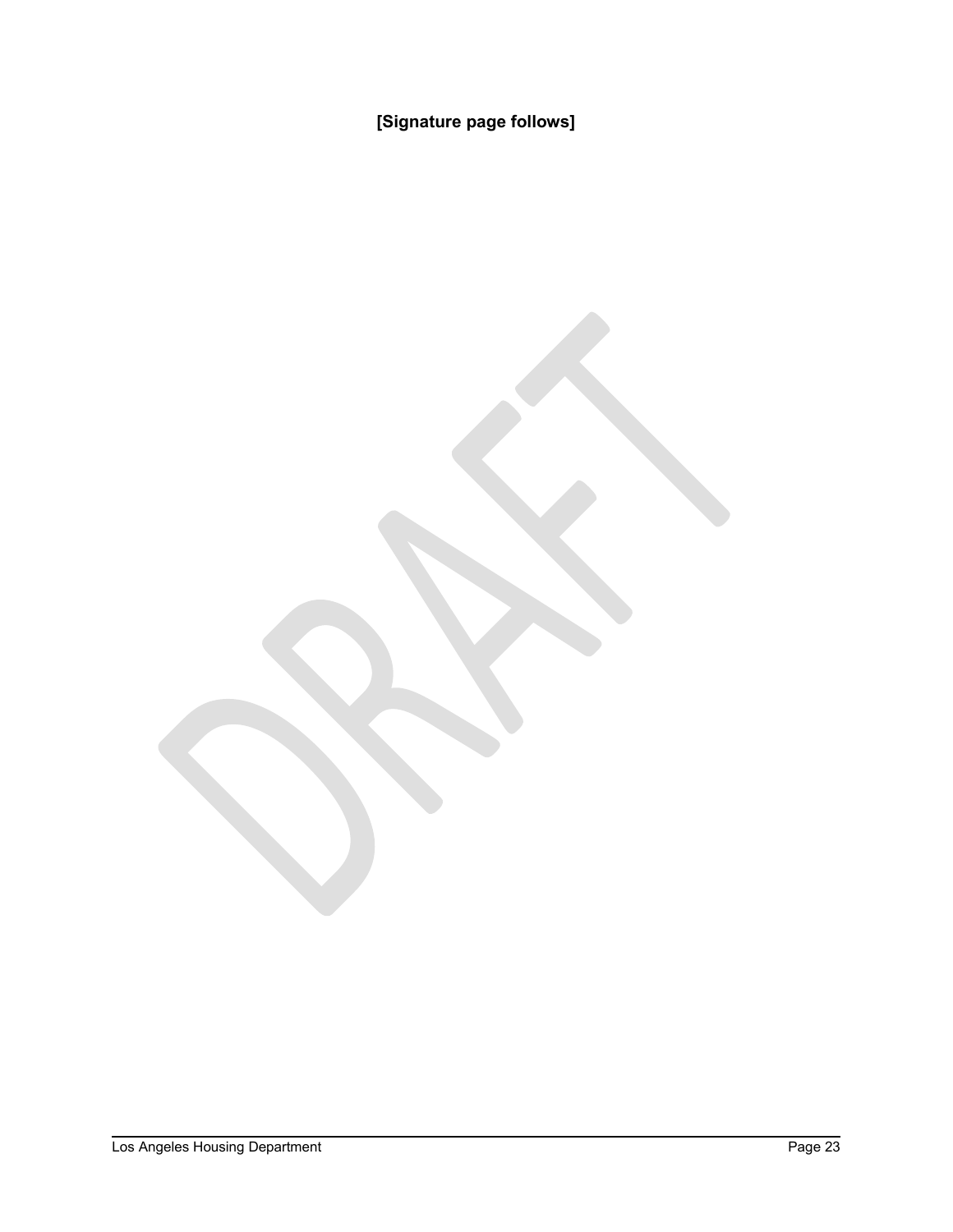**IN WITNESS THEREOF,** the parties hereto have caused this Agreement to be executed by their respective duly authorized representatives.

| THE CITY OF LOS ANGELES, a<br>municipal corporation, acting through the<br>Los Angeles Housing Department | THE HOUSING AUTHORITY OF THE<br>CITY OF LOS ANGELES, a<br>public body, corporate and politic |
|-----------------------------------------------------------------------------------------------------------|----------------------------------------------------------------------------------------------|
| By: <u>ANN SEWILL AND SEWILL AND T</u><br><b>General Manager</b>                                          | By: DOUGLAS GUTHRIE<br><b>President and CEO</b>                                              |
| Date: __________________________________                                                                  | Date:                                                                                        |
| <b>APPROVED AS TO FORM:</b>                                                                               |                                                                                              |
| MICHAEL N. FEUER, City Attorney                                                                           |                                                                                              |
| Deputy City Attorney<br>By: _<br>Date:                                                                    |                                                                                              |
| <b>HACLA Legal Counsel</b>                                                                                |                                                                                              |
| By:<br>Name:<br>Title:                                                                                    |                                                                                              |
| ATTEST:                                                                                                   |                                                                                              |
| HOLLY L. WOLCOTT, City Clerk                                                                              |                                                                                              |
| Deputy City Clerk                                                                                         |                                                                                              |
| Date:                                                                                                     |                                                                                              |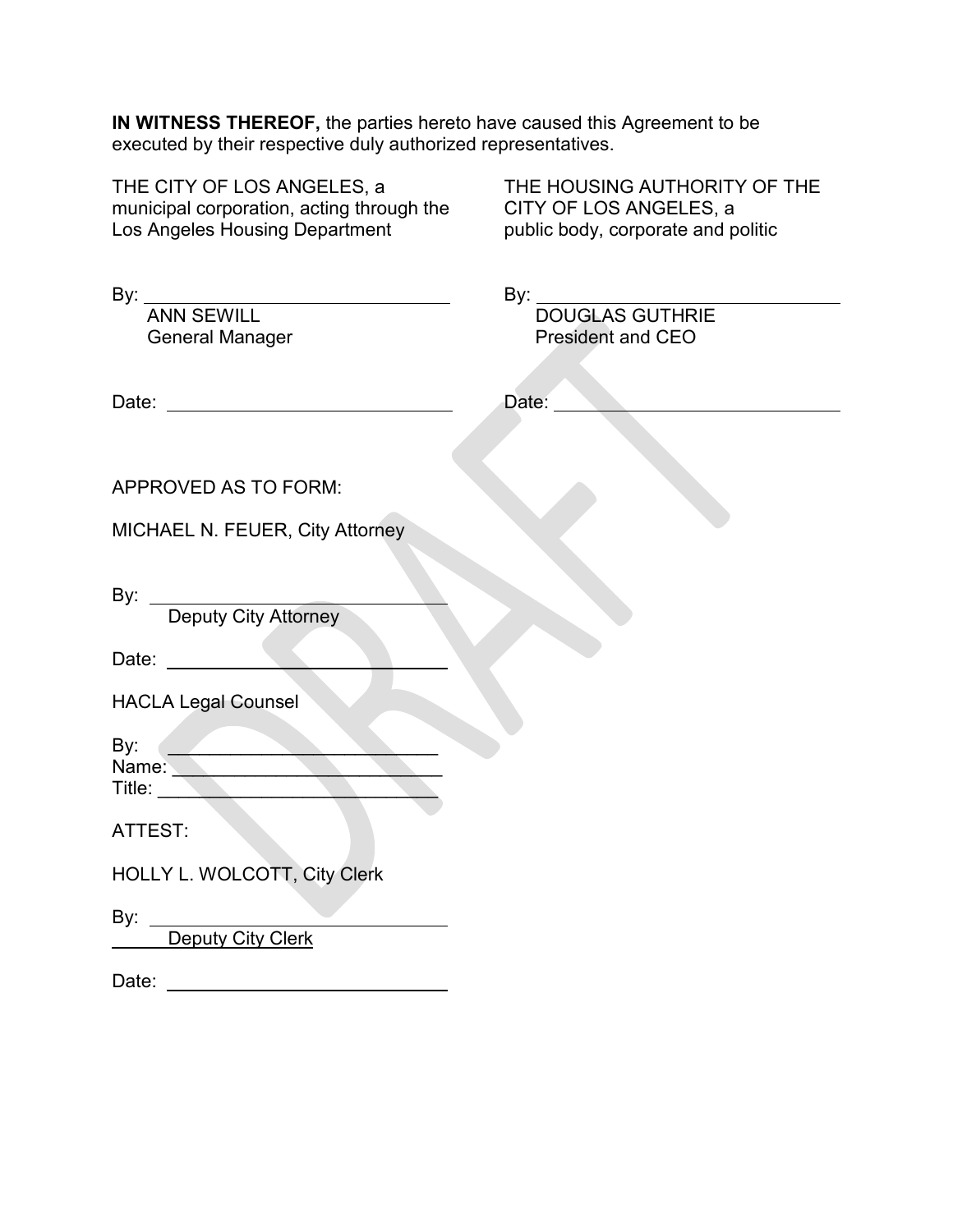|                   | City Business License Number: 0000606464-0001-8                     |
|-------------------|---------------------------------------------------------------------|
|                   | Internal Revenue Service Taxpayer Identification Number: 94-3056856 |
| Agreement Number: |                                                                     |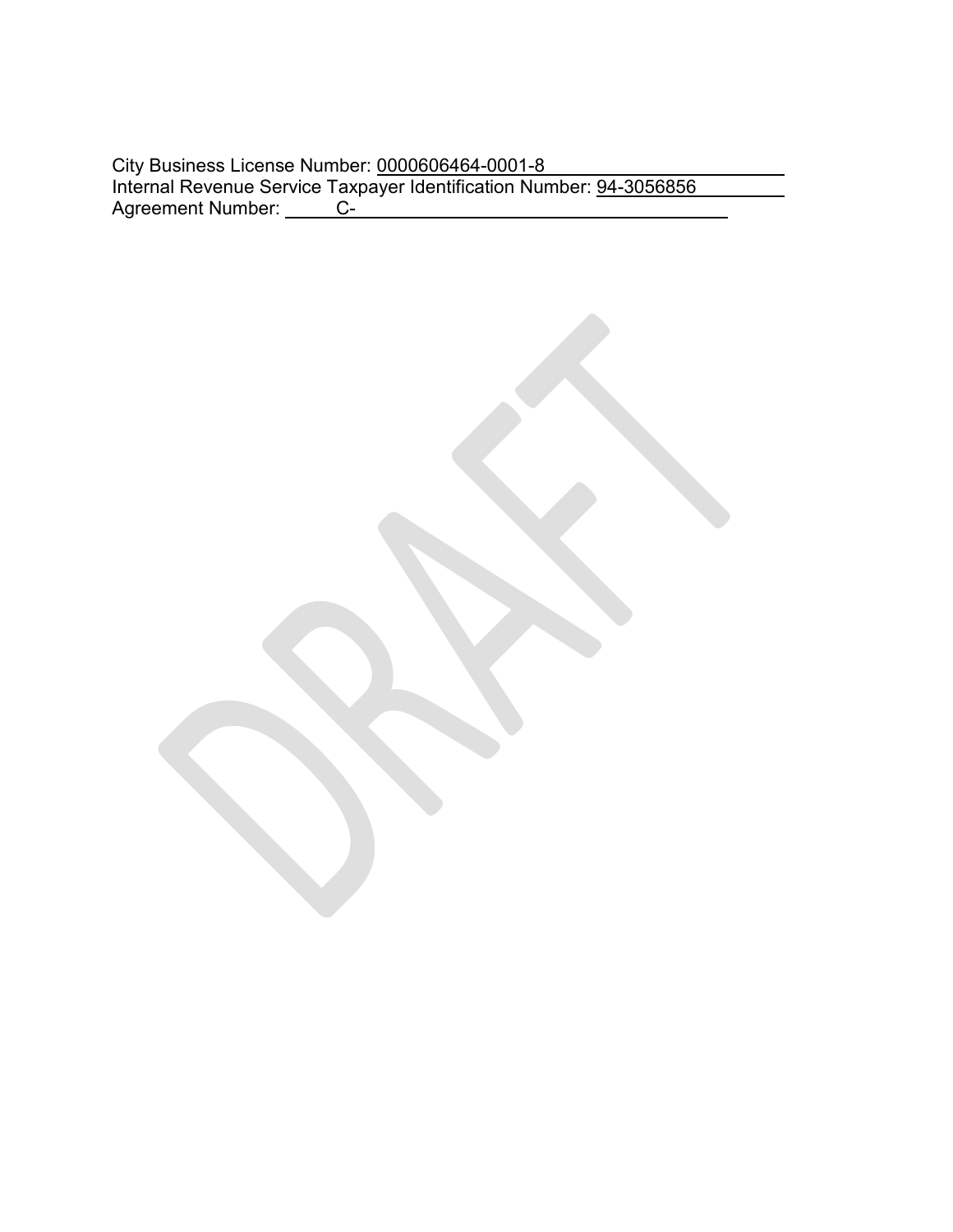

# CITY OF LOS ANGELES

# REQUEST FOR PROPOSALS TO SELECT OWNER/OPERATORS FOR PROJECT HOMEKEY SITES

Issued:

Deadline to Submit Proposals:

Proposers Conference Date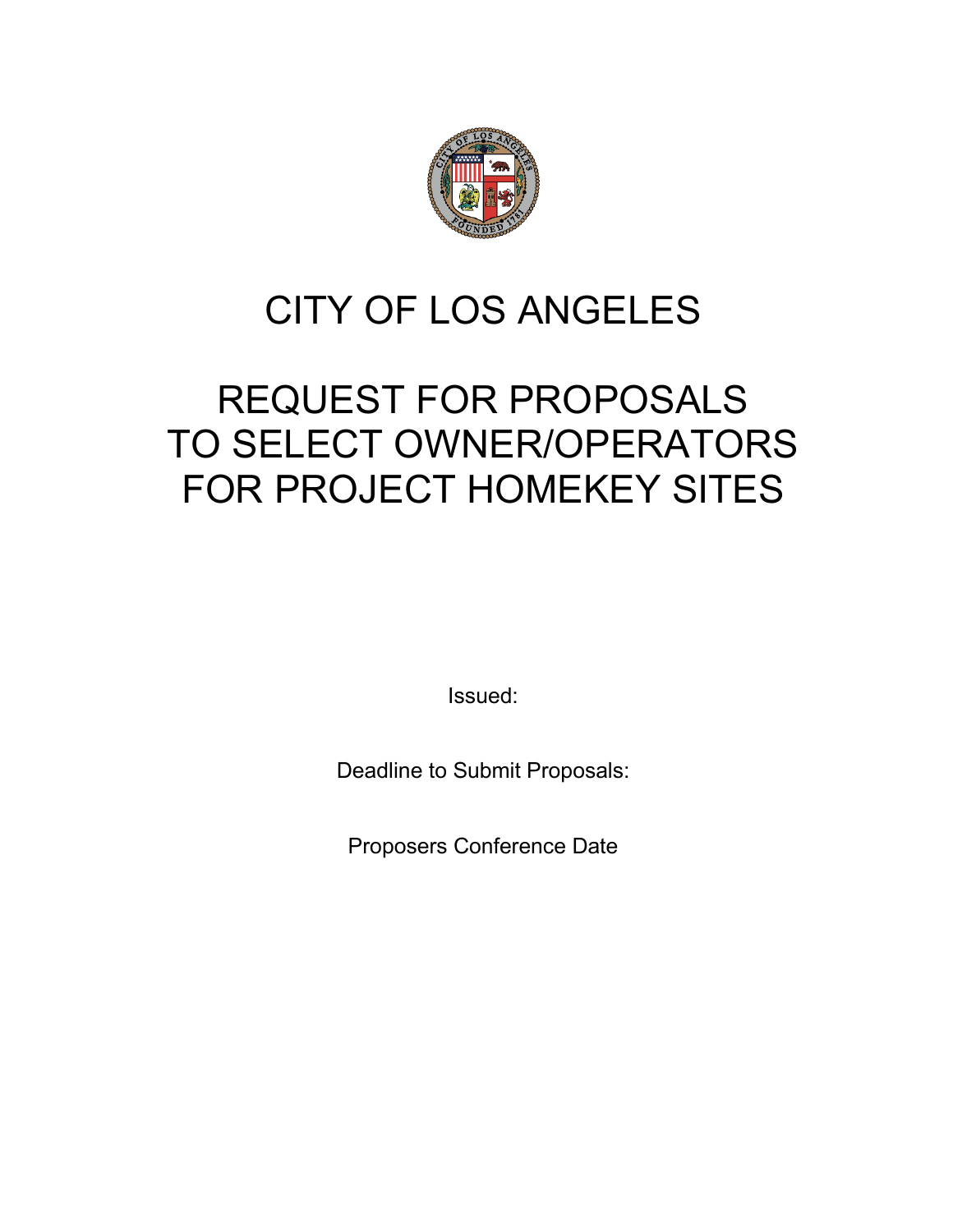| <b>Issue Date</b>                                                                    |                                                                                                                                                                                                                                                                                                                                                                                                                                                                                                                                                                                    |
|--------------------------------------------------------------------------------------|------------------------------------------------------------------------------------------------------------------------------------------------------------------------------------------------------------------------------------------------------------------------------------------------------------------------------------------------------------------------------------------------------------------------------------------------------------------------------------------------------------------------------------------------------------------------------------|
| <b>Proposers</b><br><b>Conference</b>                                                |                                                                                                                                                                                                                                                                                                                                                                                                                                                                                                                                                                                    |
| <b>Technical Questions</b>                                                           | Submit questions by email ONLY to:<br>@lacity.org<br>Last day to submit questions:<br>All questions and answers will be posted on the Los Angeles<br>Business Assistance Virtual Network (LABAVN) site at<br>https://labavn.org/, ID Number *****                                                                                                                                                                                                                                                                                                                                  |
| <b>Last Day to Upload</b><br><b>Required</b><br><b>Documents in</b><br><b>LABAVN</b> |                                                                                                                                                                                                                                                                                                                                                                                                                                                                                                                                                                                    |
| <b>Proposal</b><br><b>Submission</b><br><b>Deadline</b>                              | <b>ELECTRONIC SUBMISSION:</b><br><b>HARD COPY SUBMISSION:</b>                                                                                                                                                                                                                                                                                                                                                                                                                                                                                                                      |
| <b>Submission</b><br><b>Address</b>                                                  | <b>ELECTRONIC SUBMISSION DUE:</b><br>Complete proposal must be submitted electronically in a<br>single zip file in a single zip file to:<br>@lacity.org<br><b>Use Subject Line:</b><br>"PROJECT HOMEKEY RFP SUBMISSION:<br>[AGENCY NAME] - [PROPERTY ADDRESS]"<br><b>HARD COPY SUBMISSION::</b><br>Mail one (1) hardcopy with original signatures and one (1)<br>$\bullet$<br>electronic copy on a flash drive of each proposal to:<br>Los Angeles Housing Department<br><b>ATTN: Steven Swede</b><br>1200 West 7 <sup>th</sup> St. 8 <sup>th</sup> Floor<br>Los Angeles, CA 90017 |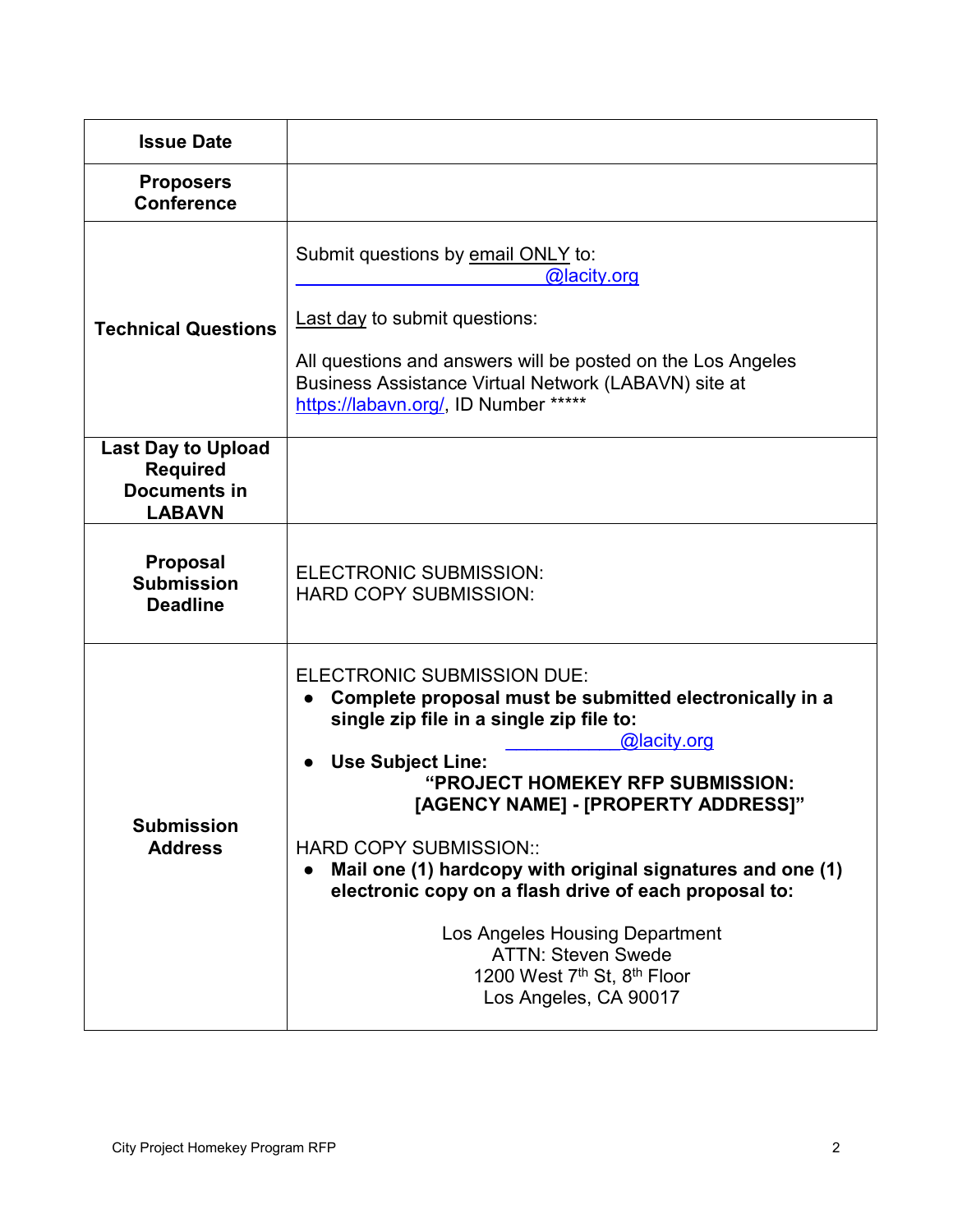#### FISCAL YEAR 2020-21 REQUEST FOR PROPOSALS TO SELECT OWNER/OPERATORS FOR PROJECT HOMEKEY SITES

| <b>Table of Contents</b>                                    |                |
|-------------------------------------------------------------|----------------|
| I. Program Overview                                         | 4              |
| A. Introduction                                             | 4              |
| <b>B.</b> Background                                        | 4              |
| C. Purpose                                                  | $\overline{4}$ |
| II. Eligible Proposers                                      | 5              |
| III. Scope of Required Services                             | 5              |
| A. Housing Program Client Services                          | 5              |
| <b>B. Building Operations</b>                               | $\overline{7}$ |
| C. Conversion to Permanent Housing                          | 8              |
| <b>IV. Proposal Guidelines</b>                              | 9              |
| A. Proposal Requirements                                    | 9              |
| <b>B.</b> Proposal Procedure                                | 11             |
| C. Proposal Conditions                                      | 13             |
| V. Requirements of the Selected Operator                    | 14             |
| A. Promissory Note, Deed of Trust, and Regulatory Agreement | 14             |
| B. Experience in Services and Operations                    | 14             |
| C. Demonstrated Development Experience                      | 15             |
| D. Non-Discrimination, Racial Equity, and Inclusion         | 15             |
| E. Authority to Proceed                                     | 16             |
| F. General City Reservations                                | 16             |
| G. Contract Compliance Documents                            | 17             |
| <b>VI. Proposal Package</b>                                 | 17             |
| A. Formatting Requirements                                  | 17             |
| <b>B. Threshold Package</b>                                 | 18             |
| C. Narratives                                               | 19             |

# **Attachments**

- 1. Project Homekey List of Properties and One-Page Summaries
- 2. LAHSA Facility and Operating Standards
- 3. Checklist of Required Forms
- 4. Proposal Summary Form
- 5. Required City Documents
- 6. Services and Operations Budget Template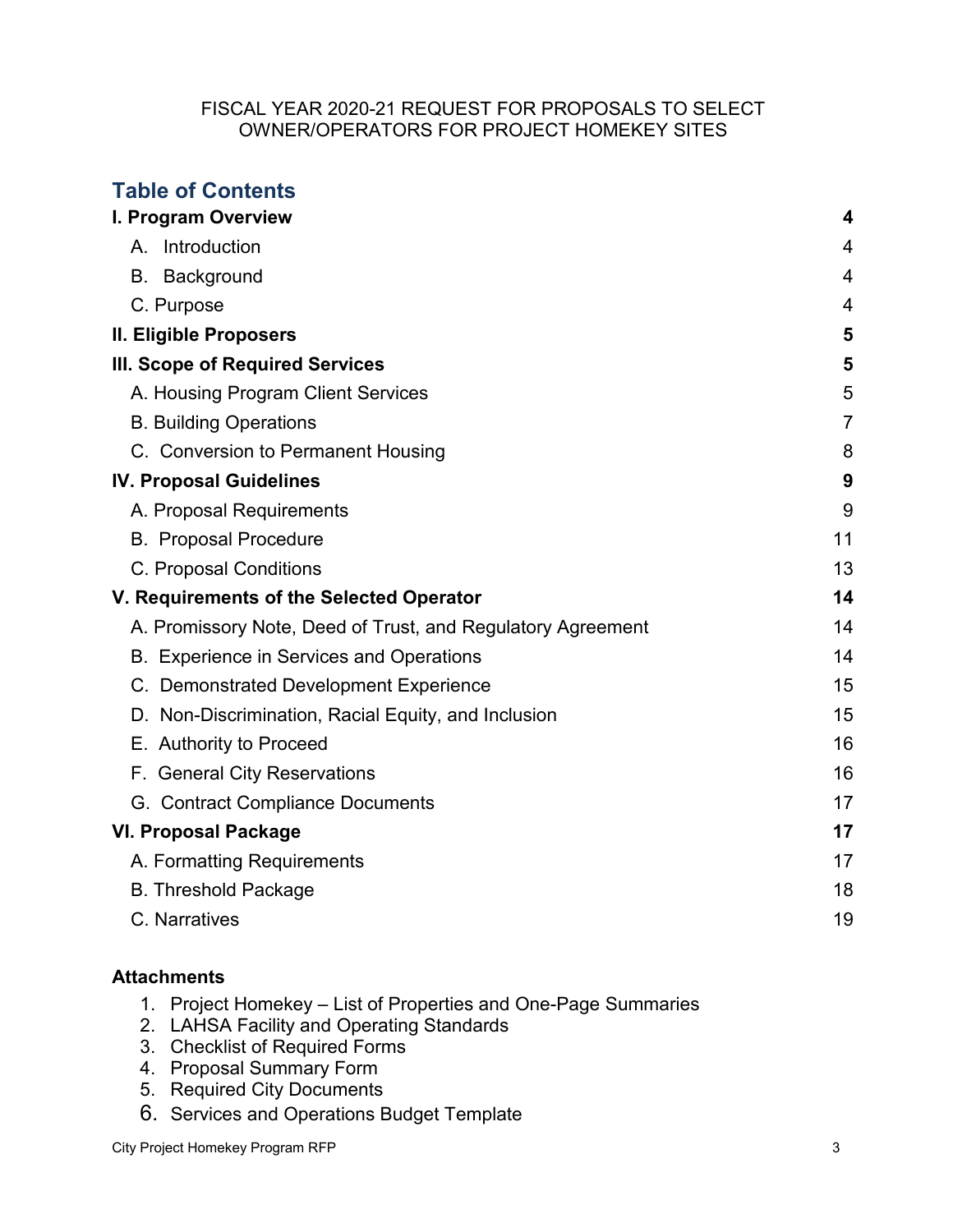# <span id="page-40-0"></span>**I. Program Overview**

#### <span id="page-40-1"></span>**A. Introduction**

The City of Los Angeles ("City"), through the Los Angeles Housing Department ("LAHD" or "Department") requests submittals of proposals from qualified parties with proven experience in owning and operating affordable housing, permanent supportive housing, and interim housing for formerly homeless including directly providing or coordinating the delivery of needed services to the residents. The City will establish a pool of sites that qualified operators may submit a proposal for ownership of these sites. The City is interested in securing approximately fifteen sites that will be able to operate immediately as permanent housing for individuals or families experiencing homelessness or at the risk of experiencing homelessness. In addition, and upon the City's consent, the City is considering partnering with an organization to apply for Homekey funds.

#### <span id="page-40-3"></span><span id="page-40-2"></span>**B. Background**

California's Homekey Program provides grant funding to the City of Los Angeles to expand the inventory of housing for people experiencing homelessness or at risk of homelessness. California's fiscal year 2021-22 budget authorizes \$2.75 billion, including \$1.45 billion in the current fiscal year and \$1.3 billion in fiscal year 2022-23 to the State's successful Homekey Program. The State Department of Housing and Community Development (HCD) has issued the Homekey Notice of Funding Availability (NOFA) and will accept applications beginning late September 2021 through May 2, 2022.

The Homekey NOFA allocates Homekey funding by geographical region based upon each region's proportionate share of people experiencing homelessness of both the sheltered and unsheltered 2019 Homeless Point-in-Time counts and extremely-low income renter households paying more than 50 percent of their income for rent. Based on this formula, Los Angeles County was allocated approximately \$358 million of State Homekey funding. The NOFA establishes a four-month priority application period from the release date of the Homekey application in late September through January 31, 2022. During the priority period, successful applications will be funded through the geographical allocations of Homekey funding. After January 31, 2022, Homekey applications will compete statewide.

#### **C. Purpose**

The City's goal is to expand the inventory of housing opportunities for persons experiencing homelessness. This Request for Proposals ("RFP") is intended to select qualified operators ("Selected Operators") who can operate a permanent supportive housing project and directly provide or coordinate services to the specific target population. An operator that receives an awarded property ("Selected Operator") will be required to take over the property at the close of escrow, and will be required to complete improvements to the property in accordance with LAHD's rehabilitation plan. These improvements may consist of accessibility upgrades, life and safety upgrades, zoning changes, and other improvements, if necessary, to bring the project into regulation with City requirements. The acquired properties will encompass a fifty-five year regulatory agreement that will restrict the uses on the properties and a zero percent interest residual receipt loan for the total cost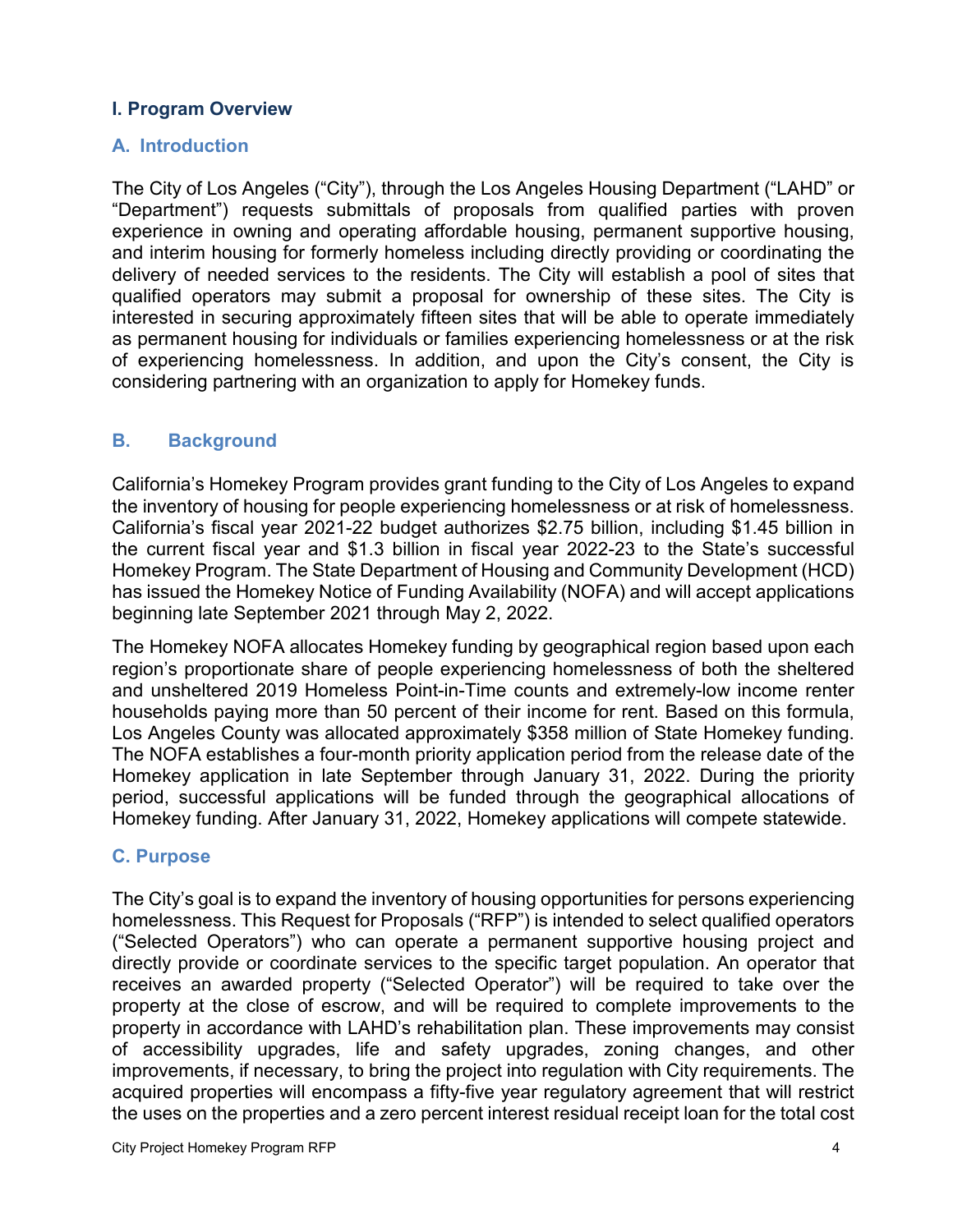of acquisition and rehabilitation of the property. For the first fifteen years ("Initial Period"), the project will be set up as a permanent supportive housing project that will service a special needs target population, as determined by the Department. After the fifteen year period and until year fifty-five ("Extended Use Period"), upon the approved consent from the Department, a Selected Operator may petition to convert the use of the property to an affordable housing element that serves low income households at a level of 80% AMI or lower.

#### <span id="page-41-0"></span>**II. Eligible Proposers**

Proposers must demonstrate fiscal and budgetary capacity to operate a permanent supportive housing project. Proposers will be required to demonstrate, at minimum, the experience outlined in RFP Section V.B-C. The Proposer may meet these requirements directly or may partner with other organizations with the required experience.

#### <span id="page-41-1"></span>**III. Scope of Required Services**

#### <span id="page-41-2"></span>**A. Housing Program Client Services**

As described below, the Selected Operator will ascribe to the principles of Housing First, Trauma-Informed Care, and Harm Reduction, all evidence-based approaches to effectively serve the homeless population in these properties.

#### Housing First:

Projects must be operated according to the Housing First approach, meaning that no prerequisites such as employment or sobriety for a household will be required to receive housing services and a permanent housing placement. When creating housing plans for housing residents, the Selected Operator must assume all clients are 'housing ready' and can achieve stability in permanent housing with differing levels of support.

#### Trauma Informed Care:

Selected Operators must incorporate the principles of trauma-informed care into service plans. Trauma informed care is defined as approaching service provision with a thorough understanding of the specific impact that trauma has on each household receiving services. Selected Operators must treat every program participant and household according to their unique traits, needs, strengths, risk factors, and engagement style, and will ensure staff and volunteers are trained to respond to clients in a way that accounts for each participant's history, needs, and characteristics.

#### Harm Reduction:

Facilities awarded through this RFP must be operated according to the harm reduction model, ensuring that participants will not face loss of housing, ineligibility, or termination from the program due to their inability to stop engaging in risky or harmful behaviors, aiming instead to reduce the negative consequences of such behavior, utilizing all possible interventions and support. In support of this model, the Selected Operator's staff will have received intervention training in the case of emergencies caused by substance abuse,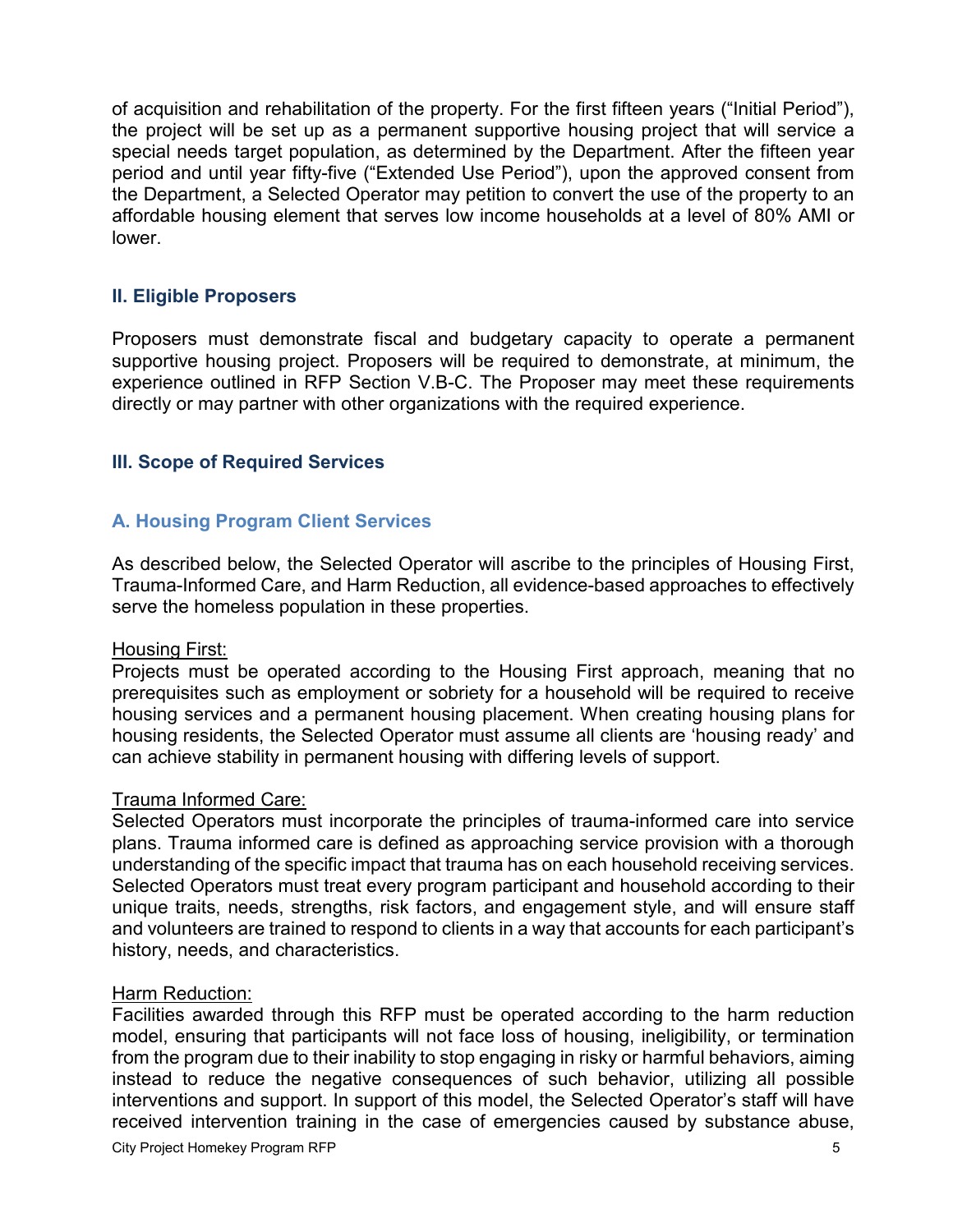including the administration of Naloxone to reverse the effects of opioid overdose. The Selected Operator will also directly, or through partners or subcontractors, provide access to clinical staff, including Licensed Clinical Social Workers, Masters of Social Work, Marriage and Family Therapists, and other mental health professionals to address the psychological stressors that often underlie such harmful behaviors, thereby preventing or reducing negative consequences.

# Other Requirements:

The Selected Operator will provide the following services on or off site:

- 1. Mental and physical (primary) health services
	- Staff and volunteers must be regularly trained on common physical (primary) and mental health problems of people experiencing homelessness and how to obtain needed and appropriate services.
- 2. Substance use disorder services
	- Residents must be provided with access to substance use disorder services. This must include, at minimum, providing regular training about substance use disorders and how to obtain needed and desired services as appropriate.
- 3. Employment
	- Selected Operators must commit to encouraging and supporting resident interest in obtaining employment and facilitating connections to desired services that will engage residents in job skills training and placement as appropriate.
- 4. Program Intake
	- Selected Operators must allow for intake of new residents at least five (5) days a week during regular business hours and as long as beds are available. If beds are not available, and an individual who is homeless or at risk of homelessness requesting services is willing to complete the Coordinated Entry System (CES) assessment process, operators will be required to complete this assessment.
- 5. Problem Solving/Diversion
	- Selected Operators must agree to assess potential residents for the possibility of diversion to assist them to self-resolve their housing crisis, and/or make reasonable efforts to re-connect with supportive family and/or friends who could temporarily or permanently house the potential resident.
- 6. Case Management and Support Services
	- Selected Operators will be required to provide a plan to provide Housing-Focused Case Management Services to assist residents to move forward in accessing permanent housing through referrals to housing programs (such as Rapid Rehousing, Permanent Supportive Housing, affordable housing, etc.). This includes but is not limited to support with completing housing applications, accompanying the resident to housing appointments and/or leasing appointments, and other support associated with the housing placement process.
- 7. Housing and Services Plan
	- Following intake and assessment, Case Managers must develop a Housing and Services Plan in coordination with the participant. The Plans will be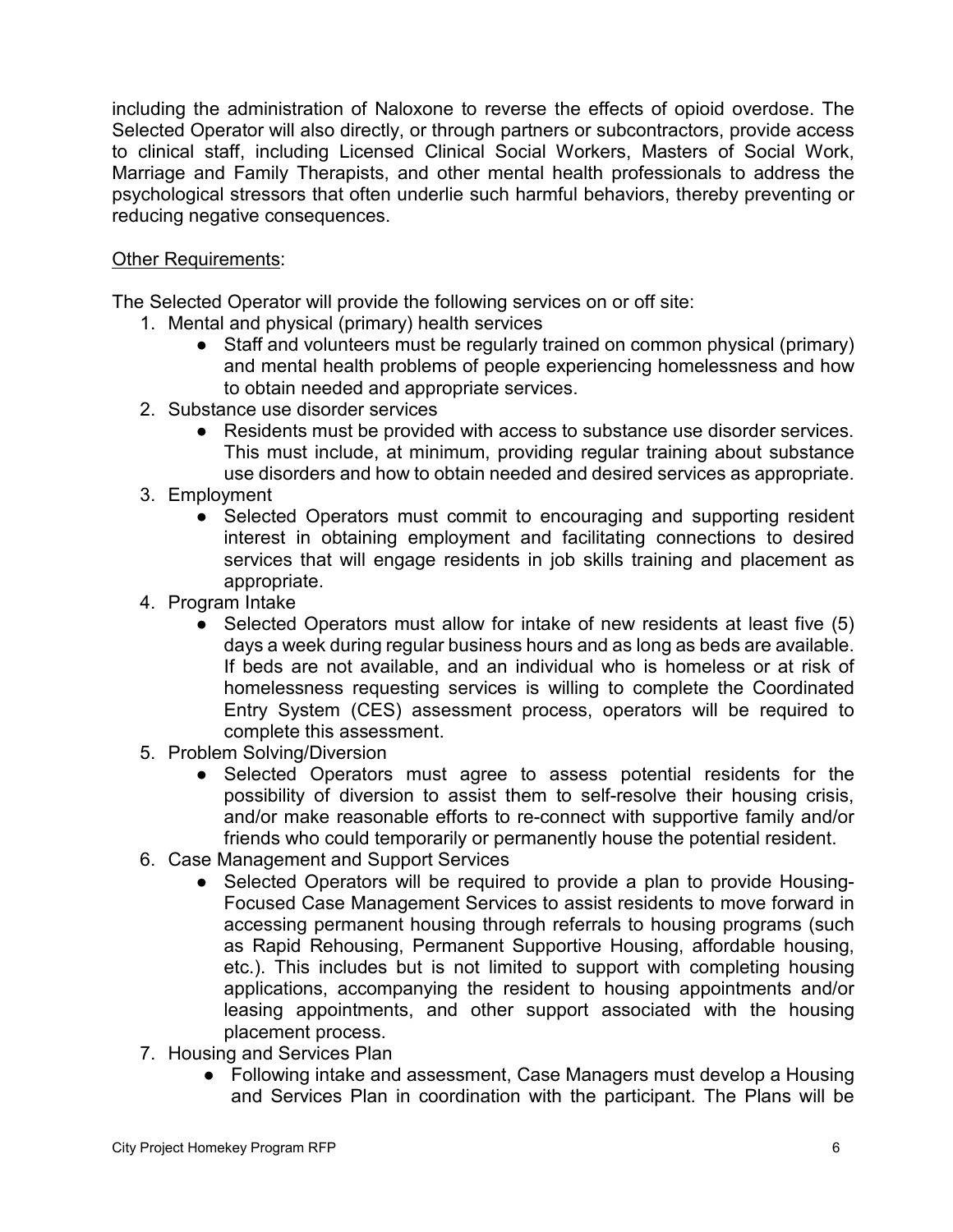updated as the participant's situation changes, and steps are completed or revised accordingly.

- 8. Service Animals
	- Facilities must be equipped to accommodate participants' service animals and animal companions, ensuring low-barrier access and a welcoming, nondiscriminatory space for people with disabilities.
- 9. Meals, if applicable
	- Meals, including specialized meals for those with dietary restrictions, must be provided three (3) times per day for each resident.
- 10.Coordinated Entry System
	- To ensure that the participants at these facilities have access to other funding services and housing available through the Los Angeles Continuum of Care Coordinated Entry System (CES), Selected Operators must either operate as collaborative partners within the CES for individuals, youth, and families, as applicable, or partner with a CES collaborative partner(s) in their area.

#### <span id="page-43-0"></span>**B. Building Improvements**

a. Alterations and Improvements – Funding for Accessibility Upgrades and Life Safety Upgrades

The City will provide funding for alterations to meet life safety standards and accessibility requirements described below.

Once physical needs assessments have been completed for each property, the City will release those reports, as well as other necessary due diligence reports. At the time of ownership transfer, the City also expects to complete a walk through with the Selected Owner.

Each site must comply with the minimum accessibility standards as defined by California Building Code (CBC) Chapter 11A and 11B and the Americans with Disabilities Act, Title II.

- i. Eleven (11) percent of units will be equipped with mobility features; and
- ii. Four (4) percent of units will be equipped with communication features.

In addition, developments shall adhere to either the Uniform Federal Accessibility Standards (UFAS) standards, 24 C.F.R. Part 8, or HUD's modified version of the 2010 ADA Standards for Accessible Design (Alternative 2010 ADAS), HUD-2014-0042-0001, 79 F.R. 29671(5/27/14) (commonly referred to as "the Alternative Standards" or "HUD Deeming Memo"). Accessible units shall, to the maximum extent feasible and subject to reasonable health and safety requirements, be distributed throughout the project and be available in a sufficient range of sizes and amenities consistent with 24 CFR Section 8.26.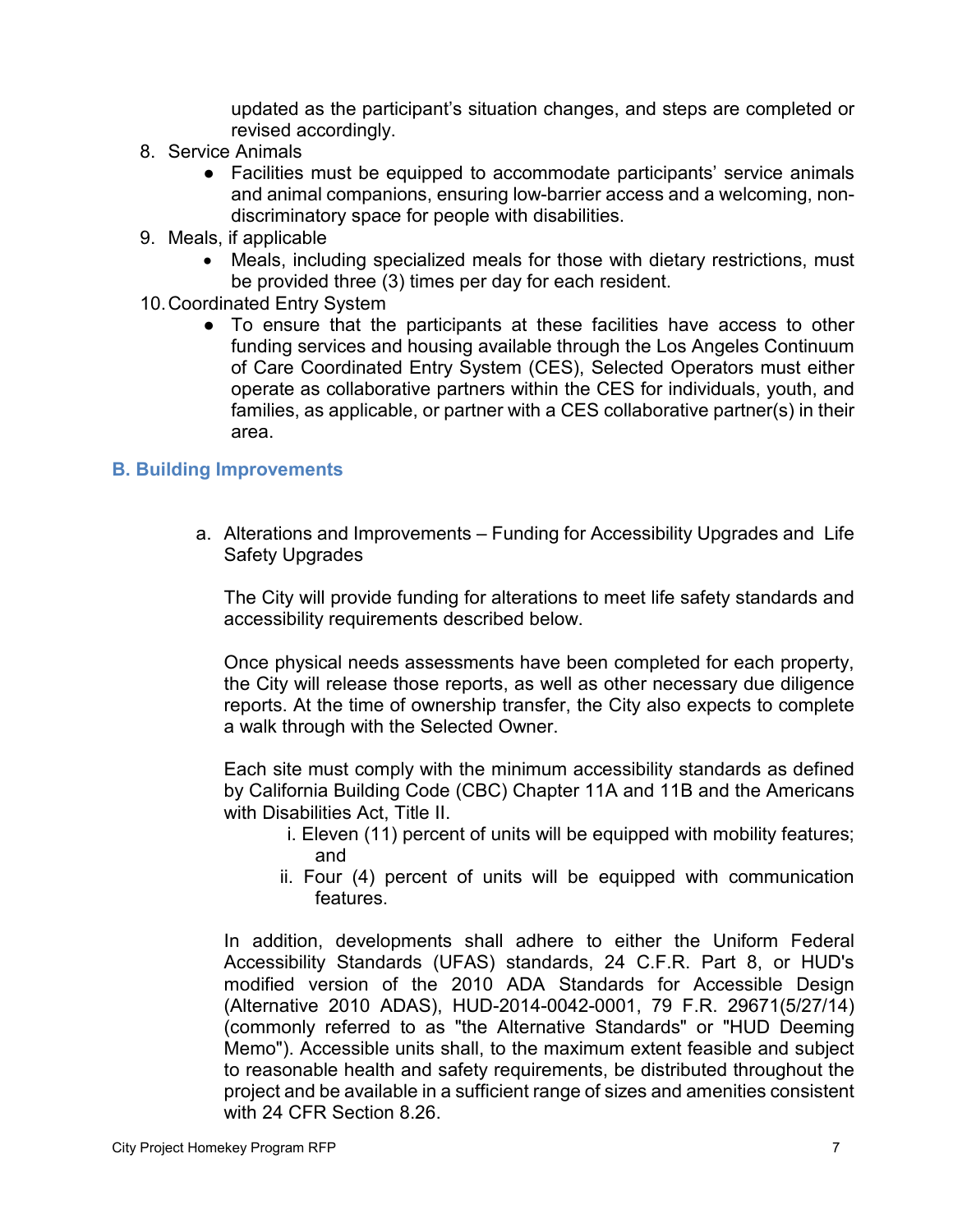Each subject property will be delivered vacant at the time of transfer. Selected Operators will be required to complete alterations immediately, and shall provide updates within 90 days after acquisition.

Project Homekey funds will be subject to applicable labor wages including the Federal Davis-Bacon and/or California's Prevailing Wage and Equal Opportunity standards. Proposers are urged to seek professional legal advice about the law's requirements. Prior to disbursing Project Homekey funds, the City will require a certification of compliance with California's prevailing wage law. The certification must verify that prevailing wages have been or will be paid (if such payment is required by law), and that labor records will be maintained and made available to any enforcement agency upon request. The certification must be signed by the Selected Operator prior to disbursement of funds, as well as by any Selected General Contractor after one is selected.

As described above, funding for required Accessibility and Life Safety upgrades for each property will be funded by the Department. The City will provide a detailed description and budget for the scope of work required for the upgrades. The Selected Operator may request modifications to the scope of work after their review and once a walk through has been performed. During the rehabilitation, a contractor engaged directly by the City will monitor the alterations for compliance and completion.

# <span id="page-44-0"></span>**C. Building Operations for Permanent Housing**

#### a. Operation

- 1. The City will provide assistance for operation cost during the Initial Period. The City will provide \$1000 to \$1400 per unit every month for a minimum of seven years as a capitalized rental subsidy depending on the target population being served and the client services (described in RFP Section III.A above) that are provided. The City will rank and score proposed budgets as described in Section VI.C.2.2.b.i to determine the amount of services and building operations funding awarded for each site. The Selected Operator will be responsible for the management of the property in a manner that creates a friendly, welcoming and respectful community according to LAHSA's Facilities and Operating Standards, (Attachment 2) and including the following:
	- a. Maintaining an annual budget that ensures sufficient funding reserves.
	- b. Budget must include: administration, staffing, maintenance, repairs, janitorial, insurance, security, utilities, supplies, trash, extermination, taxes, fees, landscaping, elevator maintenance, and other contracts.
	- c. Overseeing regular cleaning and maintenance contracts.
	- d. Performing inspections in conformance with regulations.
	- e. Annual reporting.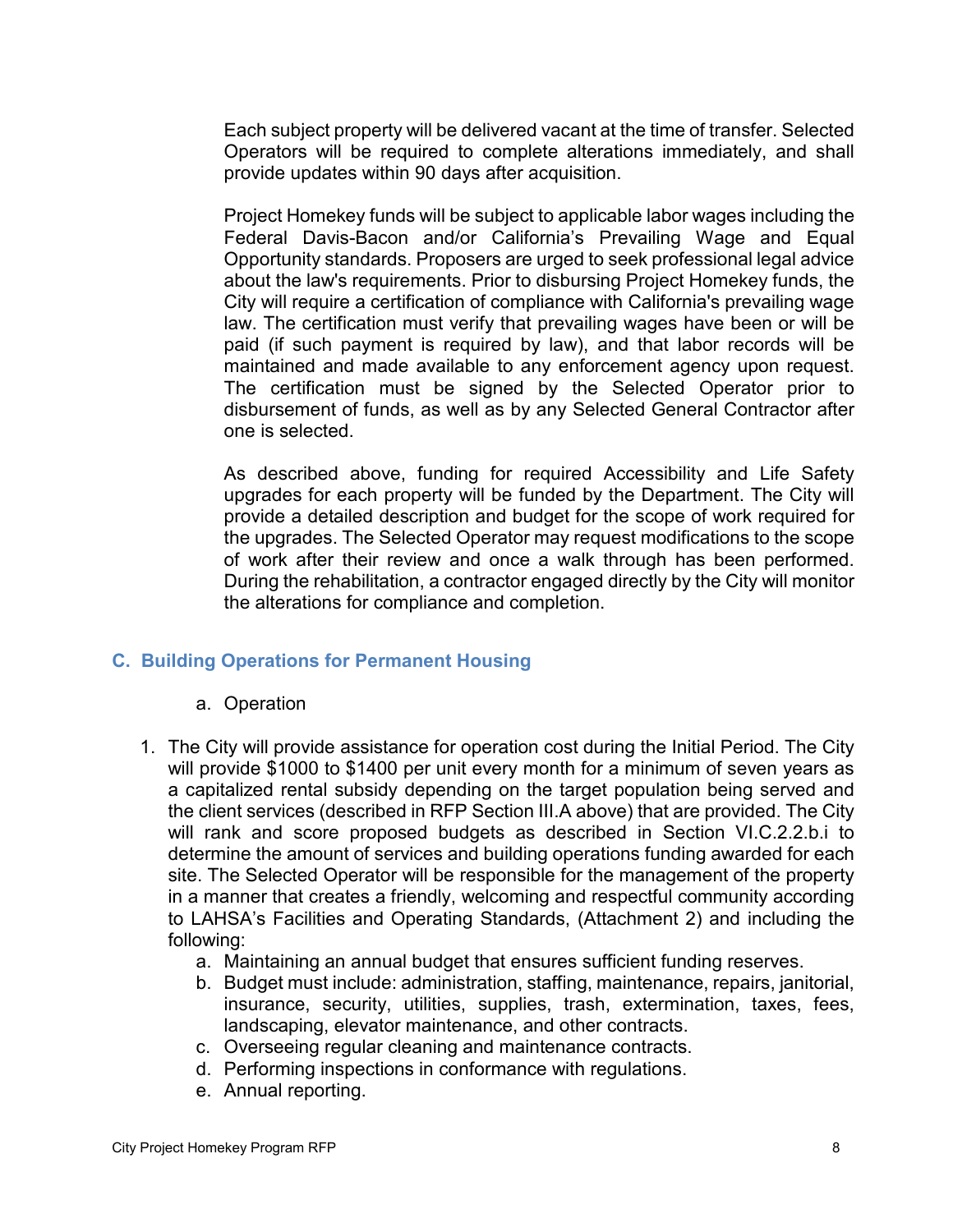- 2. Other Building Operations Requirements
	- a. Initial occupancy vacancies:
		- i. If the property is vacant at the time ownership transfer, the Selected Operator will be required to occupy the rooms within 90 days of ownership transfer as follows:
			- 1. The Selected Operator must coordinate with LAHSA to confirm that all occupants are from the Project Homekey target population of persons experiencing homelessness or from the special needs population, as determined by the site.
		- ii. In order to promote racial equity in access to these new housing, Selected Operators must also use an adapted prioritization strategy, described further in RFP Section V.D.
- 3. Property Management Plan Requirements
	- a. Property Management Plan:
		- i. Selected Operator will be required to fill out and adhere to the property management plan as provided by the Department. These responsibilities include, but are not limited to: tenant selection, certification of household income, preparation and enforcement of leases and rental agreements, affordable rent calculations, maintenance of waiting lists, marketing vacancies, rent collection, ensuring designated Accessible Units are tenanted in accordance with federal requirements so that individuals with disabilities have access to affordable housing that has the features they need, providing reasonable accommodations, auxiliary aids and services necessary for effective communication, and ensuring accessibility for applicants and tenants with disabilities, as well as facility and grounds maintenance.

# <span id="page-45-0"></span>**IV. Proposal Guidelines**

#### <span id="page-45-1"></span>**A. Proposal Requirements**

#### **1. Cover Letter**

Proposals must include a cover letter. The cover letter will serve as an executive summary of the proposal's major points and must be signed by a principal or officer authorized to represent and commit to a binding agreement on behalf of the proposer's organization. The cover letter should not be longer than two (2) pages, single-spaced, and must include the name, address, phone number and email address of the lead organization's contact person.

# **2. RFP Response and Executed Forms**

Proposals shall include all required forms and disclosures detailed in the checklist provided in Attachment 3 – Checklist of Required Documents. Forms that require signature(s) shall be signed by a principal or officer authorized to represent and commit to a binding agreement on behalf of the Proposer(s).

City Project Homekey Program RFP 9 Responses and executed forms are to be organized in the order detailed and clearly labeled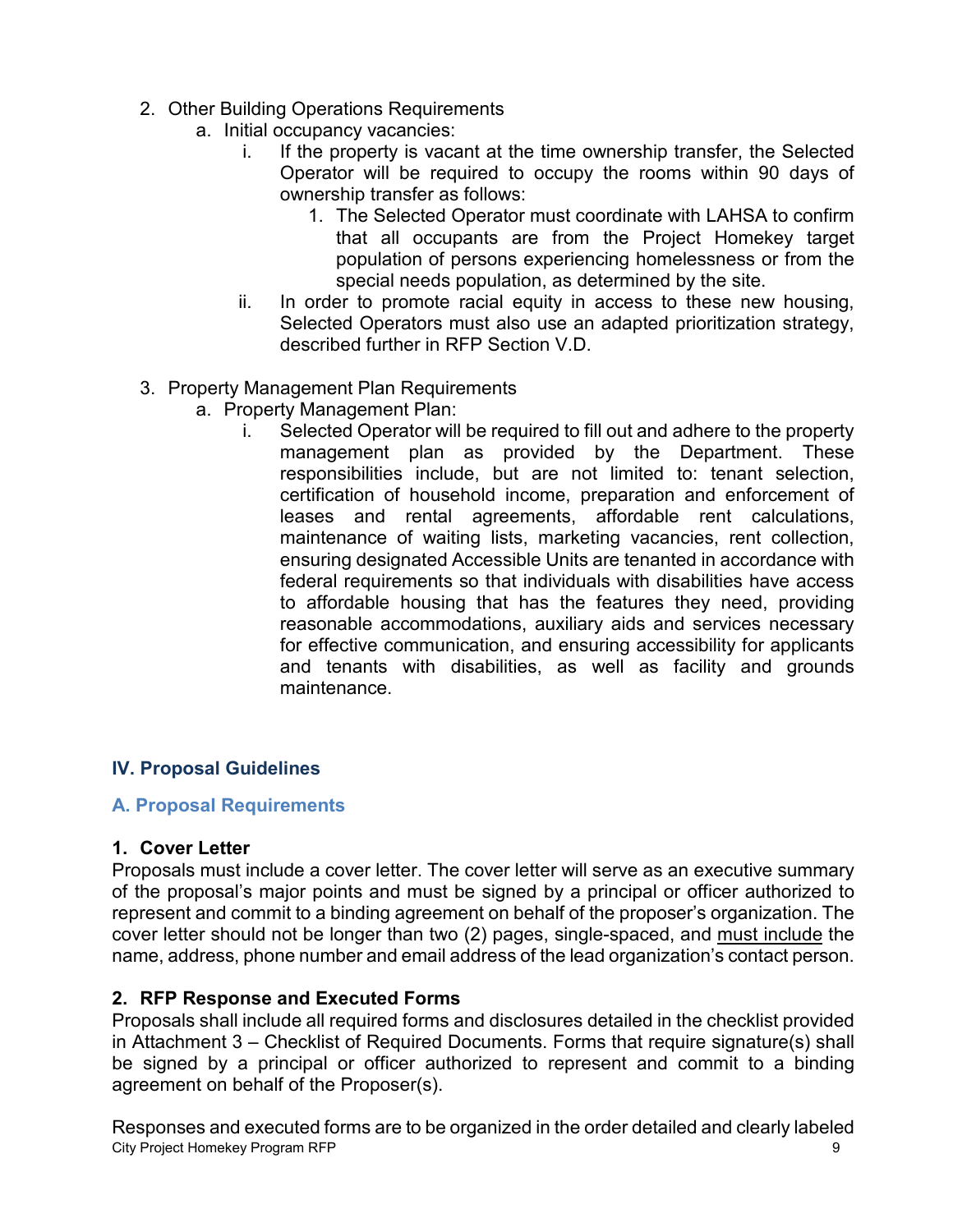according to the checklist in Attachment 3 – Checklist of Required Documents.

# **3. Registration on LABAVN**

In order for a proposal to be considered by the CITY, the proposer must be registered with the Los Angeles Business Assistance Virtual Network (LABAVN) via the LABAVN website [\(www.labavn.org\)](http://www.labavn.org/). In addition, for proposal submissions to be complete, proposers will be required to fill out and upload two City forms to the LABAVN site, as detailed in Attachment 5 – Required City Documents. The full proposal, not including the two City forms specified above, will not be accepted via the LABAVN site and must be submitted as directed in the Proposal Procedures RFP Section IV.B. The LABAVN ID for this project is TBD.

In order to view this project in LABAVN, proposers will need to be registered in LABAVN under one or more of the following NAICS Codes:

- 236116: New Multifamily Housing Construction
- 236117: New Housing Operative Builders
- 238290: Other Building Equipment Contractors
- 238910: Site Preparation Contractors
- 531311: Residential Property Managers
- 531390: Other Activities Related to Real Estate
- 624110: Child and Youth Services
- 624120: Services for the Elderly and Persons with Disabilities
- 624190: Other Individual and Family Services
- 624210: Community Food Services
- 624229: Other Community Housing Services
- 624230: Emergency and Other Relief Services
- 624310: Vocational Alterations Services

# **4. Conditions**

The City reserves the right to request additional information from proposers, reject any and all proposals, waive irregularities in the proposal requirement process or cancel the RFP. By submitting a proposal, proposers acknowledge and agree to the terms and conditions of the RFP and to the accuracy of the information a proposer submits in response to the RFP. All proposal packages become the property of the City and will not be returned. The Policies and Procedures of the City are incorporated in this RFP by reference.

#### **5. Other Proposal Requirements**

The City prefers concise proposal(s) addressing only the specific information requested in the RFP. All proposal(s) must be submitted in the format and order described in Attachment 3 – Checklist of Required Documents. To ensure that each proposal is reviewed and evaluated properly, it is important that proposers follow the format described in the RFP closely. Proposal(s) must address all requirements of this RFP.

Any proprietary information in the proposal must be identified as such by the proposer. Documents submitted to the City are generally subject to the California Public Records Act and unless exempt from disclosure, must be made available to members of the public upon request. However, upon specific written request by proposer for exemption, documents that have been marked "Confidential," "Trade Secret" or "Proprietary" submitted in response to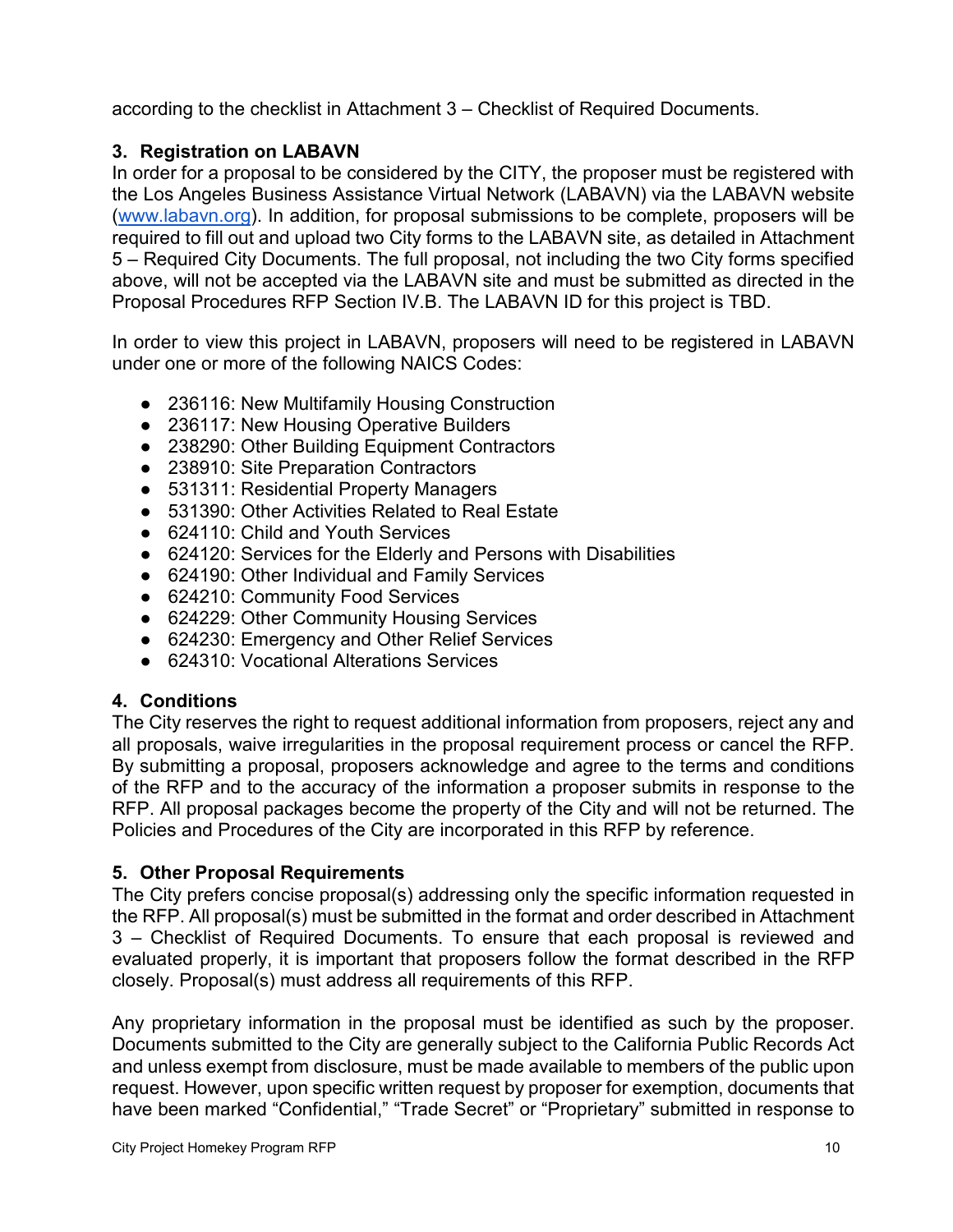this RFP may be kept confidential until the City makes a final determination to proceed with Owner/Operator selection. In the event that such exemption is claimed, the proposal must state: "(Name of Proposer) shall indemnify the City and hold it and its officers, employees and agents harmless from any claim or liability and defend any action brought against the City for its refusal to disclose copyrighted material, trade secrets or other proprietary information to any person making a request thereof." Failure to include such a statement shall constitute a waiver of the Proposer's right to exemption from disclosure.

Confidential records may be returned to the proposer(s) if so requested following the completion of selection. In the event the City is required to defend an action under the California Public Records Act, with regard to a request for disclosure of proposal documents marked "Confidential," "Trade Secret" or "Proprietary," the proposer who submitted and so marked such document(s) agrees to defend and indemnify the City of Los Angeles from all costs and expenses of such defense, including reasonable attorney's fees or attorney's fees awarded by a court arising out of such action.

# <span id="page-47-0"></span>**B. Proposal Procedure**

- 1. Proposal Period
	- a. **This RFP will be open for submissions until (time) on (date).** No late submissions will be accepted. **All proposals must be emailed to:**

# **[\(email\)](mailto:CAO.homelessness@lacity.org)**

#### **Subject Line: "PROJECT HOMEKEY RFP SUBMISSION: [AGENCY NAME] – [PROPERTY ADDRESS]"**

Hard Copy Submissions must postmarked no later than (date): One (1) hardcopy with original signatures and one (1) electronic copy on a flash drive of each proposal to:

> Los Angeles Housing Department ATTN: Steven Swede 1200 West 7<sup>th</sup> St, 8<sup>th</sup> Floor Los Angeles, CA 90017

b. Proposers Conference

The Proposers Conference will be held at (time) on **(date)**. Registration information will be sent to proposers that view and download the RFP from the LABAVN.

Proposers Conference attendance is not mandatory in order to submit a proposal.

c. Questions

All questions, inquiries and requests for clarification regarding the RFP must be submitted in writing to (email)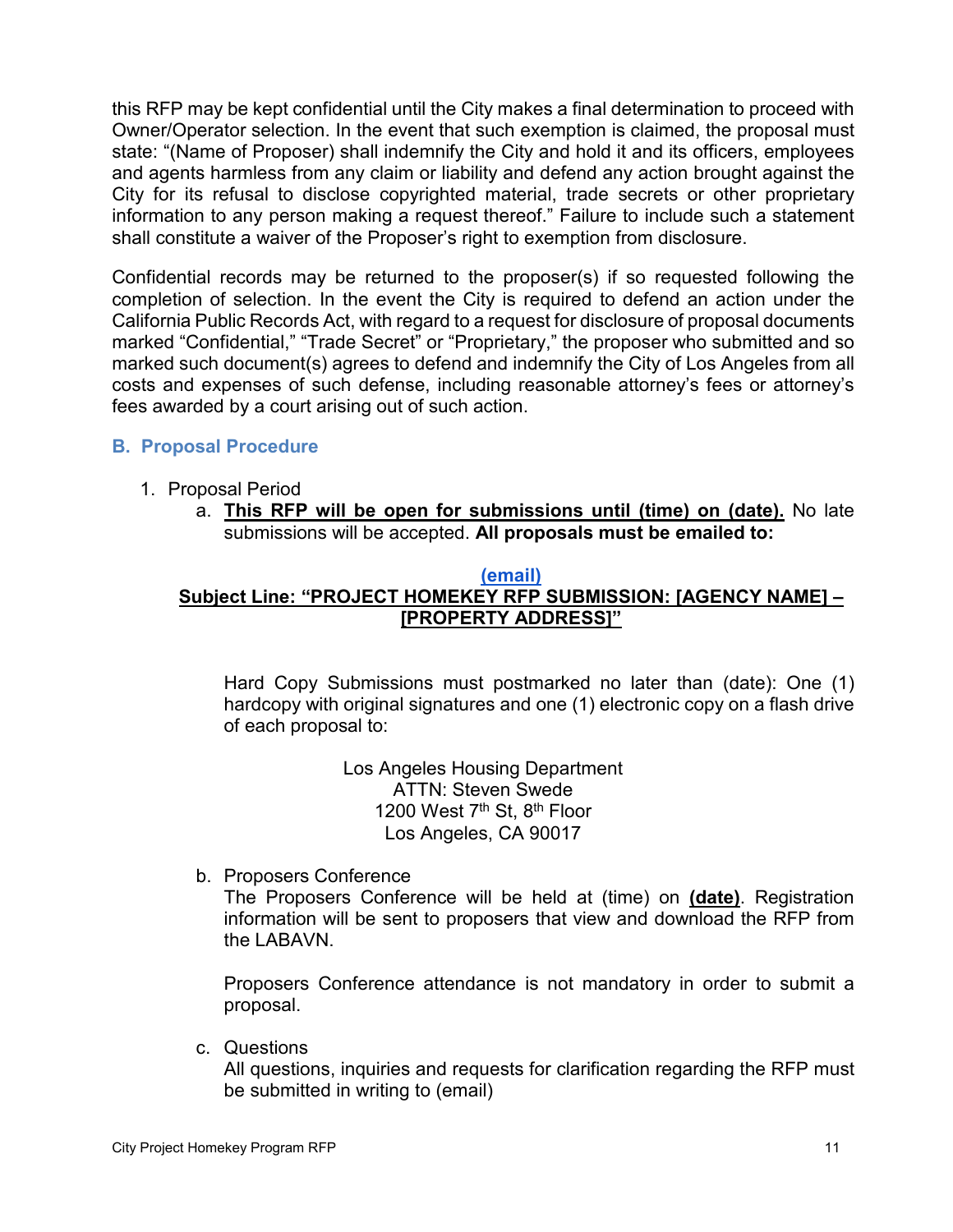All questions and requests for clarification regarding this RFP must be received **by this email address on or before (date).** The City's staff will not respond directly to requests, but will post questions and answers to the RFP on LABAVN. The last posting of RFP questions and answers will be no later than **(Date).** 

- 2. Post-Submission
	- a. Threshold Review

All proposals will be reviewed to ensure they meet all threshold and eligibility requirements (RFP Section VI.B). Proposals that do not meet threshold requirements will be deemed non-responsive and will not be scored.

Proposals must meet the following requirements in order to be scored:

- i. Proposal submission must include all items described in the Threshold Package (RFP Section VI.B), including satisfactory completion of all Los Angeles Business Assistance Virtual Network [\(labavn.org\)](https://labavn.org/) requirements; and
- ii. Proposers cannot currently be involved in any City-funded projects or projects of other public lenders that are making poor progress towards completion.
- iii. This proposal must be achievable within the proposers' existing financial and administrative capacity and experience.
- iv. The proposer must not be subject to any adverse findings that would prevent the proposer from completing the projects. Such findings could include, but are not limited to:
	- a. Out-of-compliance with City of Los Angeles business practices.
	- b. Removal or involuntary exit of the proposer or any of its principals, from an ownership position in any publicly funded residential, commercial or industrial project.
	- c. Arson conviction or pending arson case.
	- d. Harassment conviction or pending harassment case.
	- e. Federal, State, City or private mortgage foreclosure proceedings or arrears.
	- f. In remedial foreclosure, subject to sale from tax lien or currently in substantial tax arrears.
	- g. Defaults with Federal, State or City-sponsored program(s).
	- h. Federal Debarment. Proposers involved in cases of debarment, suspension or proposed for debarment, declared ineligible or voluntarily excluded by any Federal department or agency from doing business with the Federal Government.
	- i. A record of substantial building code violations or litigation filed against properties owned or managed by the proposer or by any entity or individual that is directly associated with the proposer.
	- j. Involvement in past or pending voluntary or involuntary bankruptcy proceedings.
	- k. Involvement in litigation with the City of Los Angeles.
	- l. Conviction of fraud, bribery or grand larceny.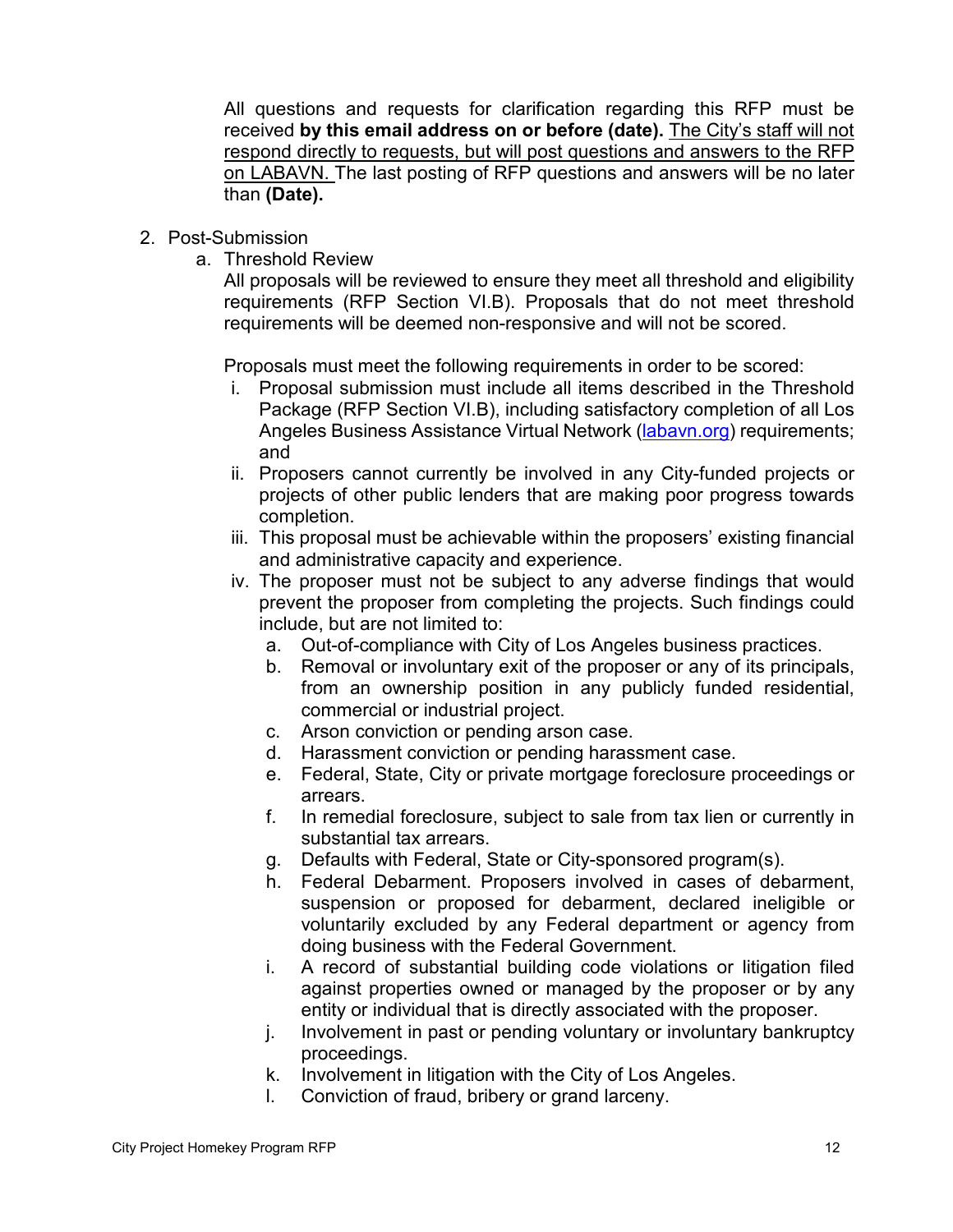b. Notification

The City expects to notify all proposers in writing of the results of proposal evaluations on (date).

c. Appeals

The City will notify all proposers in writing via email of their right to file an appeal and the appeals process. Appeals must be emailed to the City no later than two (2) business days after the proposers are notified of evaluation results.

Only one appeal per proposal will be permitted. Proposers may appeal procedural issues only. Appeals of scoring will not be permitted. Written appeals may not include any new or additional information that was not submitted with the original proposal.

d. Final Funding Recommendations Final funding recommendations require approval by the Mayor and City Council.

# <span id="page-49-0"></span>**C. Proposal Conditions**

- 1. All costs of the proposal preparation, including site visits if applicable, shall be borne by the proposer's agency. The City shall not, in any event, be liable for any precontractual expenses incurred by the proposer in the preparation or submission of the proposal. The proposer shall not include any such expense as part of the proposal budget.
- 2. The proposal must set forth full, accurate, and complete information as required by this RFP. Incomplete proposals will be deemed non-responsive and will not be scored.
- 3. Proposers may submit proposals for more than one site; however, a separate proposal package must be submitted for each site and each proposal package must be complete and must stand on its own.
- 4. If the City receives more than twenty (20) total proposals from five (5) or more qualified proposers, each proposer will be subject to a maximum project award of three (3) sites. Otherwise, the City will award each site to the proposer with the highest numeric score. Proposers applying for more than one (1) site must include a justification of the proposer's capacity to meet the requirement to occupy 50 percent of rooms in each awarded site within 90 days of ownership transfer.
- 5. Proposals may be withdrawn by the proposer by written request at any time up to the time of the funding award, if applicable.
- 6. It is the sole responsibility of the proposer(s) to ensure that proposal(s) are delivered and received by the City on time. Delays due to internal routing or misdirected proposal(s) shall be the responsibility of the proposer.
- 7. Proposals must be signed in the name of the proposer and must bear the signature of the person authorized to submit proposals on behalf of the proposer.
- 8. Proposals must be complete in all respects as required by the instructions contained in the RFP. A proposal may be rejected by the City if it is incomplete or if it contains alterations of form or other irregularities not approved by the City. A proposal will be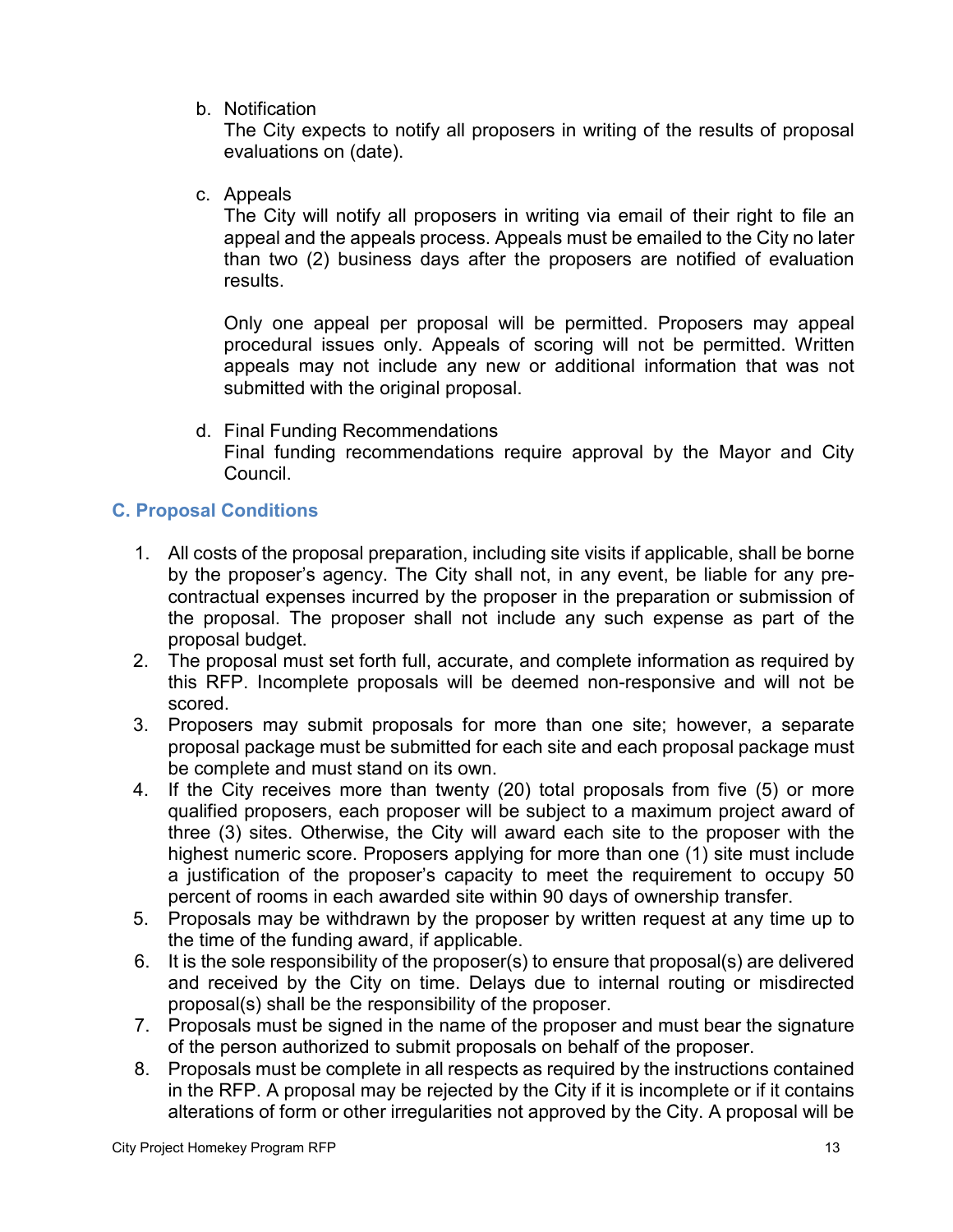rejected if, in the opinion of the City, the information contained in the proposal is intended to mislead the City in the evaluation of the proposal.

#### <span id="page-50-0"></span>**V. Requirements of the Selected Operator**

In addition to the following, Selected Operators will be required to comply with all of the City's general contracting requirements as outlined in this RFP, and in the attachments to this RFP.

#### <span id="page-50-1"></span>**A. Promissory Note, Deed of Trust, and Regulatory Agreement**

- 1. Selected Operators once the following conditions have been met:
	- a. Each Selected Operator will be required to sign a promissory note, requiring the Selected Operator to pay the total amount of acquisition and rehabilitation cost of each property, with zero (0) percent interest accruing during the term of the Note, and full repayment of the balance due at maturity. Repayment of the Note, and the terms and limitations of any future City

financial assistance to help with such repayment, is outlined in further detail in RFP Section I.C. above.

- b. The City will also require recordation of two other documents through escrow as part of the transfer of title:
	- i. A deed of trust securing amounts due under the Note; and
	- ii. A regulatory agreement restricting use of the property to permanent supportive / affordable housing for fifty-five (55) years of project operations.
- 2. At all times, if outside financial resources are sought, the City's regulatory agreement must remain senior to any new encumbrances.

#### <span id="page-50-2"></span>**B. Experience in Services and Operations**

The Selected Operator will be required to demonstrate, at minimum, the following services and operations experience. The proposer may meet these requirements directly or may partner with other organizations with this required experience.

- 1. Housing Experience
	- a. Evidence of operating a successful emergency shelter, transitional housing, or other interim housing facility for at least three (3) years for unsheltered persons experiencing homelessness.
	- b. Demonstrated experience supporting the ability to place interim housing facilities with homeless residents in an expeditious manner.
	- c. Experience administering a program according to Housing First principles, including harm reduction and low barriers to entry as well as ongoing case management and be experienced in assessing and connecting households to supportive services, according to each household's needs and challenges as identified by frequent and thorough assessment.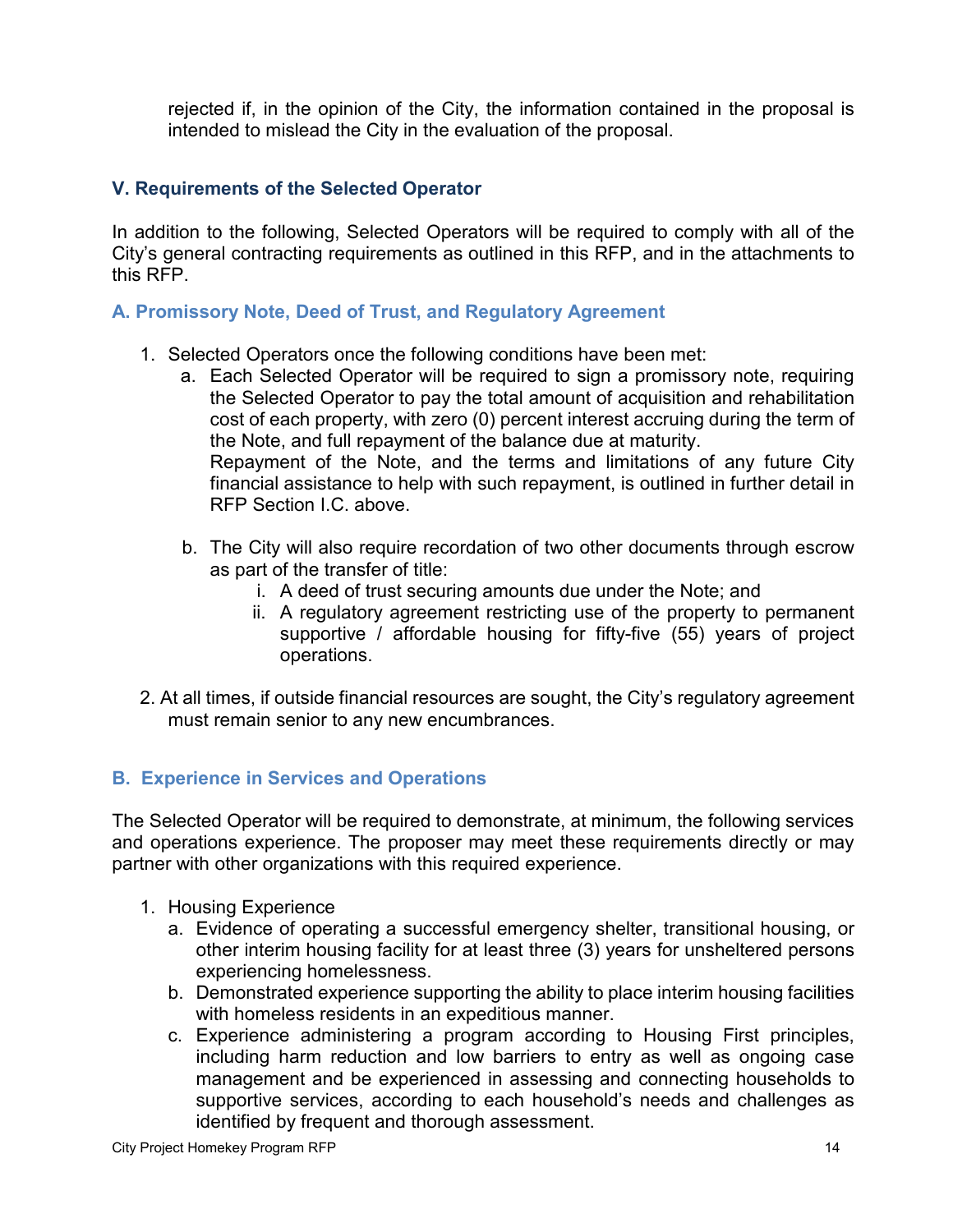- d. Experience providing supportive service interventions throughout the housing process, in order to ensure transitions to long-term housing.
- a. Development and operation of a project similar in scope and size to the property, or at least two (2) affordable rental housing projects in the last ten years, with at least one of those projects containing at least one unit housing a tenant who is homeless or at risk of homelessness;
- b. Three (3) or more years of property management experience serving people experiencing homelessness or at risk of homelessness.

# <span id="page-51-0"></span>**C. Demonstrated Development Experience**

The Selected Operator will be required to demonstrate, at minimum, the development experience detailed in this section. The proposer may meet these requirements directly or may partner with other organizations with the required experience.

- 1. Demonstration of proposer's ability to develop and rehabilitate permanent supportive and affordable housing.
- 2. Demonstration of the proposer's ability to comply with California's prevailing wage law (Labor Code, § 1720 et seq.), if required.
- 3. Demonstration of the proposer's experience managing the alterations upgrades required to bring the site into compliance for use as permanent supportive housing, including alterations to address any life/safety issues as well as ensure ADA compliance. Prior to occupancy, 10 percent of units will need to be equipped with mobility features and four (4) percent will be equipped with communication features, as defined by California Building Code (CBC) Sections 11A and 11B and the Americans with Disabilities Act Title II.

# <span id="page-51-1"></span>**D. Non-Discrimination, Racial Equity, and Inclusion**

1. Non-Discrimination Policy

Eligible proposers will be required to adopt the following Non-Discrimination Policy:

- a. Eligible proposers must be committed to nondiscrimination and equal opportunity. Eligible proposer must comply with all applicable state and federal laws and regulations, including the Americans with Disabilities Act, the Fair Housing Amendments Act, the California Fair Employment and Housing Act, the Unruh Act, Government Code Section 11135, Section 504 of the Alterations Act, and the regulations promulgated pursuant to those statutes, including 24 C.F.R. Part 100, 24 C.F.R. Part 8, 28 C.F.R. Part 35, and 2 CCR Section 12005 et seq.
- b. No officer, employee, commissioner, agent, instrumentality, subsidiary, or related non-profit corporation shall, on the grounds of race, color, religion, sex, gender, gender identity, gender expression, sexual orientation, marital status, national origin, ancestry, familial status, source of income, disability, age, medical condition, genetic information, citizenship, primary language, immigration status (except where explicitly prohibited by federal law), arbitrary characteristics, and all other classes of individuals protected from discrimination under federal or state fair housing laws, individuals perceived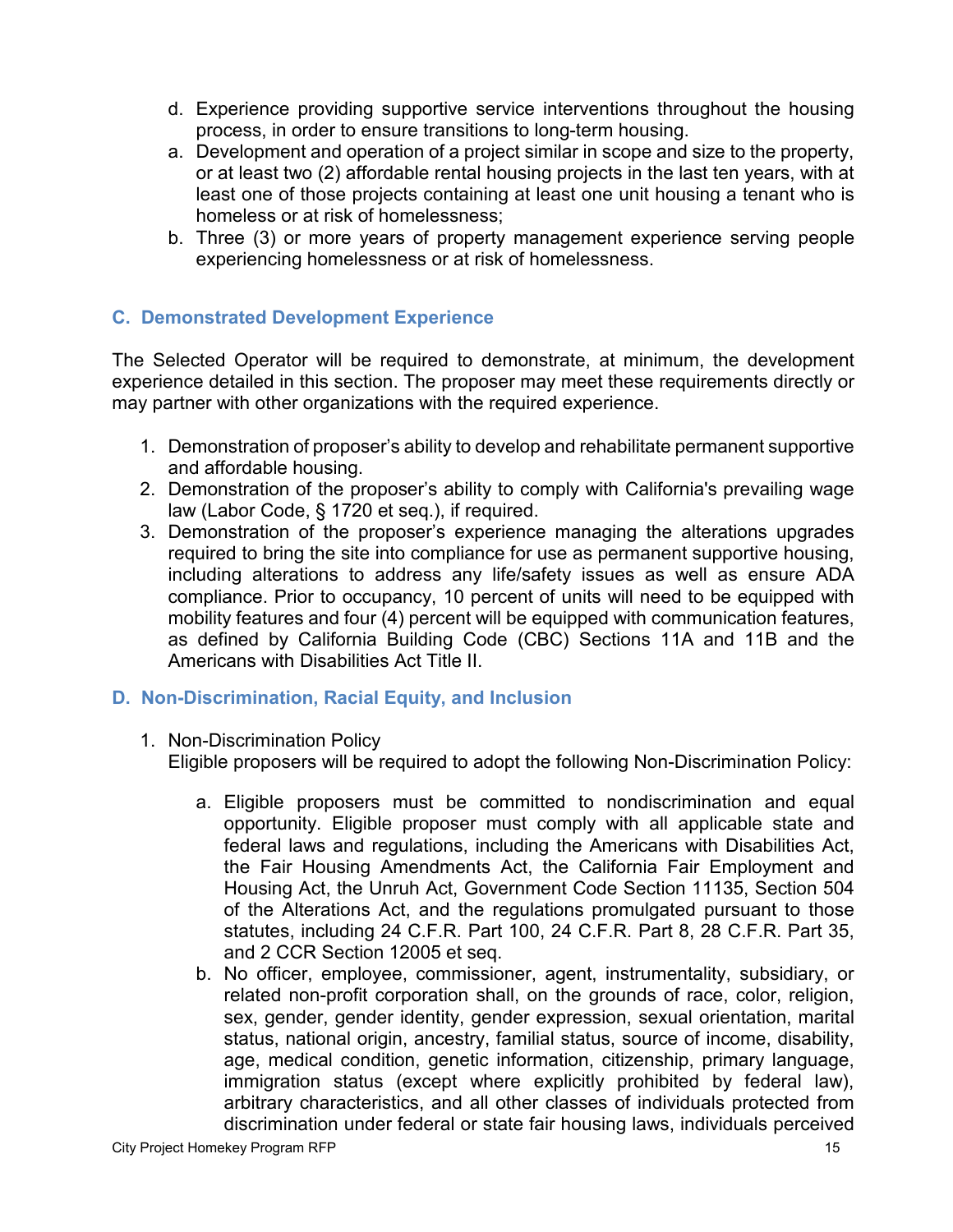to be a member of any of the preceding classes, or any individual or person associated with any of the preceding classes be excluded from participation in, be denied the benefits of, or be subjected to discrimination under, any program or activity funded in whole or in part with program funds made available pursuant to this RFP.

2. Racial Equity:

To address systemic racism and counteract inequity, Selected Operators will be required to fill rooms according to the LAHSA's policies. City service funding for operators identified through the RFP will be administered by LAHSA, and LAHSA will ensure that the same standards of addressing systemic racism are upheld to fill new rooms and vacancies created as clients transition into a permanent housing solution.

#### <span id="page-52-0"></span>**E. Authority to Proceed**

Implementation of the proposed activities may proceed only after escrow has closed.

#### <span id="page-52-1"></span>**F. General City Reservations**

- 1. The City reserves the right to retain all submitted proposals. Proposals and the information contained therein shall become the property of the City of Los Angeles. Selection or rejection of a proposal does not affect these rights.
- 2. The City reserves the right to reject any and all proposals and to waive any informality in the proposal when to do so would be in the best interest of the City.
- 3. The City reserves the right to reject the proposal of any proposer who has previously failed to timely or satisfactorily perform any contract with the City.
- 4. The City reserves the right to extend the RFP submission deadline for all proposers should such action be in the best interest of the City.
- 5. The City reserves the right to reject any or all proposals received in response to this request if deemed infeasible or incomplete or not in the best interest of the City.
- 6. The City reserves the right to reject any or all proposals wherein the City has determined that the proposer is capable of financing its proposed project without assistance from the City.
- 7. The City reserves the right to withdraw this RFP at any time without prior notice. Further, the City makes no representations that any contract will be awarded to any proposer responding to this RFP.
- 8. The City reserves the right to refuse to fund any agency with outstanding disallowed costs with the City, regardless of the merits of the proposal submitted.
- 9. The City reserves the right to waive any provision(s) of this RFP to the extent that waiver of such provision(s) allows for the intent of Project Homekey to be implemented.
- 10. The City reserves the right to recommend proposals based on the plan to transition units from interim to permanent, and such other factors that are in the best interest of the City.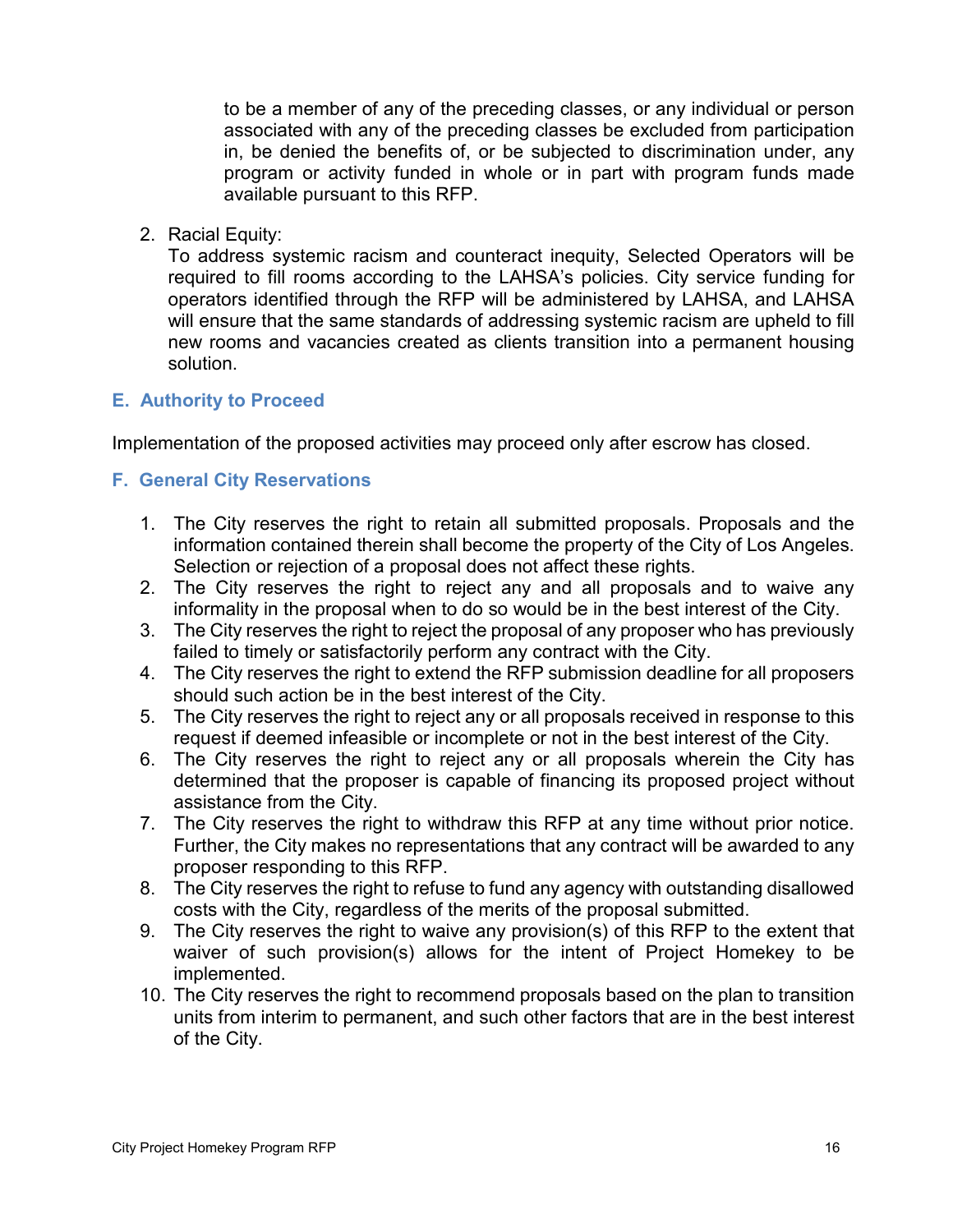# <span id="page-53-0"></span>**G. Contract Compliance Documents**

The following compliance documents will be required after final Mayor and City Council approval of any Project Homekey Program award:

- 1. Executed promissory note;
- 2. Recorded deed of trust and regulatory agreement; and
- 3. Standard provisions of City contracts, including insurance requirements. See Required Insurance and Minimum Limits [Form Gen.146 (Rev 3/09)] for a list of likely types of insurance that will be required for the agreement.
- <span id="page-53-1"></span>4. Compliant background check

#### **VI. Proposal Package**

This section outlines proposal formatting requirements, the documents required for a proposal to be deemed complete, and the scoring criteria that will be used to evaluate complete proposals. **Proposals that do not include required documentation or fail to meet other stated guidelines will be deemed non-responsive and will not be scored.** 

#### <span id="page-53-2"></span>**A. Formatting Requirements**

- 1. Submissions are to be submitted electronically in a single zipped folder with each file name clearly named using the same item names in Attachment 3 – Checklist of Required Documents.
- 2. Narrative responses must not exceed the stated page limits.
	- a. The Demonstrated Experience and Capacity narrative responses may not exceed 10 type-written, letter-size pages;
	- b. The Site Specific Proposal narrative responses may not exceed 10 typewritten, letter-size pages;
	- c. The Bonus Points: Capital and Service Funding Leverage narrative response may not exceed two (2) type-written, letter-size pages; and
	- d. Supporting documentation does not count toward any page limit.
- 3. Narrative responses must be formatted as follows:
	- a. Type must be in a standard font no smaller than 12 point; and
	- b. Margins must be a minimum of 1" wide on each side of the page.
- 4. Each proposal section should be easily identified and in the order indicated in Attachment 3 – Checklist of Required Documents in both the electronic and hard copy submissions.
- 5. Number each page of the proposal (including the attachments) in continuous sequence at the bottom of the page to indicate each page's number and the total number of pages ("page of "). Use a heading for each narrative that clearly indicates the subject of the response.
- 6. Applications for multiple sites:

Proposers may submit proposals for more than one site; however, a separate proposal package must be submitted for each site and each proposal package must be complete and must stand on its own. Where appropriate, indicate whether responses refer to the proper or the proposer's partner(s).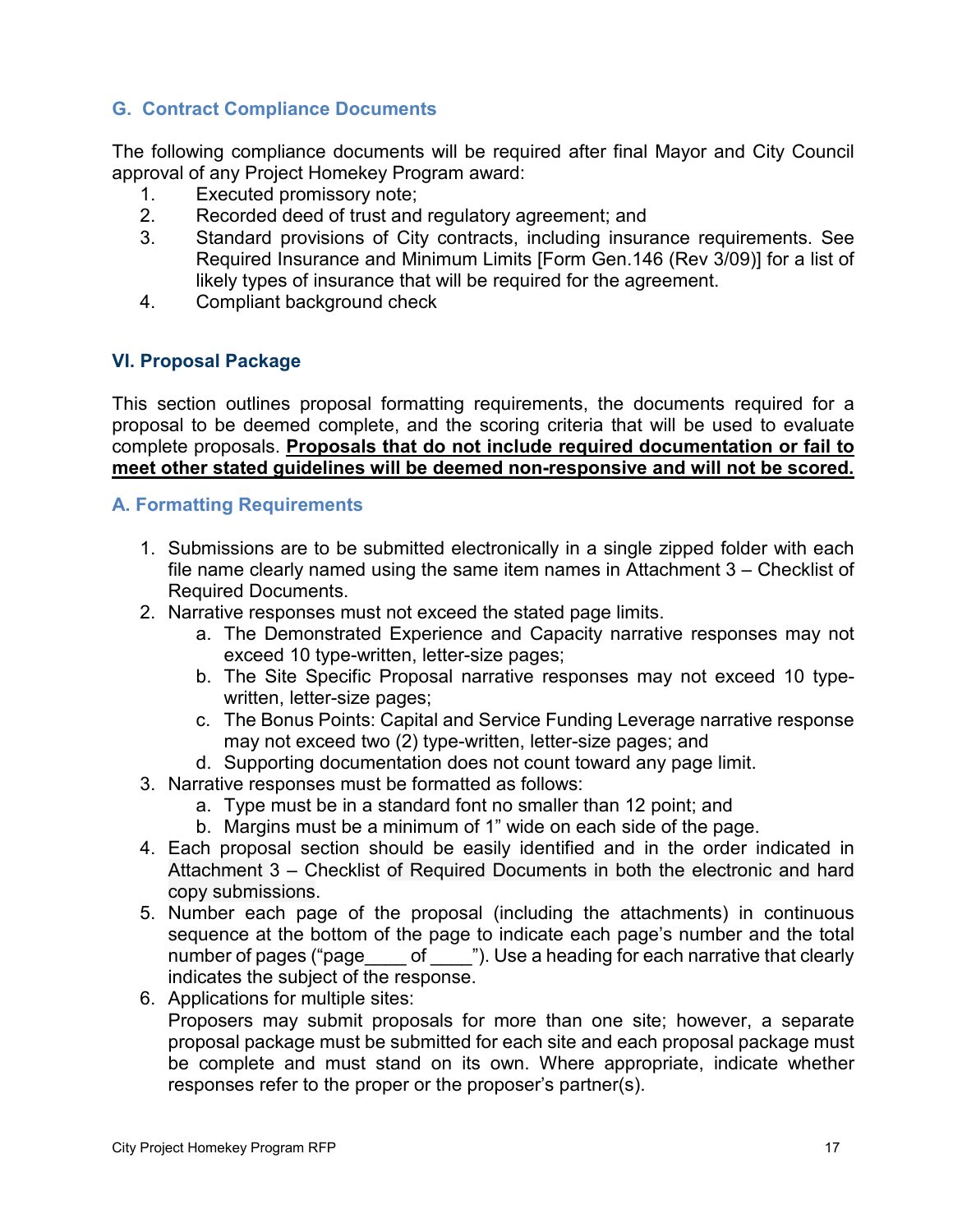If the City receives more than twenty (20) total proposals from five (5) or more qualified proposers, each proposer will be subject to a maximum project award of three (3) sites. Otherwise, the City will award each site to the proposer with the highest numeric score. Proposers applying for more than one (1) site must include a justification of the proposer's capacity to meet the requirement to occupy 50 percent of rooms in each awarded site within 90 days of ownership transfer.

#### <span id="page-54-0"></span>**B. Threshold Package**

The Threshold Package will be screened to ensure completeness and compliance with threshold requirements prior to scoring. The Threshold Package must include the following items:

- 1. **Checklist of Required Documents**, provided as Attachment 3, completed with page numbers for each included item. All items on the Checklist of Required Documents that are applicable to the proposer's submission must be included in the proposal in the order indicated on the checklist. The beginning page number for each item must be indicated on the checklist.
- 2. **Proposal Summary Form**, provided as Attachment 4, completed. Items that are not applicable to the proposer's submission should be marked as such (e.g. "N/A").

#### 3. **Proposer Documents**

#### a. **Proof of Legal Entity Status**

Provide proof of incorporation, tax status and Employer Identification Number (EIN) or other tax ID number, and any other applicable documentation to evidence that the proposer has the authority to operate and conduct business in the State of California.

#### b. **Articles of Incorporation**

Submit proposing agency's Articles of Incorporation and all amendments thereto, as filed with the Secretary of State.

#### c. **By-Laws**

Submit proposing agency's by-laws and all amendments thereto, as adopted by the proposing entity and properly attested.

# d. **Corporate Board or Governing Body Authorization**

Resolutions or other corporate actions of the proposing agency's Board of Directors or governing body, properly attested or certified, which specify the name(s) of the person(s) authorized to submit the proposal; and the name(s) of the person(s) authorized to obligate the recipient and execute all contractual documents required of successful Project Homekey funding recipients.

#### e. **City Business Tax Registration Certificate (BTRC)**

A current and valid BTRC to do business within the City or evidence of exemption. The legal name(s) on the BTRC must be identical to the legal name of the entity submitting the proposal and identical to the name(s) on the Proof of Incorporation from the State of California. Call **(213) 473-5901** for any questions about the BTRC.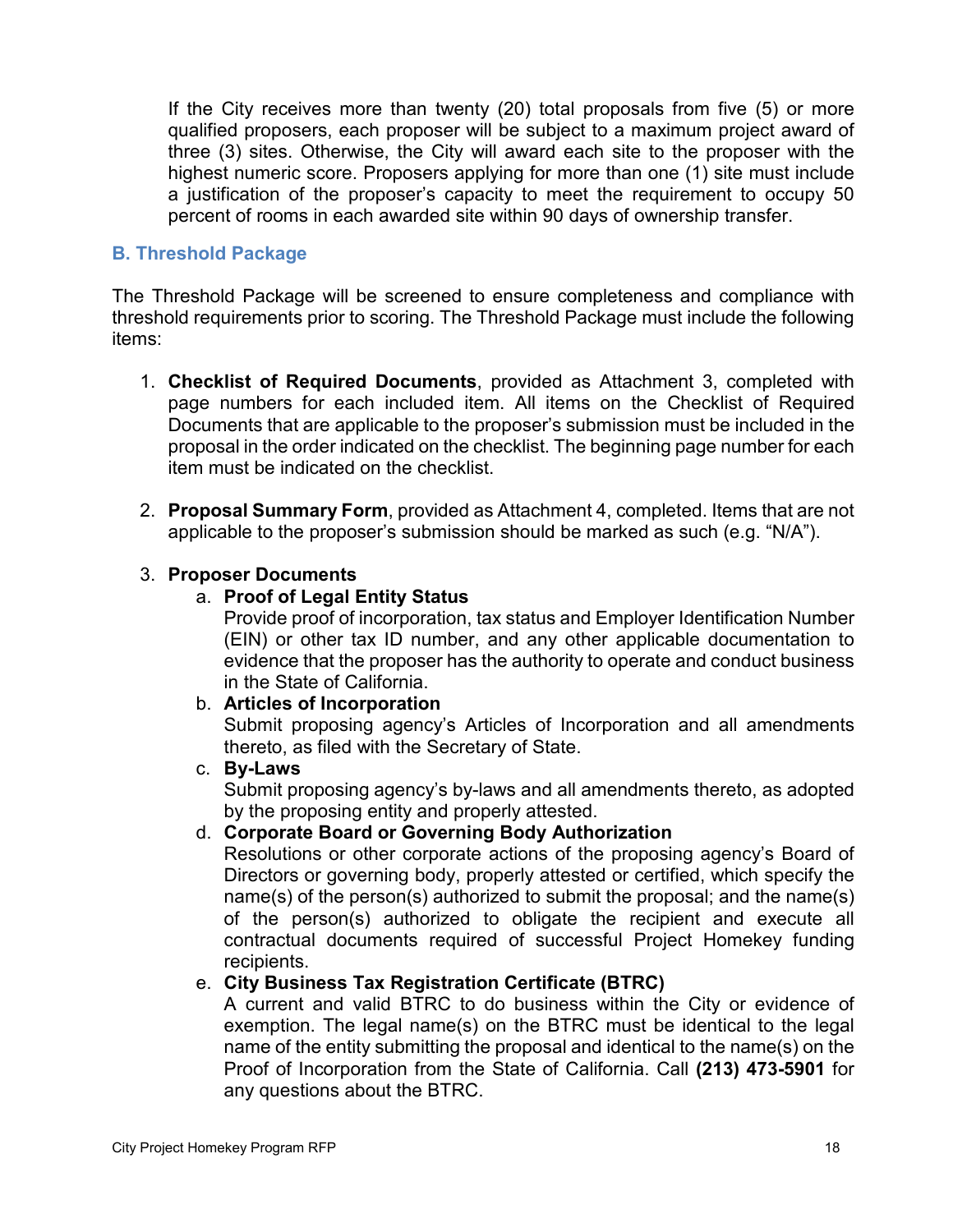#### 4. **Required City Documents**

Complete forms in RFP Attachment 5 – Required City Documents and submit as Attachments A-I to the Threshold Package.

- A. Proposer Workforce Information
- B. Non-Collusion Affidavit
- C. CEC Form 50 Bidder Certification
- D. CEC Form 55 Prohibited Contributions
- E. Certification of Compliance with Child Support Obligations
- F. Living Wage Ordinance and Service Contract Worker Retention Ordinance
- G. Contractor Responsibility Ordinance
- H. Iran Contracting Act of 2010 Affidavit
- I. Standard City Contract Provisions

#### <span id="page-55-0"></span>**C. Narratives**

All proposals must include responses to the Demonstrated Experience and Capacity and Site Specific Proposal Narratives described in this section. Proposers seeking bonus points must also include a response to the Bonus Points: Capital and Service Funding Leverage Narrative. Where appropriate, please indicate whether responses refer to the proposer or partner(s).

1. Scoring

A panel of individuals with the appropriate expertise and professional experience will score the narratives of all proposals that pass Threshold.

Each proposal will receive a score based on the quality of narrative responses and accompanying backup information, and staff will determine which proposers will be recommended for selection as an Owner/Operator.

A maximum of up to 110 points may be awarded to a proposal as follows:

- a. Demonstrated Experience and Capacity 40 points
- b. Site Specific Proposal 60 points
- c. Capital and Service Funding Leverage 10 points

Proposers may submit proposals for more than one site; however, a separate proposal package must be submitted for each site and each proposal package must be complete and must stand on its own.

If the City receives more than a total of 20 proposals from five (5) or more qualified proposers, proposers will be subject to a maximum project award of three (3) sites. Otherwise, the City will award sites based on proposers' capacity to implement the program. Proposers applying for more than one site must include a justification of the proposer's capacity to meet the requirement to occupy 50 percent of rooms in each awarded site within 90 days of ownership transfer.

In order to be considered for selection, proposals must receive a score of 70 or higher, excluding bonus points. A score of 70 or higher, however, does not guarantee an award for any particular project. The City of Los Angeles reserves all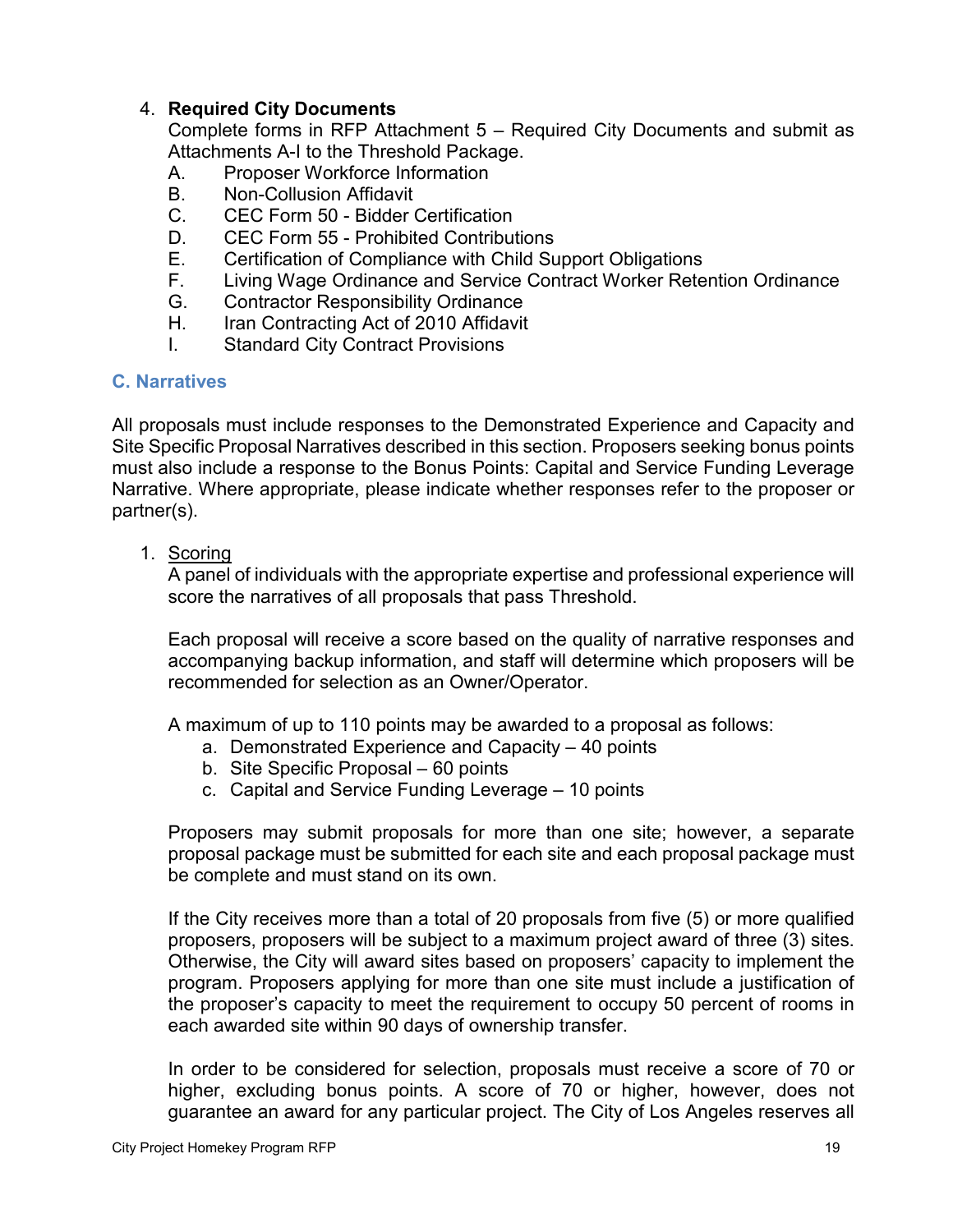rights to recommend applications for funding based on other factors, including but not limited to the right to recommend proposals based on other factors that are in the best interest of the City. See RFP Section V.F for other General City Reservations. Components and maximum scores of each narrative are described below.

| No. | <b>Evaluation Criteria</b>                                | <b>Maximum</b><br><b>Score</b> |
|-----|-----------------------------------------------------------|--------------------------------|
|     | <b>Demonstrated Experience and Capacity</b>               | 40                             |
|     | a. Operating Housing Facilities - Services and Operations | 15                             |
|     | b. Development, Rehabilitation and Management of          | 15                             |
|     | Permanent Supportive, and Affordable Housing              |                                |
|     | c. Fiscal and Budgetary Experience                        | 10                             |
|     |                                                           |                                |
|     | <b>Site Specific Proposal</b>                             | 60                             |
| 2   | a. Proposed Housing Plan - Alterations, Services, and     | 25                             |
|     | Operations                                                |                                |
|     | b. Proposed Operating Budget                              | 20                             |
|     | c. Proposed Plan to Convert to Permanent Units            | 15                             |
| 3   | <b>Bonus Points: Capital and Service Funding Leverage</b> | 10                             |
|     | <b>Maximum Total Points</b>                               | 110                            |

# **Scoring Criteria**

# 2. Narratives

# **1. Demonstrated Experience and Capacity (40 points)**

Not to exceed a total of 10 typewritten pages

# **a. Services and Operations (30 points)**

Provide a narrative description of previous experience and capacity in accordance with the Requirements of the Selected Operator, detailed in RFP Section V.B. Narrative may describe the proposer's direct experience or experience of a partner(s) named in the proposal. Include information about:

- i. Proposer's or partner's experience operating housing facilities:
	- a. Successful operation of interim housing, emergency shelter, or transitional housing for at least three (3) years for people experiencing homelessness.
	- b. Experience linking interim housing program participants to permanent housing to ensure long-term housing stability, including experience providing the following supportive services throughout the housing process, either directly or through partners:
		- 1. Case management;
		- 2. Behavioral and physical health services;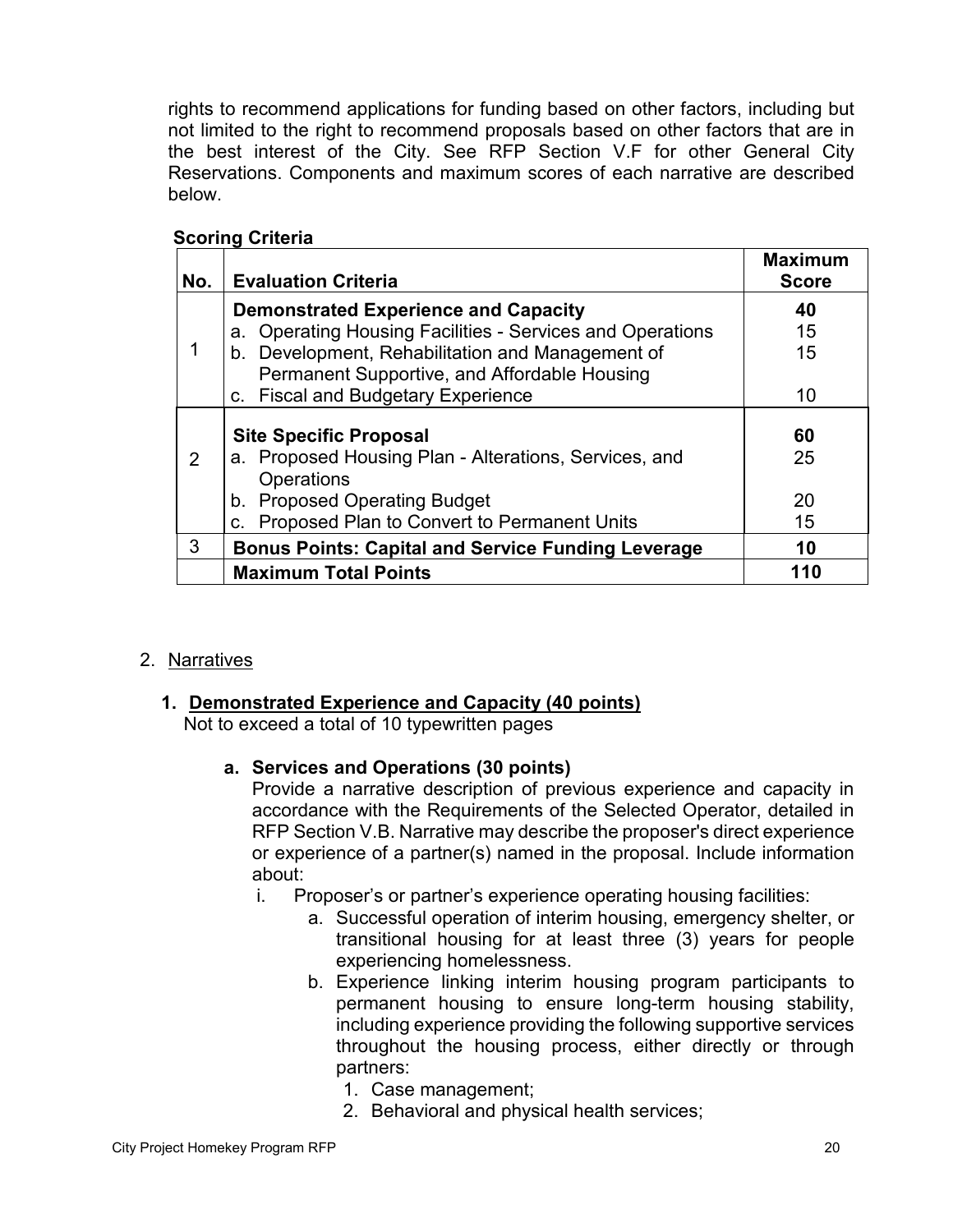- 3. Physical health services;
- 4. Assistance obtaining benefits and essential documentation; and
- 5. Education and employment services.
- c. Experience operating a program according to Housing First principles of harm reduction and low barriers to entry and providing services according to each household's needs and challenges as identified through frequent and thorough assessment.
- d. If applying for more than one site, a description of the proposer's or partner's capacity to meet the requirement to occupy 50 percent of rooms in each awarded site within 90 days of ownership transfer.
- ii. Provide applicable documents to support the above narrative, including but not limited to:
	- a. Provide a letter of good standing from a proposer's or partner's major service funder confirming that the proposer or partner has successfully operated housing for a minimum of three (3) years.

If the proposer or partner supports services without public funding, the proposer or partner must provide a letter from their board of directors and documentation confirming that the proposer or partner has successfully operated interim housing for a minimum of three (3) years.

- iii. Provide a narrative description of the demonstrated capacity of the proposer, partner(s) or subcontractor(s) to develop, rehabilitate, and manage permanent supportive and affordable housing in accordance with Requirements of the Selected Operator, detailed in RFP Section V.C. Include information about:
	- a. Capacity to develop and rehabilitate housing:
		- 1. Proposer's or partner's experience developing, rehabilitating and managing the construction of permanent affordable and supportive housing projects (including project management) and results of that involvement.
		- 2. Provide a narrative description of proposer's or partner's experience completing life and safety and ADA upgrades as detailed in RFP Section III.B., or experience completing or managing similar types of building upgrades.
		- 3. Proposer's or partner's experience implementing construction projects according to California's prevailing wage requirements, as described in RFP Section III.B.
	- b. Capacity to manage permanent supportive and affordable housing:
		- 1. Provide a narrative description of the proposer's or partner's property management experience, including: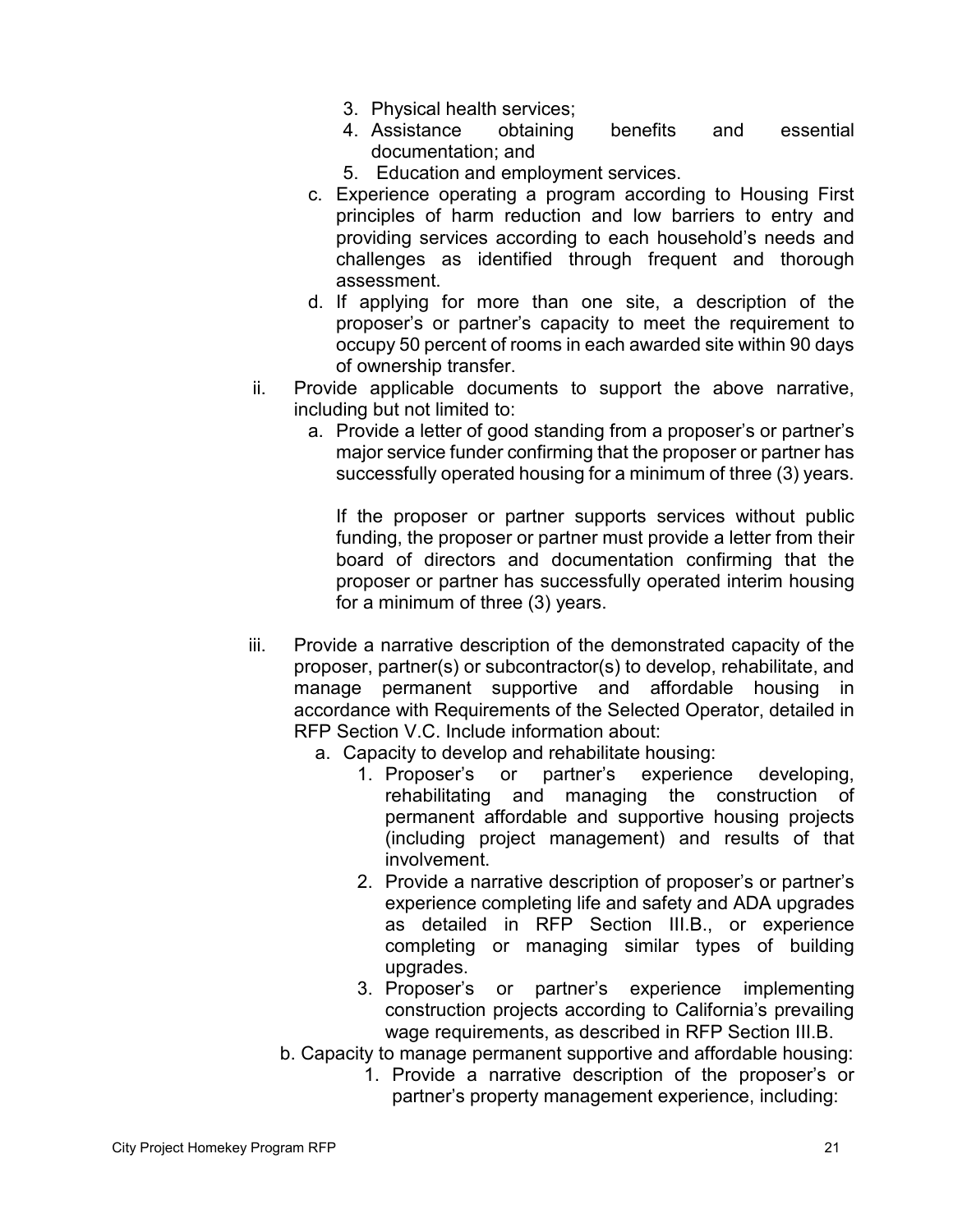- a. Three (3) or more years of property management experience of facilities serving persons experiencing homelessness or at risk of homelessness.
- b. Operation of permanent affordable and supportive housing, or at least two (2) affordable rental housing projects in the last ten years, with at least one of those projects containing at least one unit housing a tenant who is homeless or at risk of homelessness.
- iv. Provide applicable documents to support the above narrative, including but not limited to:
	- a. Portfolio of properties currently or formerly managed, including dates of operation.
	- b. Photographic or other evidence of previously performed work.
	- c. Any other relevant documents.

# **c. Fiscal and Budgetary Experience (10 Points)**

- i. Provide a narrative description of the proposer's financial position and capability to implement the project and provide services.
- ii. Provide applicable documents to support the above narrative, including but not limited to:
	- a. Current profits and loss statement, balance sheet, or other documents demonstrating the proposer's financial position and ability to implement services on a reimbursement basis.
	- b. Current audited financial statements for the past two years, signed by a Certified Public Accountant.
	- c. Current operating budget including funding sources.
	- d. Any other relevant documents.

#### **2. Site-Specific Proposal**

Not to exceed a total of 10 typewritten letter-size pages

#### **a. Proposed Housing Plan - Services, Operations, and Alterations (25 points)**

- i. Provide a narrative description of services to be provided and service plan for the site in accordance with the Scope of Required Services, detailed in RFP Section V.A-B, respectively. Include information about:
	- a. Unit Occupancy plan, including:
		- 1. Plan to:
			- a. Occupy at least 50 percent of rooms within 90 days of ownership transfer, if the property is vacant at the time of ownership transfer.
	- b. Description of services to be provided, consistent with the scope of required services (RFP Section III.A) including:
		- 1. Whether each service will be provided by the proposer or partner(s).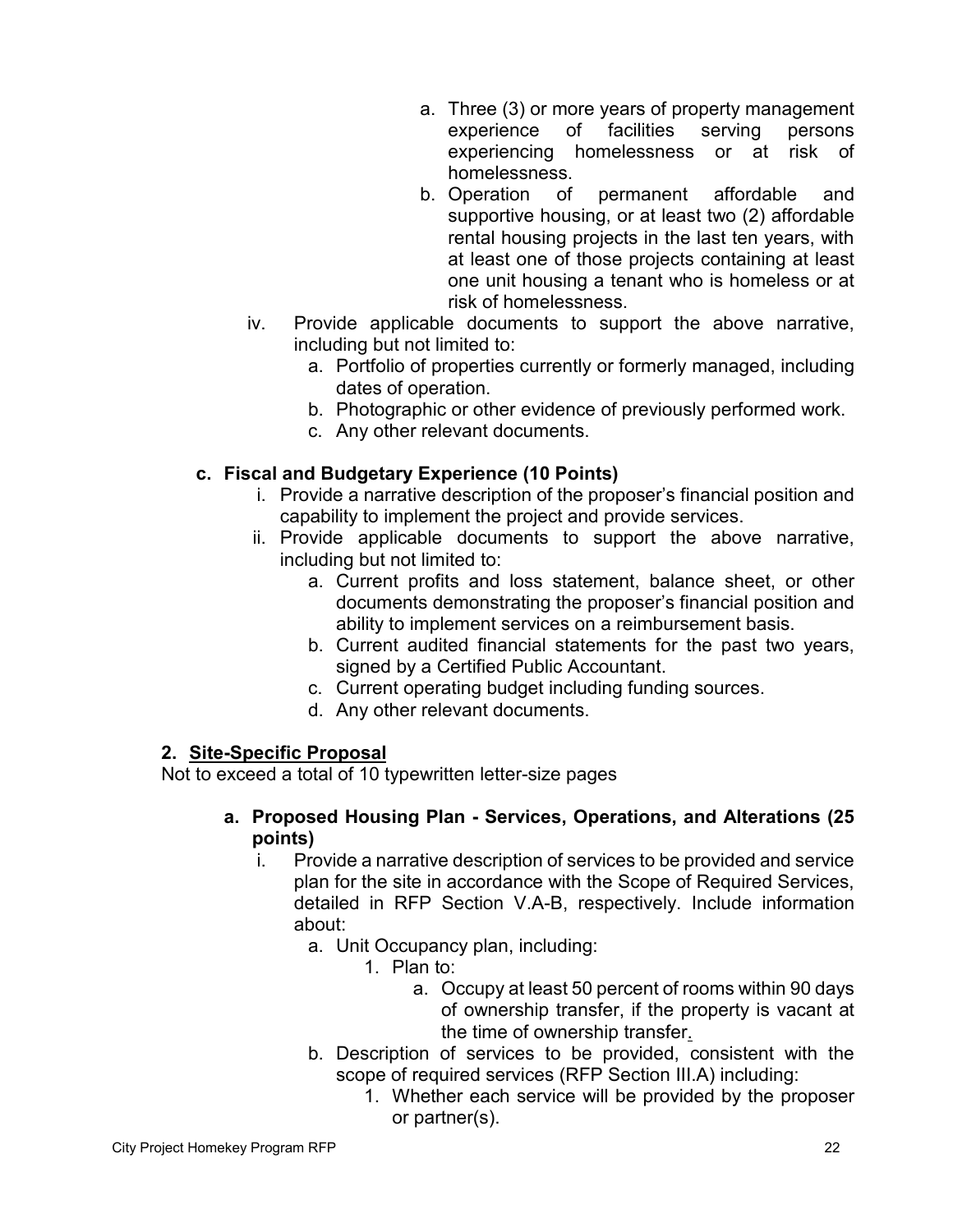- 2. Whether each service will be provided on or off-site.
- 3. Hours of operation.
- 4. Daily, monthly, annual service capacity; and
- 5. Staffing plan.
- c. Confirmation that the proposer or partner either operates as a collaborative partner within the Los Angeles Continuum of Care Coordinated Entry System (CES) for individuals, youth, and families, as applicable, or a description of how the proposer will coordinate with a CES collaborative partner(s) in their area.
- d. Demonstration of commitment to non-discrimination, racial equity and inclusion.
- e. Provide a narrative description of the proposer's plan to manage building operations as described in RFP Section III.B. Include information about:
	- 1. Plan to maintain the property in a manner that creates a welcoming and respectful community, according to LAHSA's Facilities and Program standards and as described in RFP Section III.B.1.
	- 2. A qualified person responsible for property management at the proposed project and that person's previous experience in the management of similar properties. Provide the name, telephone number, and e-mail address for said person.
- f. Based on Physical Needs Assessment for each property, provide a narrative description of the proposer's plan to complete these upgrades as detailed in the Scope of Required Services, RFP Sections III.B.2. Include information about:
	- 1. Estimated implementation schedule to complete upgrades within 90 days of ownership transfer, including estimated dates for needed inspections, plan check, and project completion, etc.;
	- 2. Proposed capital improvement project management team.
	- 3. A qualified person responsible for managing the upgrades and that person's previous experience in the management of similar projects. Provide the name, telephone number, and e-mail address for said person.
- ii. Provide applicable documents to support the above narrative, including but not limited to:
	- a. Memorandum of understanding (MOU) or partnership agreement between the proposer and partner(s) named in the Proposed Housing Plan Narrative, or draft of MOU or partnership agreements to be executed prior to ownership transfer.
	- b. Documentation of CES collaborative partnership or partner agreement with CES collaborative partner.
	- c. Signed non-discrimination statement consistent with RFP Section V.D.
	- d. Staffing plan.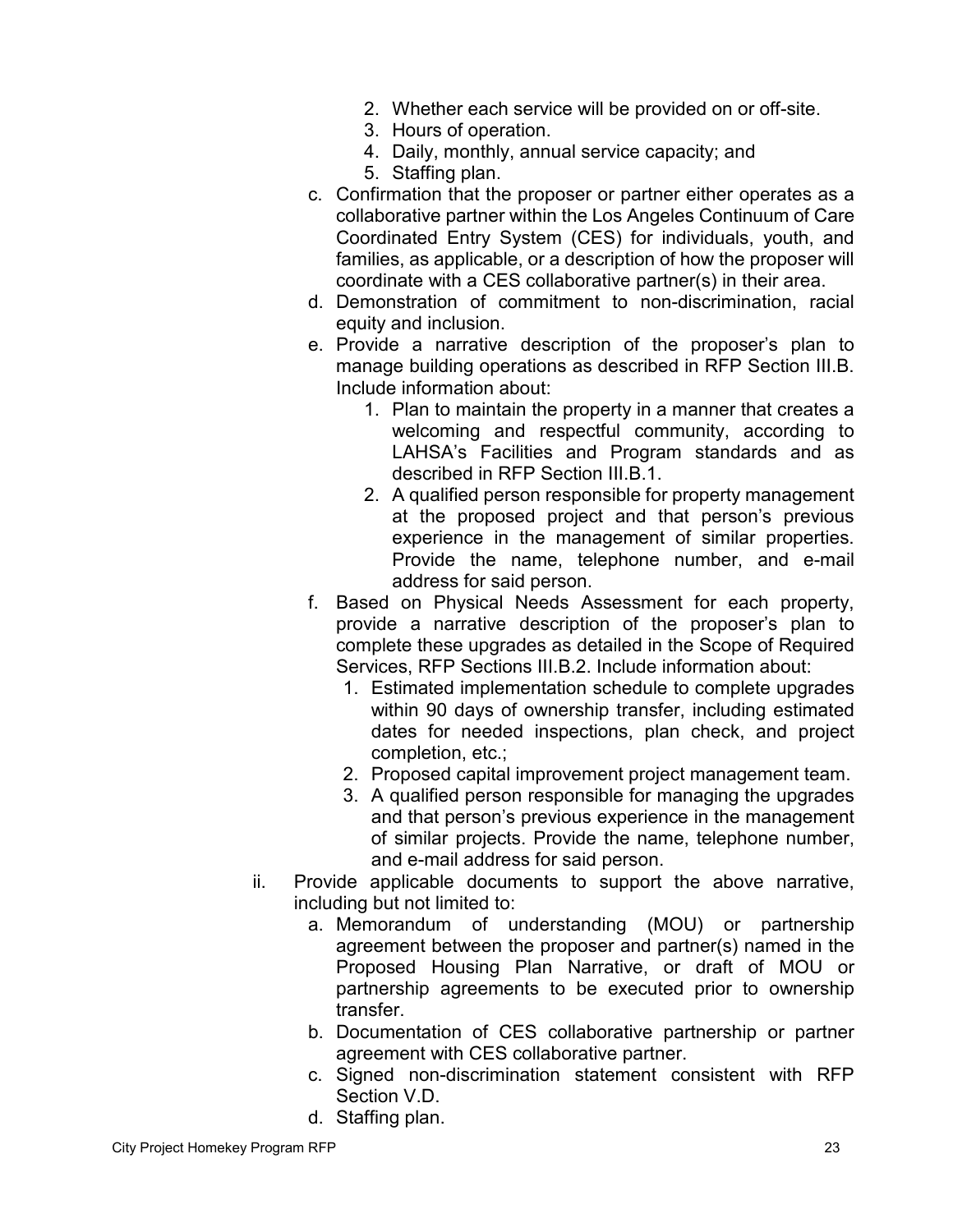- e. Property maintenance plan.
- f. Documentation supporting proposer's ability to complete life and safety upgrades within 90 days of funding award.
- g. Any other relevant documents.

# **b. Proposed Operating Budget (20 points)**

- i. Provide a narrative description of the proposed operating budget for each site. Proposals for each site will be ranked and scored in order of cost - least expensive proposals will receive the most points, most expensive proposals will receive the fewest points. Include information about:
	- a. Proposed estimated budget for housing services and operations using Attachment 6 – Services and Operations Budget Template.
	- b. Estimated budget for Accessibility/Life Safety Upgrades, based on Physical Needs Assessment.
- ii. Provide applicable documents to support the above narrative, including but not limited to:
	- a. Any available documents used to estimate costs provided in this narrative.
	- b. Proposed expenditure milestones Schedule for Accessibility/Life Safety Upgrades.
	- c. Any other relevant documents.

# **c. Proposed Plan to Convert to Permanent Units (15 Points Possible)**

- i. Provide a narrative description of the implementation plan to both complete building upgrades and operate permanent affordable and supportive housing in accordance with the Requirements of the Selected Owner Operator and Scope of Required Services detailed in RFP Section II.A. Include information about:
	- a. Description of units upon conversion as follows:
		- 1. Proposed target population;
		- 2. Number of units by affordability standard (Extremely Low-, Very Low-, Low-income); and
		- 3. Number of units that will be affordable and supportive.
	- b. Services that will be available after conversion, including but not limited to case management, behavioral health services, physical health services, assistance obtaining benefits and essential documentation, and education and employment services.
	- c. Description of the approach to securing off-site services including primary care and other physical health and behavioral health services as well as other tenancy supports.
	- d. Development and Conversion Plan should include information about the plan to secure public or private capital, operating subsidies, and services funding needed to convert the site to permanent housing, including funding sources and proposed income level for units.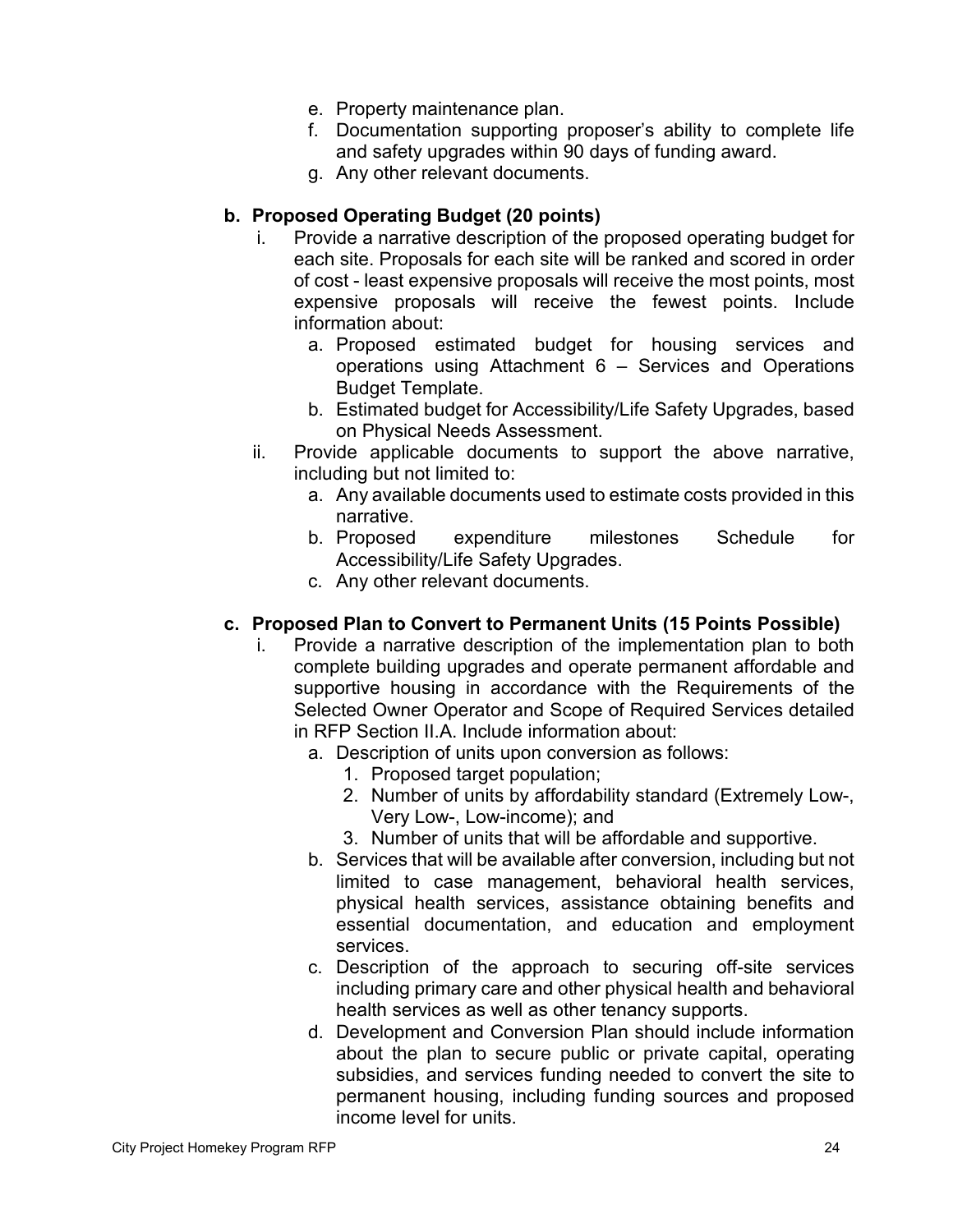- e. Proposer's draft plan to manage the conversion project, including timeline, estimated budget, and plan to secure funding to complete the upgrades.
- g. If the conversion is anticipated to result in the displacement of housing residents, describe the assistance and benefits to be provided in compliance with local, state and federal law, if applicable.
- ii. Provide applicable documents to support the above narratives, including but not limited to:
	- a. Draft budget for conversion, including anticipated sources of funds.
	- b. Draft staffing plan;
	- c. Any other relevant documents.

#### **3. Bonus Points - Capital or Service Funding Leverage (10 Points Maximum)** Not to exceed a total of ten typewritten pages

- a. Provide a narrative description of any non-City funding the proposer will commit for project capital or operating costs during the initial housing operation period. Funding must be available for the project at the time of ownership transfer. One (1) point will be provided for each five (5) percent of total capital and operating costs during the initial housing period that can be provided by the proposer, for a maximum of ten points. Include information about:
	- 1. All current and proposed non-City funding sources being committed to the project; including letters of funding commitments or other proof of fund availability.
	- 2. Details about each funding source's applicability to the project, such as eligible uses, term of commitment, etc.
	- 3. A calculation of the percentage of the overall project capital and operating costs during the initial housing period that could be supported by the Proposer.
- b. Provide applicable documents to support the above narrative, including but not limited to:
	- 1. Documentation of current and proposed funding commitments (e.g. letters of award, commitment, etc. must specify amount) from other sources, including confirmation that funding will be available at the time of ownership transfer.
	- 2. If an ongoing building operating or services cost subsidy is being proposed, supporting documents demonstrating that the subsidy is committed to the Proposer or project for the full initial housing operating period - a minimum of three (3) years, and a maximum of five (5) years.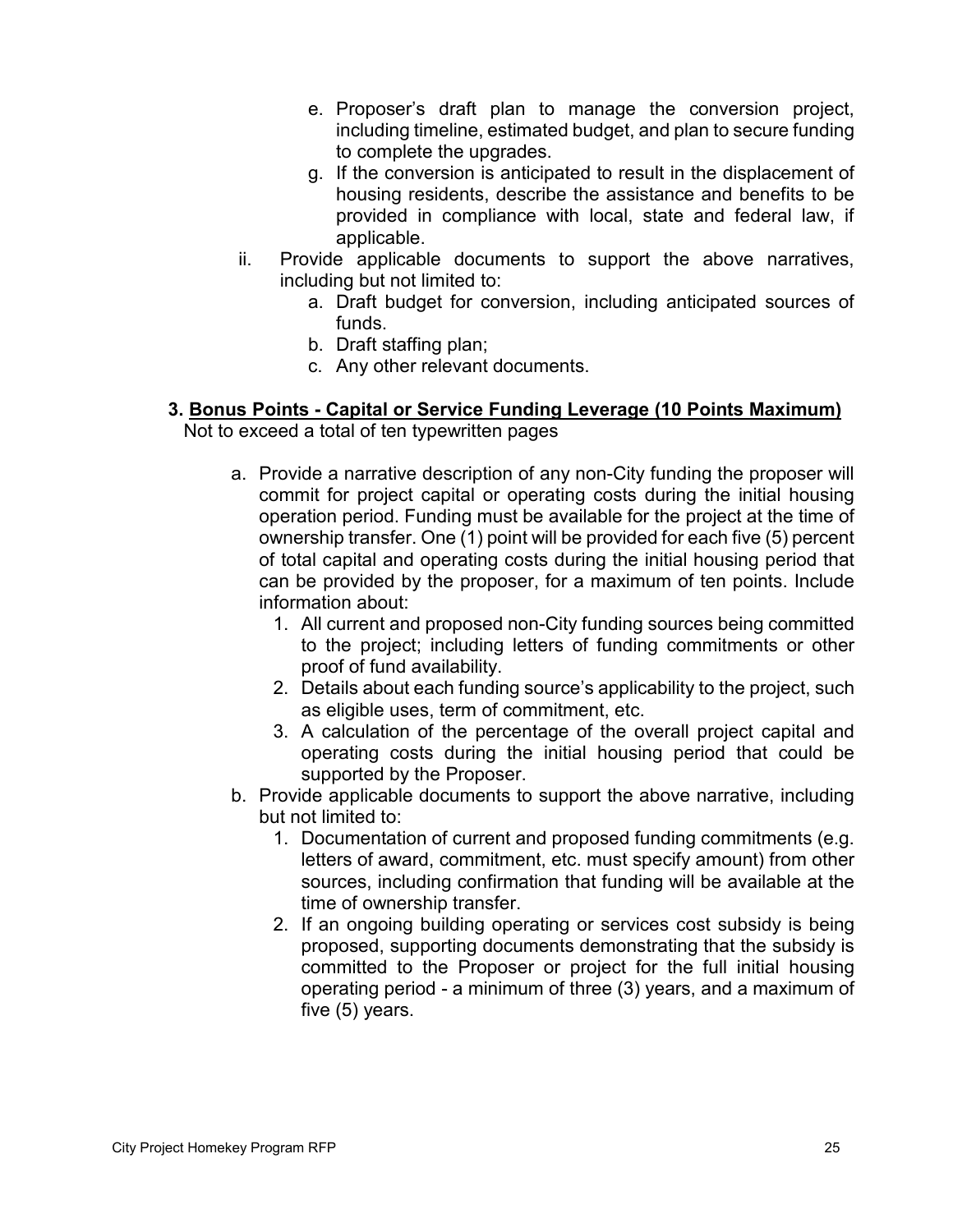#### **AUTHORIZING RESOLUTION**

Resolution No.:

#### **A RESOLUTION OF THE GOVERNING BODY OF CITY OF LOS ANGELES AUTHORIZING APPLICATION TO THE HOMEKEY PROGRAM**

#### **WHEREAS:**

A. The Department of Housing and Community Development (Department) has issued a Notice of Funding Availability ("**NOFA**"), dated September 9, 2021, for the Homekey Program ("**Homekey**" or "**Homekey Program**"). The Department has issued the NOFA for Homekey grant funds pursuant to Health and Safety Code section 50675.1.1 (Assem. Bill No. 83 (2019-2020 Reg. Sess.), § 21.)

B. CITY OF LOS ANGELES ("**Applicant**") desires to apply for Homekey grant funds. Towards that end, Applicant is submitting an application for Homekey funds ("**Application**") to the Department for review and consideration.

C. The Department is authorized to administer Homekey pursuant to the Multifamily Housing Program (Chapter 6.7 (commencing with Section 50675) of Part 2 of Division 31 of the Health and Safety Code). Homekey funding allocations are subject to the terms and conditions of the NOFA, the Application, the Department-approved STD 213, Standard Agreement ("**Standard Agreement**"), and all other legal requirements of the Homekey Program.

#### **THEREFORE, IT IS RESOLVED THAT:**

- 1. Applicant is hereby authorized and directed to submit an Application to the Department in response to the NOFA, dated September 9, 2021, and to apply for Homekey grant funds in a total amount not to exceed  $$$ . That amount includes  $$$ funds in a total amount not to exceed  $$$ for capital expenditures (as allowed under Health and Saf. Code, § 50675.1.1, subd. (a)(1)-(6)) and \$ for a capitalized operating subsidy (as allowed under Health and Saf. Code, § 50675.1.1, subd. (a)(7)).
- 2. If the Application is approved, Applicant is hereby authorized and directed to ensure that any funds awarded for capital expenditures are spent by **[date]**, and that any funds awarded for capitalized operating subsidies are spent by **[date]**.
- 3. If the Application is approved, Applicant is hereby authorized and directed to enter into, execute, and deliver a Standard Agreement in a total amount not to exceed \$ , any and all other documents required or deemed necessary or appropriate to secure the Homekey funds from the Department and to participate in the Homekey Program, and all amendments thereto (collectively, the "**Homekey Documents**").
- 4. Applicant acknowledges and agrees that it shall be subject to the terms and conditions specified in the Standard Agreement, and that the NOFA and Application will be incorporated in the Standard Agreement by reference and made a part thereof. Any and all activities, expenditures, information, and timelines represented in the Application are enforceable through the Standard Agreement. Funds are to be used for the allowable expenditures and activities identified in the Standard Agreement.
- 5. [NAME OF AUTHORIZED SIGNATORY, TITLE OF AUTHORIZED SIGNATORY], [**Optional:** or his or her designee,] is authoriz ed to execute the Application and the Homekey Documents on behalf of Applicant for participation in the Homekey Program.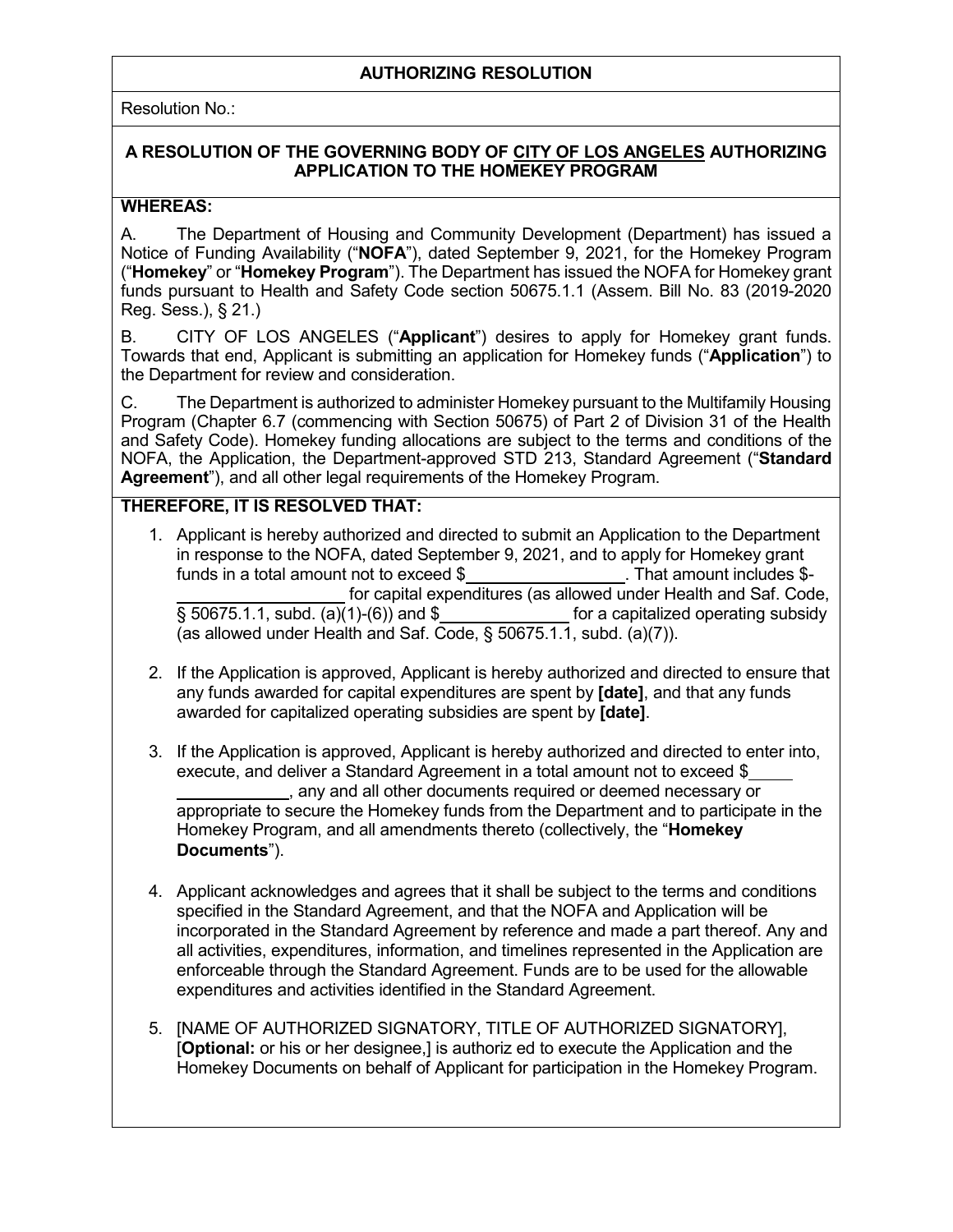| PASSED AND ADOPTED this _______ day of ____________, 2021, by the following vote:                                                                                                                                                                                                                                      |          |         |
|------------------------------------------------------------------------------------------------------------------------------------------------------------------------------------------------------------------------------------------------------------------------------------------------------------------------|----------|---------|
| AYES: NAYES:                                                                                                                                                                                                                                                                                                           | ABSTAIN: | ABSENT: |
| The undersigned, [NAME, TITLE OF SIGNATORY] of Applicant, does hereby attest and certify<br>that the foregoing is a true and full copy of a resolution of the governing body adopted at a duly<br>convened meeting on the date above-mentioned, and that the resolution has not been altered,<br>amended, or repealed. |          |         |
| SIGNATURE:                                                                                                                                                                                                                                                                                                             |          | DATE:   |
| NAME:                                                                                                                                                                                                                                                                                                                  |          |         |